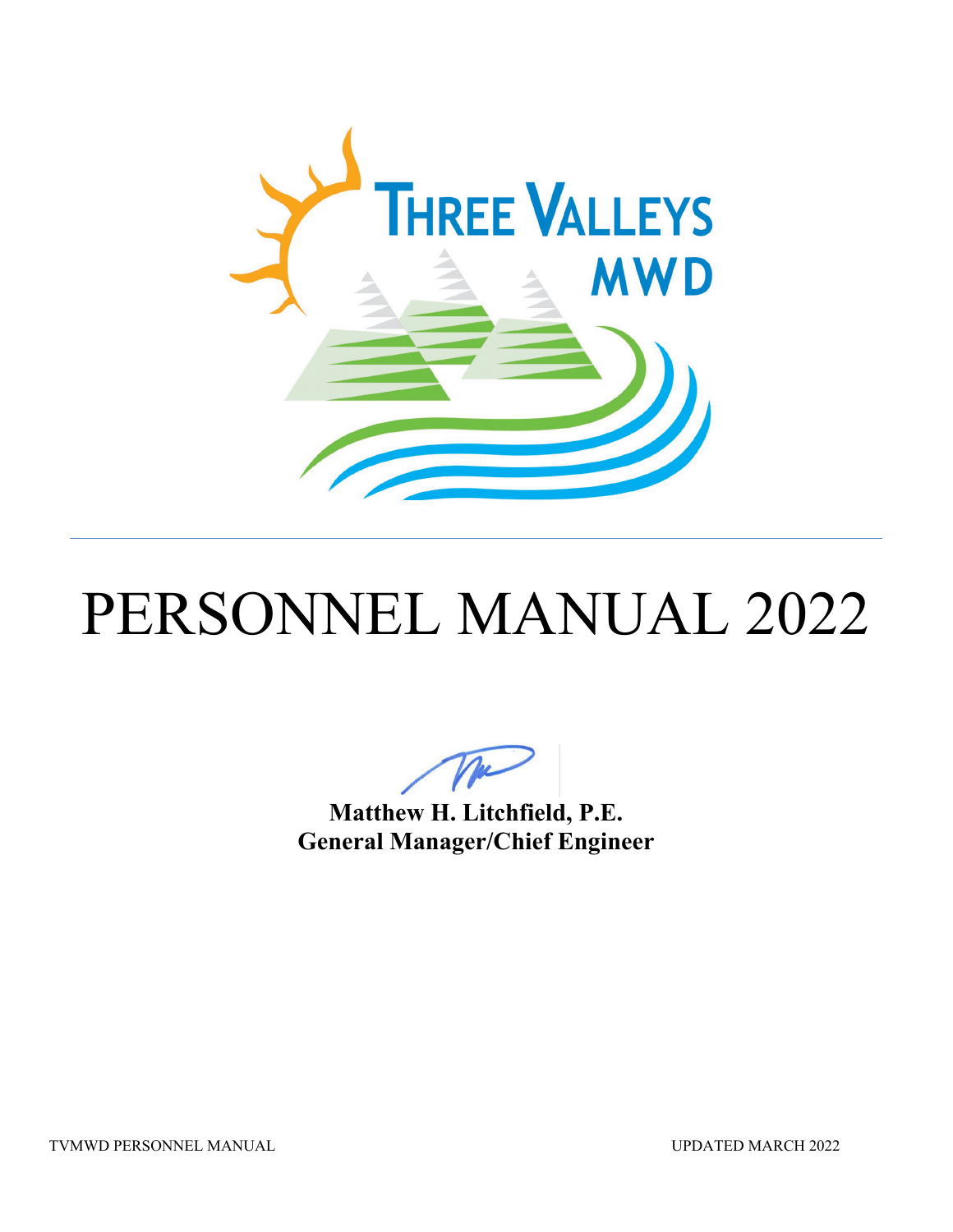# **TABLE OF CONTENTS**

| 1.1  |  |  |  |
|------|--|--|--|
| 1.2  |  |  |  |
| 1.3  |  |  |  |
| 1.4  |  |  |  |
| 1.5  |  |  |  |
|      |  |  |  |
| 2.1  |  |  |  |
| 2.2  |  |  |  |
| 2.3  |  |  |  |
| 2.4  |  |  |  |
|      |  |  |  |
| 3.1  |  |  |  |
| 3.2  |  |  |  |
| 3.3  |  |  |  |
| 3.4  |  |  |  |
| 3.5  |  |  |  |
| 4.   |  |  |  |
| 4.1  |  |  |  |
|      |  |  |  |
| 4.2  |  |  |  |
| 4.3  |  |  |  |
| 4.4  |  |  |  |
| 4.5  |  |  |  |
| 4.6  |  |  |  |
| 4.7  |  |  |  |
| 4.8  |  |  |  |
| 4.9  |  |  |  |
| 4.10 |  |  |  |
| 4.11 |  |  |  |
| 4.12 |  |  |  |
| 4.13 |  |  |  |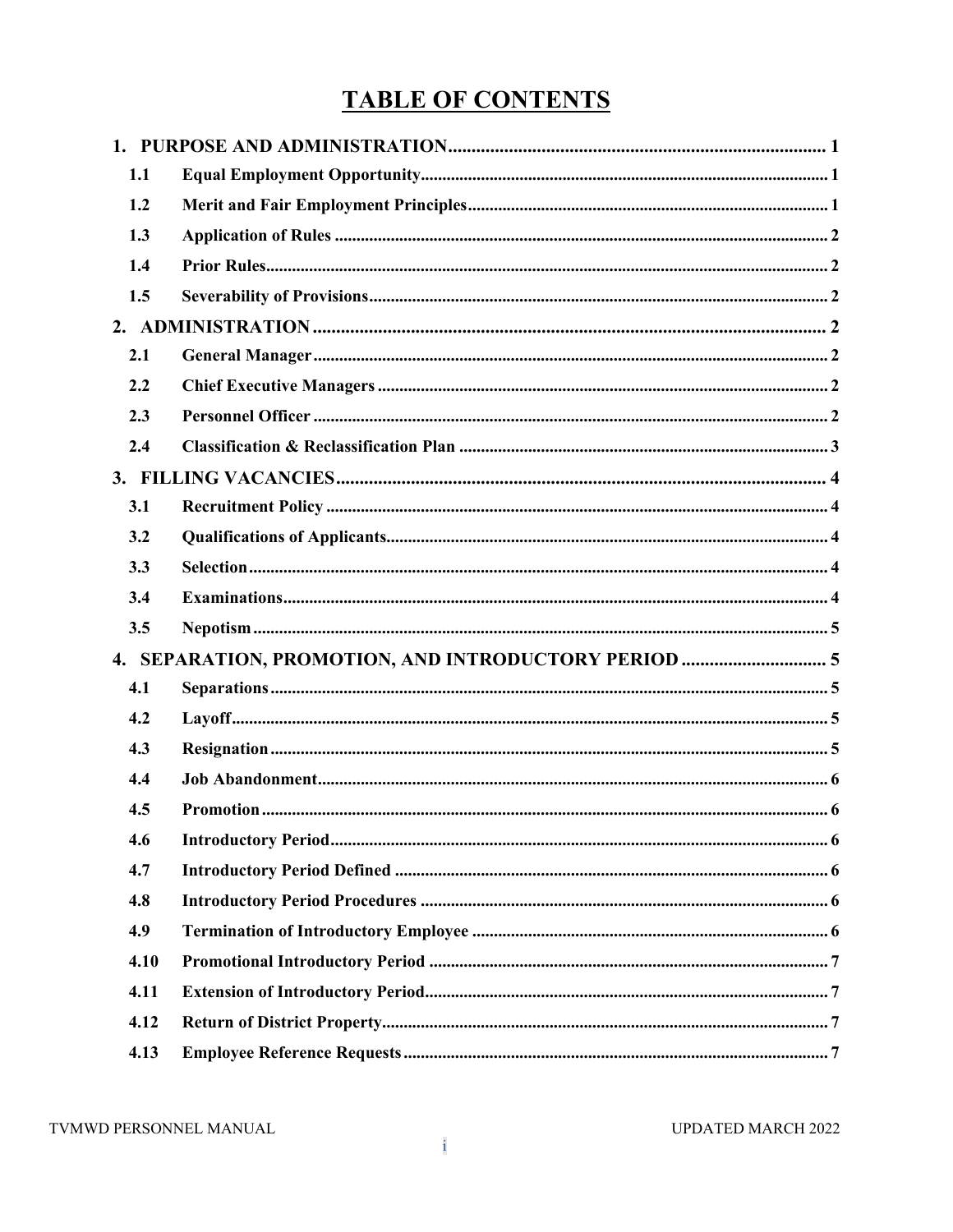| 5 <sup>5</sup> |      |  |
|----------------|------|--|
|                | 5.1  |  |
|                | 5.2  |  |
|                | 5.3  |  |
|                | 5.4  |  |
|                | 5.5  |  |
|                | 5.6  |  |
|                | 5.7  |  |
|                | 5.8  |  |
|                | 5.9  |  |
|                | 5.10 |  |
|                | 5.11 |  |
|                | 5.12 |  |
|                | 5.13 |  |
|                | 5.14 |  |
|                | 5.15 |  |
|                | 5.16 |  |
|                | 5.17 |  |
|                | 5.18 |  |
| 6              |      |  |
|                | 6.1  |  |
|                | 6.2  |  |
|                | 6.3  |  |
|                | 6.4  |  |
|                | 6.5  |  |
|                | 6.6  |  |
|                | 6.7  |  |
| 7              |      |  |
|                | 7.1  |  |
|                |      |  |
|                | 8.1  |  |
|                | 8.2  |  |
|                |      |  |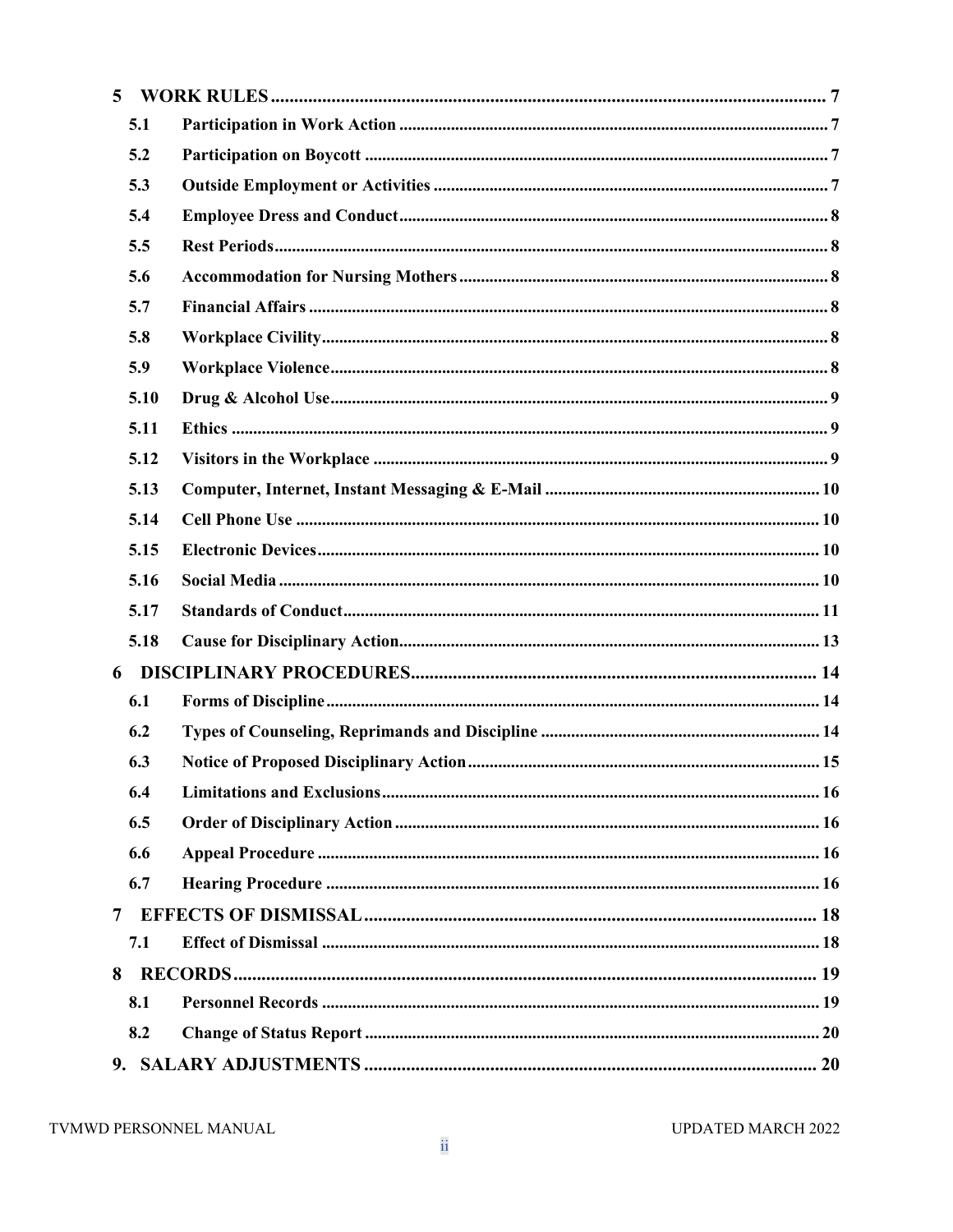| 9.1   |                                                        |  |
|-------|--------------------------------------------------------|--|
| 9.2   |                                                        |  |
| 9.3   |                                                        |  |
| 9.4   |                                                        |  |
| 9.5   |                                                        |  |
|       | 10. ATTENDANCE, HOURS, PAY PERIODS AND PREMIUM PAY  21 |  |
| 10.1  |                                                        |  |
| 10.2  |                                                        |  |
| 10.3  |                                                        |  |
| 10.4  |                                                        |  |
| 10.5  |                                                        |  |
| 10.6  |                                                        |  |
| 10.7  |                                                        |  |
| 10.8  |                                                        |  |
| 10.9  |                                                        |  |
| 10.10 |                                                        |  |
| 10.11 |                                                        |  |
|       |                                                        |  |
| 10.12 |                                                        |  |
|       |                                                        |  |
| 11.1  |                                                        |  |
| 11.2  |                                                        |  |
| 11.3  |                                                        |  |
| 11.4  |                                                        |  |
| 11.5  |                                                        |  |
| 11.6  |                                                        |  |
| 11.7  |                                                        |  |
| 11.8  |                                                        |  |
| 11.9  |                                                        |  |
| 11.10 |                                                        |  |
| 11.11 |                                                        |  |
| 11.12 |                                                        |  |
| 11.13 |                                                        |  |
| 11.14 |                                                        |  |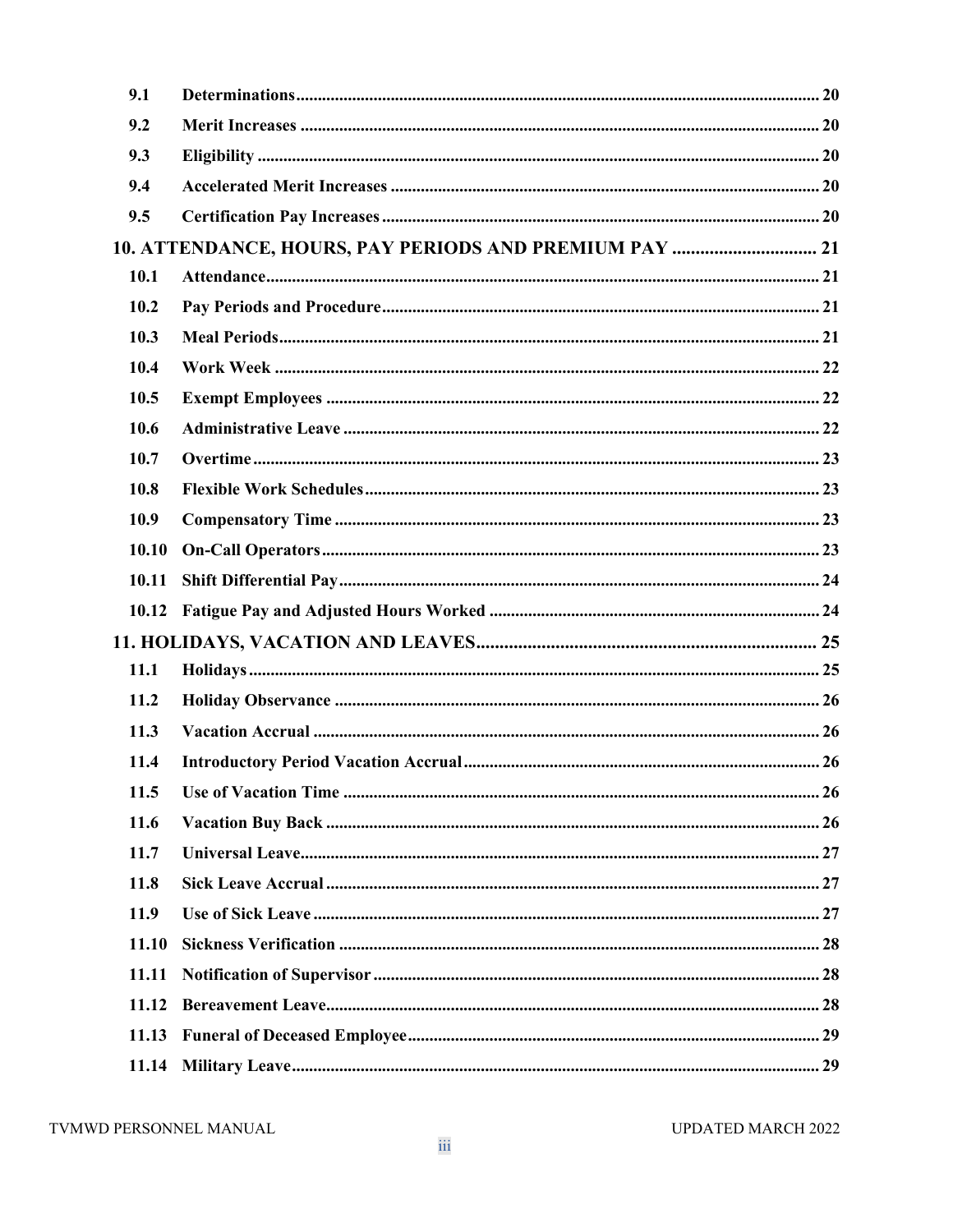| 11.15                                                |  |
|------------------------------------------------------|--|
| 11.16                                                |  |
| 11.17                                                |  |
| 11.18                                                |  |
| 11.19                                                |  |
| 11.20                                                |  |
| 11.21                                                |  |
| 11.22                                                |  |
| 11.23                                                |  |
|                                                      |  |
| 12.1                                                 |  |
| 12.2                                                 |  |
| 12.3                                                 |  |
| 12.4                                                 |  |
| 12.5                                                 |  |
| 12.6                                                 |  |
| 13 COMPLAINT PROCEDURE - NON-DISCIPLINARY MATTERS 33 |  |
| 13.1                                                 |  |
| 13.2                                                 |  |
| 13.3                                                 |  |
| 13.4                                                 |  |
| 13.5                                                 |  |
| 13.6                                                 |  |
| 13.7                                                 |  |
| 13.8                                                 |  |
| 13.9                                                 |  |
|                                                      |  |
|                                                      |  |
|                                                      |  |
|                                                      |  |
|                                                      |  |
|                                                      |  |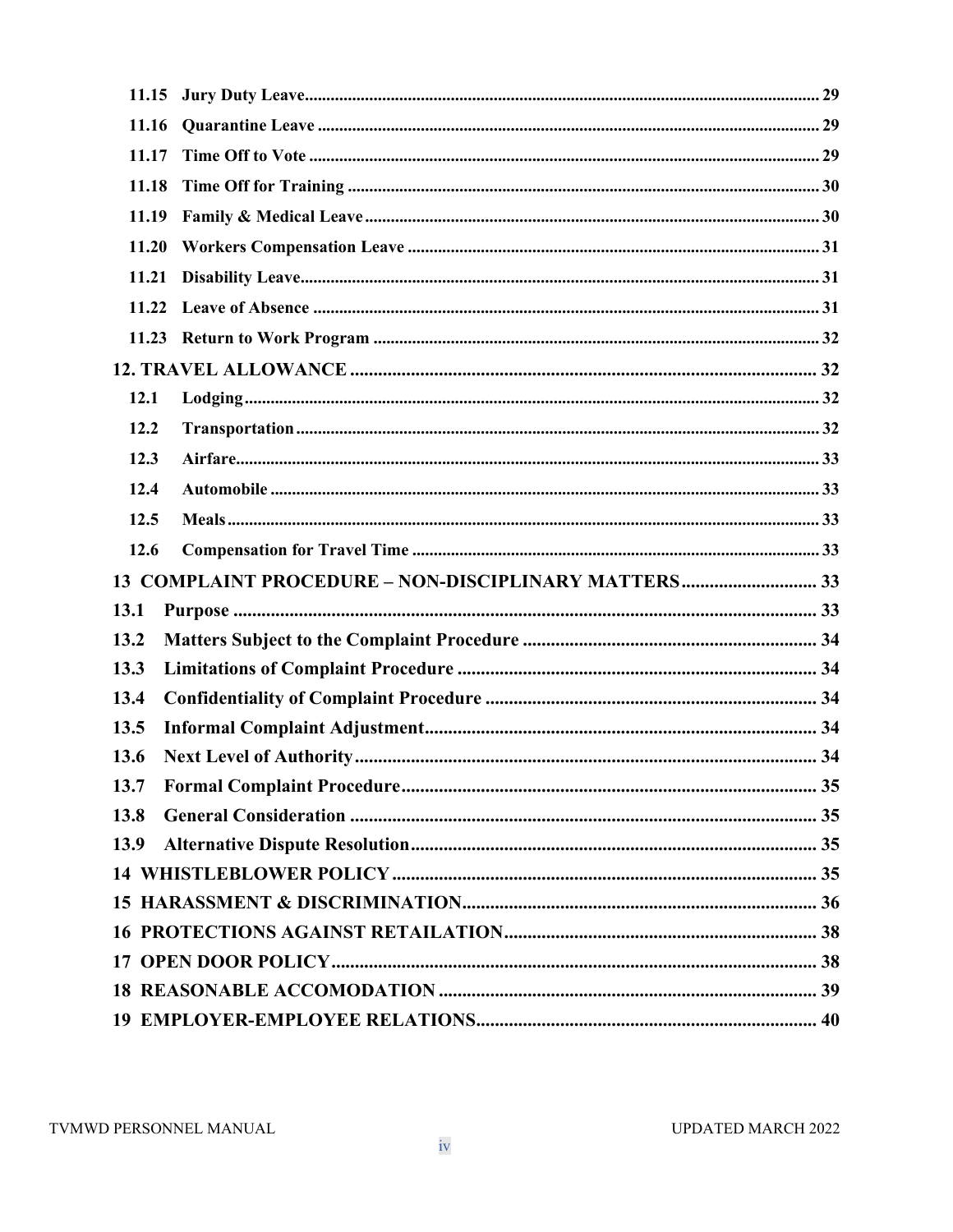TVMWD PERSONNEL MANUAL

#### 2 2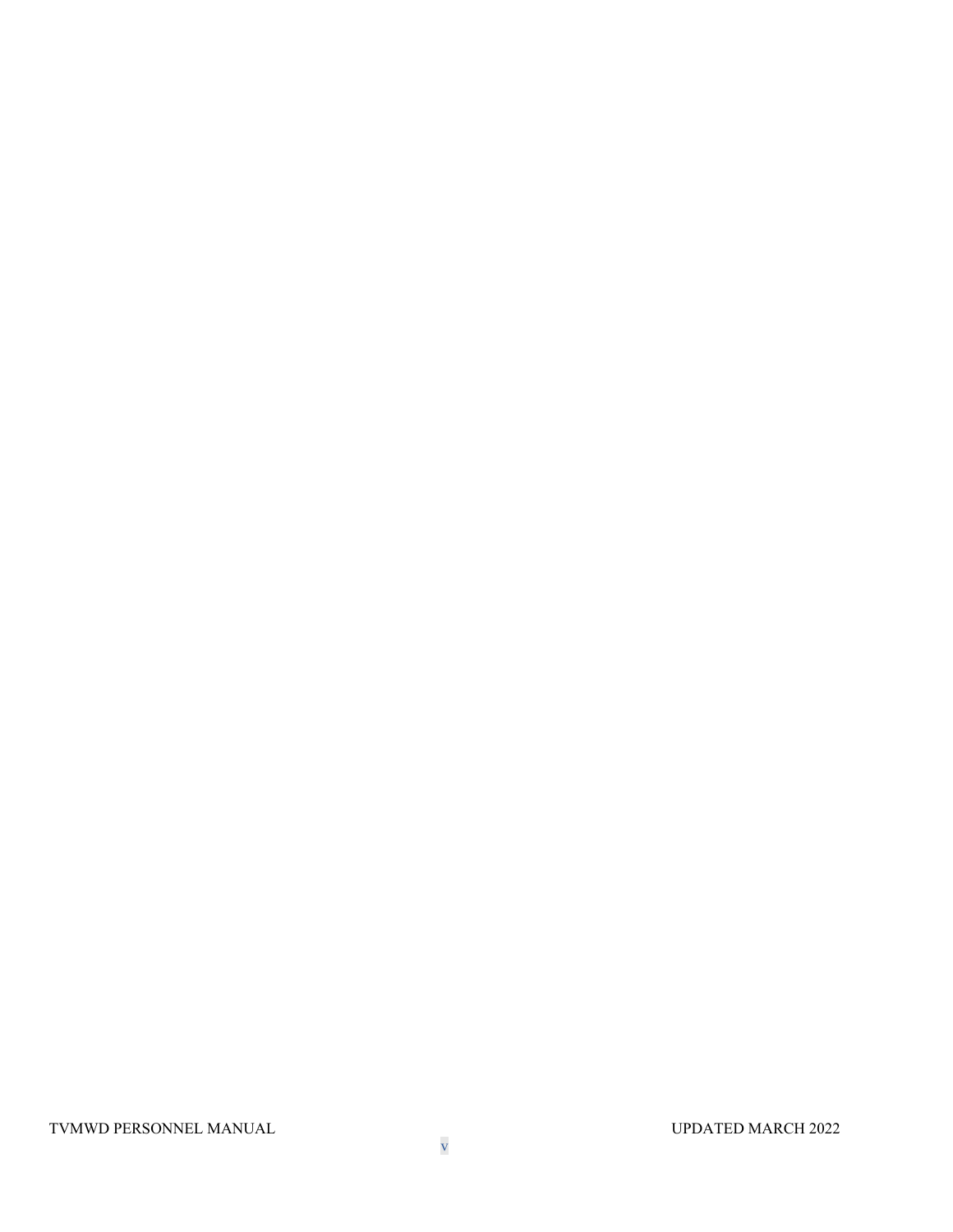# <span id="page-6-0"></span>**1. PURPOSE AND ADMINISTRATION**

The purpose of the District's Personnel Manual shall be to create a fair and uniform system of rights, incentives, and work rules for current and prospective employees. This manual applies to employees (collectively, "employee", "staff", "you", "they", "their") of Three Valleys Municipal Water District (collectively "TVWMD", "District" "we", "our").

This manual describes many rules, policies and procedures regarding employment at TVMWD. It is important that new and existing employees read and understand the material within this manual. Employees should contact the General Manager or Human Resources with any questions relating to the TVMWD Personnel Manual.

This Manual is intended only to summarize and highlight TVMWD Personnel Rules. No Personnel Manual can anticipate every circumstance or question about personnel rules. TVMWD will address situations as we become aware of them, and we expect and encourage employees to bring to our attention any employment issues that need to be addressed. As circumstances change, the rules described in the manual may also change from time to time. TVMWD reserves the right to change, add to or discontinue any of the rules in this manual, as it deems appropriate.

## <span id="page-6-1"></span>**1.1 Equal Employment Opportunity**

TVMWD is an Equal Opportunity Employer. It is our policy to comply with all federal, state and local equal opportunity and non-discrimination laws. Our policy is to afford equal opportunity in all aspects of employment to all persons without discrimination on the basis of age (over 40), race, religion/creed (including religious dress and grooming practices), color, national origin, ancestry, gender/sex (including pregnancy, childbirth, breastfeeding and/or related medical conditions), sexual orientation, gender identity and gender expression, medical conditions, marital status, genetic information, military and veterans status, disability (mental and physical including HIV/AIDS, cancer, and generic characteristics) and any other status protected by law, provided, however, that the District may make employment decisions on the basis of a bona fide occupational qualification when permitted by law. Continued employment of those employees covered by these principles shall be subject to satisfactory work performance and the needs of the District.

This policy applies to all areas of employment including recruitment, hiring, training, promotion, compensation, benefits, transfer, disciplinary action, and social and recreational programs. It is the responsibility of every manager and employee to conscientiously follow this policy. Any employee with questions or concerns about any type of discrimination in the workplace are encouraged to bring these issues to the attention of Human Resources. Employees can raise concerns and make reports without fear of reprisal or retaliation. Anyone found engaging in any type of unlawful discrimination will be subject to disciplinary action, up to and including termination of employment.

#### <span id="page-6-2"></span>**1.2 Merit and Fair Employment Principles**

The District maintains a merit system governing personnel action. Employment and promotion shall be based on merit and ability, free of personal or political considerations, and shall in no way be affected or influenced by the protected classes listed in section 1.1.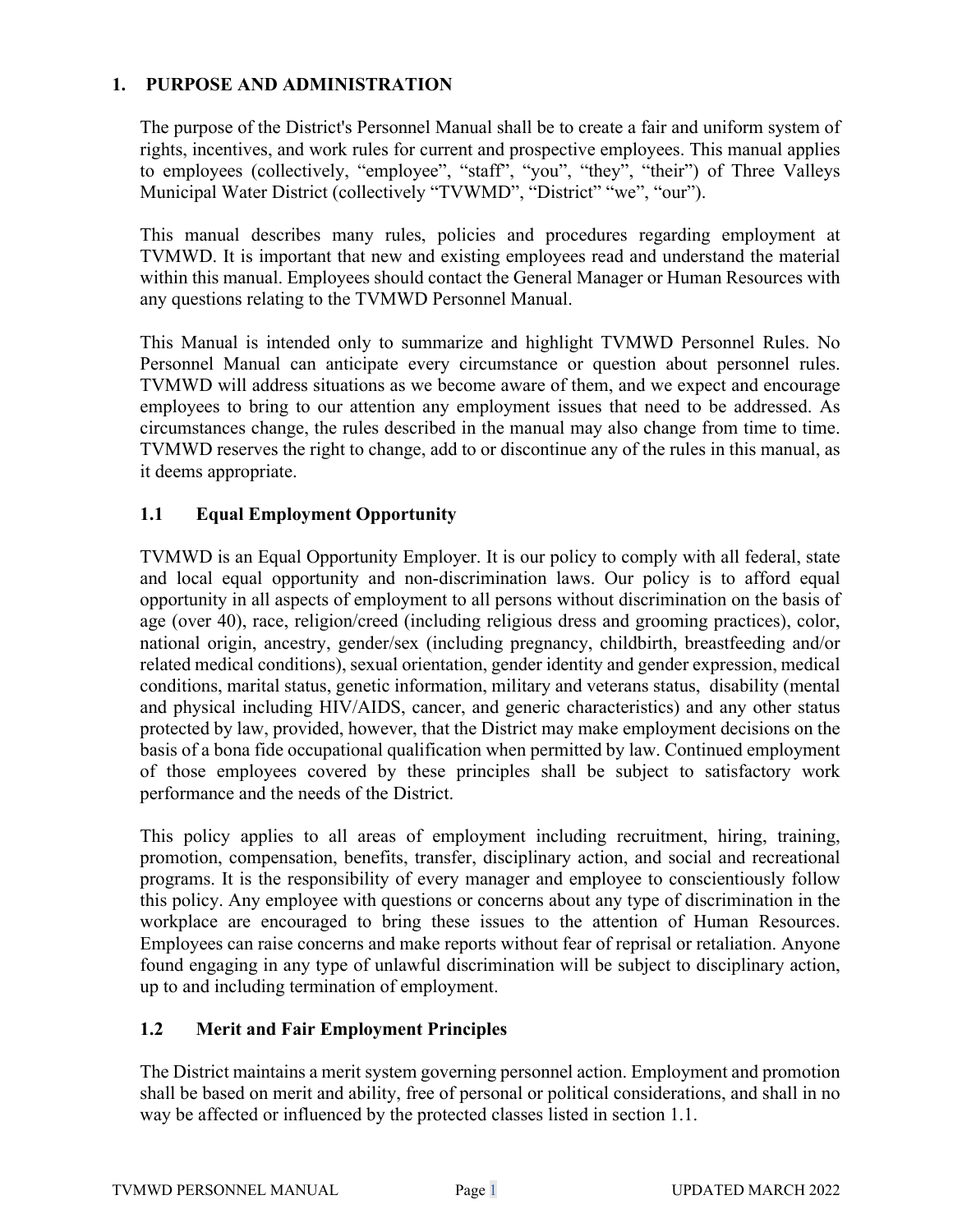# <span id="page-7-0"></span>**1.3 Application of Rules**

The District's personnel rules shall apply to all officers and employees in the service of the District except: members of the Board of Directors; the General Manager; voluntary personnel; persons engaged under contract to supply expert, professional, technical, or any other services. *Sections 5.9 Workplace Violence, Section 5.10 Drug & Alcohol Policy, Section 5.11 Ethics, Section 5.16 Social Media, Section 15 Harassment, and Section 16 Protections Against Retaliation* shall apply to all officers, employees, voluntary personnel, members of the Board of Directors, contractors and consultants.

# <span id="page-7-1"></span>**1.4 Prior Rules**

These Rules shall supersede any and all District policies, rules, regulations and procedures previously adopted.

# <span id="page-7-2"></span>**1.5 Severability of Provisions**

If any section, subsection, sentence, clause or phrase of these Rules is found to be illegal, such findings shall not affect the validity of the remaining portion of these Rules.

In the event that any provision of this Manual conflicts with an otherwise applicable federal or state legal requirement, the federal and/or state requirement shall govern and control.

# <span id="page-7-3"></span>**2. ADMINISTRATION**

# <span id="page-7-4"></span>**2.1 General Manager**

The General Manager has the authority to provide day-to-day supervision of employees, hire, fire, discipline, assign duties to, and direct the activities of all District employees. The General Manager also shall have the authority to establish District employee positions and job classifications, subject to review by the Board.

# <span id="page-7-5"></span>**2.2 Chief Executive Managers**

The Chief Executive Managers, reporting to the General Manager, shall act and supervise in the absence of the General Manager.

#### <span id="page-7-6"></span>**2.3 Personnel Officer**

The Human Resources/Risk Manager, shall serve as the Personnel Officer and shall perform, as necessary, the following duties and responsibilities:

- a. Administer the provisions of these rules, policies, and guidelines.
- b. Prepare revisions to and/or interpretation of these rules, policies, and guidelines.
- c. Provide for the recruitment, examination, evaluation and recommendation of persons to District employment.
- d. Prepare and revise, as necessary, a plan for a position classification system.

TVMWD PERSONNEL MANUAL **TVMWD PERSONNEL MANUAL** e. Recommend to the General Manager the reclassification of positions for approval by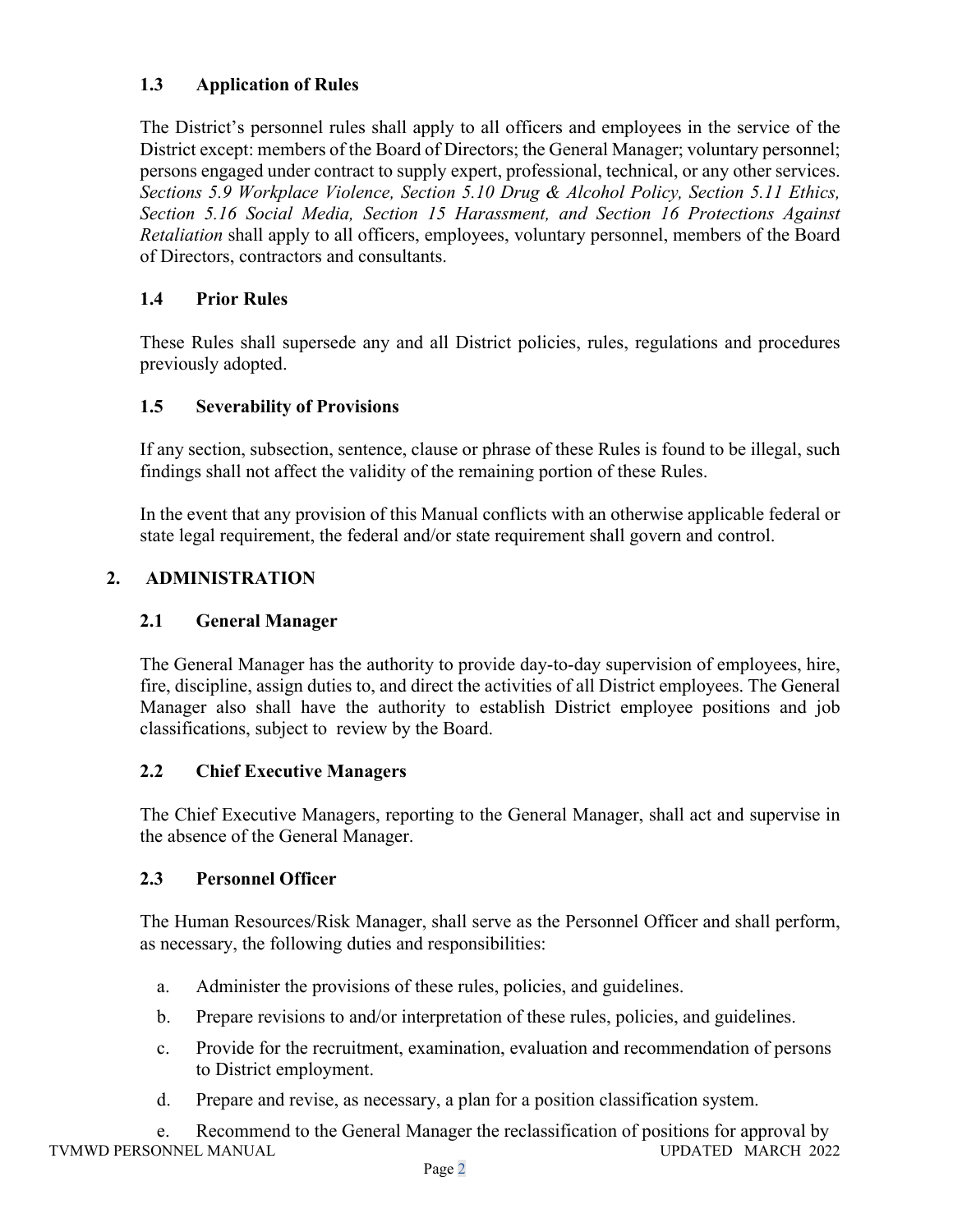the Board of Directors.

#### <span id="page-8-0"></span>**2.4 Classification & Reclassification Plan**

#### Full-Time Employee

Defined as employees who have successfully completed their initial introductory period, unless otherwise stated. Full-time employees are assigned a definite work schedule of at least 30 hours per week and their employment is expected to continue for an indefinite period of time. Fulltime employees are eligible for benefits as described in this manual.

#### Part-Time Employee

Defined as employees who have successfully completed their introductory period, unless otherwise stated. Part-time employees are assigned a work schedule of less than 30 hours per week and it is expected to continue for an indefinite period of time. Part-time employees may be eligible for vacation, sick leave, and holiday benefits as described later in this manual.

#### Exempt/Non-Exempt Employee

Employees whose jobs are governed by the FLSA are either "exempt" or "non-exempt." Nonexempt employees are entitled to overtime pay. Exempt employees are not. Most employees covered by the FLSA are non-exempt.

#### Reclassification Plan

The Chief Administration Officer, in consultation with the Human Resources/Risk Manager, shall ascertain and record the duties and responsibilities of all positions and, after consulting with affected department heads, shall recommend a classification plan, including job descriptions, for such positions. The plan and any revisions thereof shall become effective upon approval by the General Manager.

Following the approval of the classification plan, the Chief Administration Officer shall allocate every position to one of the classifications established by the plan.

When a new position is created, such position may not be filled, until the classification plan has been amended to provide for the new position.

The Human Resources/Risk Manager may initiate a job audit to determine whether the duties of a position have changed to such an extent that they necessitate reclassification of the position from the existing classification to a more appropriate classification. Upon completion of the job audit, Human Resources shall make a recommendation regarding reclassification to the General Manager.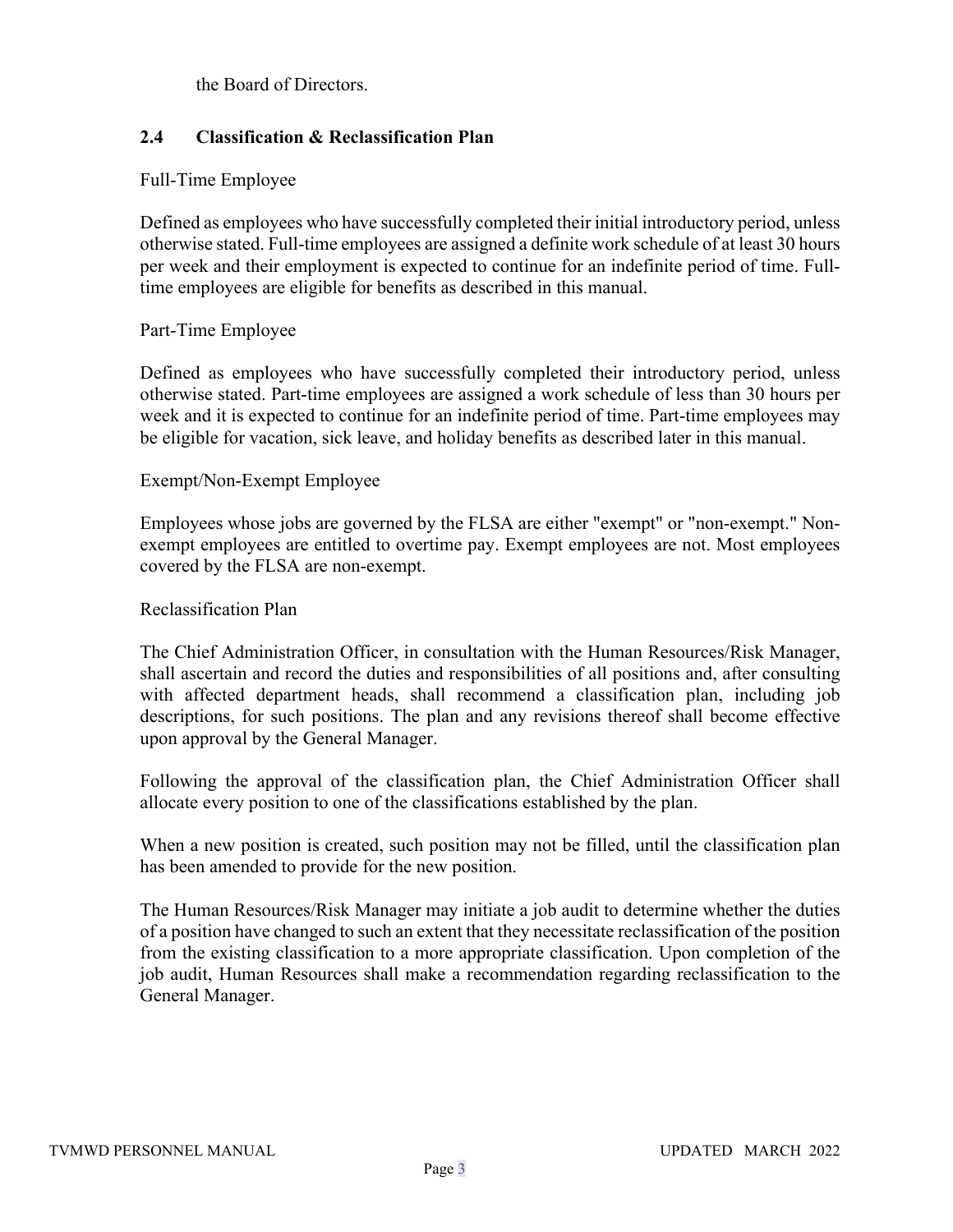## <span id="page-9-0"></span>**3. FILLING VACANCIES**

#### <span id="page-9-1"></span>**3.1 Recruitment Policy**

While recognizing the need for introduction of persons from outside District employment, the policy of the District is to transfer or promote persons already employed by the District when their qualifications, training, work performance, and experience are determined to be comparable to applicants from other sources.

Candidates must meet the minimum qualifications in order to compete in a recruitment and any specific parameters noted in the job announcement. Only those candidates that meet or exceed the minimum qualifications may be invited to participate in the interview and assessment process.

Applicants requesting reasonable accommodation should contact the District's Human Resources/Risk Manager.

#### <span id="page-9-2"></span>**3.2 Qualifications of Applicants**

Only those applicants who possess the desirable qualifications may be considered and advanced to the next step in the interview process. Those candidates that meet the minimum qualifications, number of positions anticipated to be filled, and the volume and quality of the applicant pool, will be invited to participate in the recruitment process.

A candidate/applicant may not rate, score, or otherwise influence their own assessment evaluation. Whenever practical, panel members who have a close personal relationship with a candidate should be recused and replaced with an alternate rater.

#### <span id="page-9-3"></span>**3.3 Selection**

When a vacancy occurs, the Department Head shall notify the General Manager. The General Manager shall then decide whether to fill the position or leave it vacant. The General Manager shall fill vacant positions by reinstatement, transfer, demotion, promotion, acting appointment, temporary appointment, emergency appointment, or regular appointment. All appointments shall be made in accordance with merit and fair employment principles.

#### <span id="page-9-4"></span>**3.4 Examinations**

Examinations shall be given to applicants and employees to determine the following:

- a. Physical and mental ability to perform the duties of their job, considering reasonable accommodation.
- b. Problems that could potentially interfere with or otherwise have an adverse impact on the ability to perform their job.
- c. Factors that would create an undue risk to persons or property or bring discredit upon the District. Examinations may include physical ability, mental fitness, job skills, drug/alcohol screening, credit history, background check, criminal history and other tests permissible by law.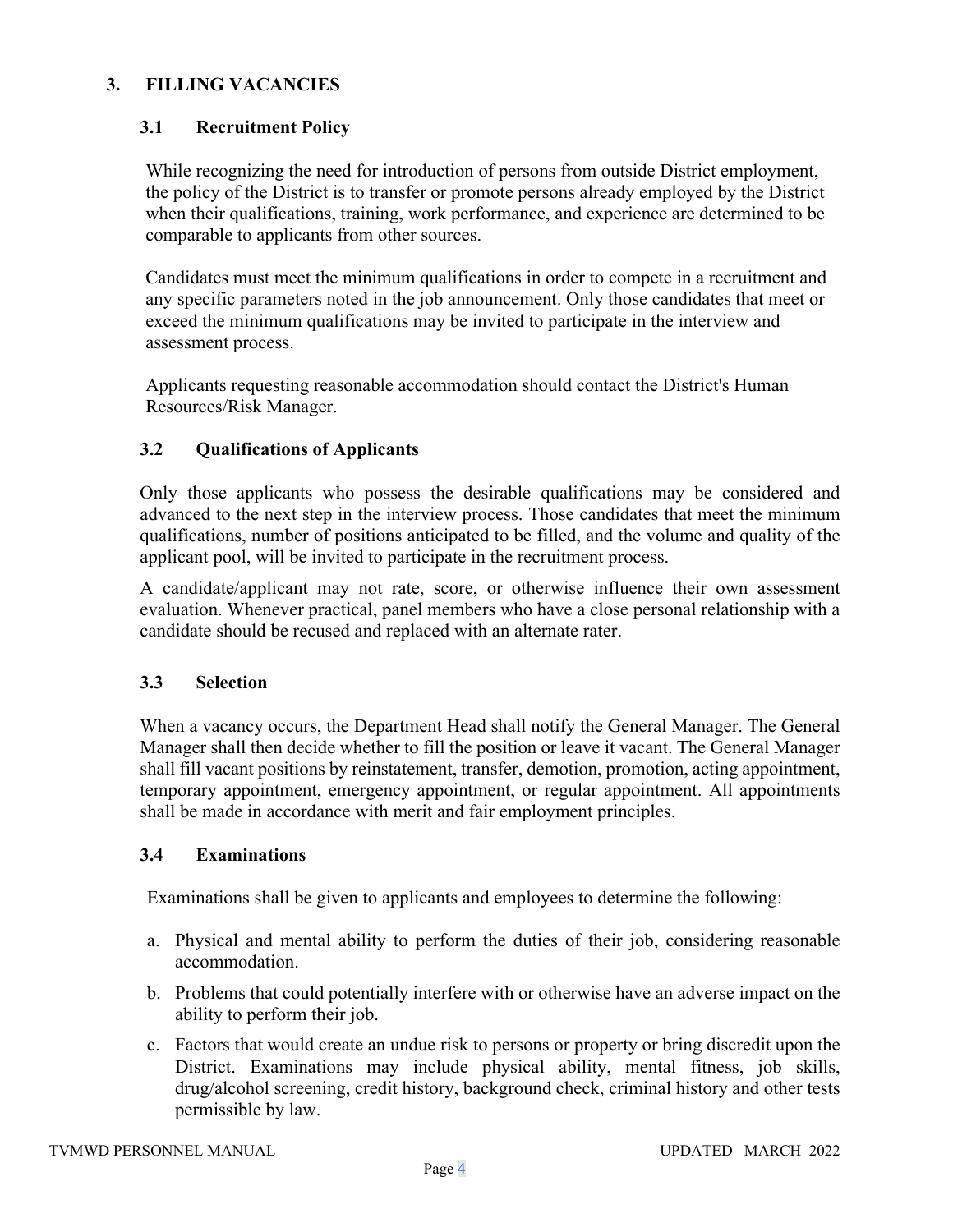## <span id="page-10-0"></span>**3.5 Nepotism**

A closely related person of a District employee may be employed, unless such employment would cause problems with supervision, safety or morale. The District shall not place a person in a position where a conflict of interest could exist or where a relationship with an employee would create a problem that a non-related person would not encounter. For purposes of this Section, a closely related person shall be defined as any of the following:

| Spouse         | Adopted child | Stepfather      | Stepson        |
|----------------|---------------|-----------------|----------------|
| Daughter       | Grandmother   | Stepmother      | Father-in-law  |
| Son            | Grandfather   | Stepbrother     | Mother-in-law  |
| Father         | Granddaughter | Stepsister      | Brother-in-law |
| Mother         | Grandson      | Daughter-in-law | Sister-in-law  |
| <b>Brother</b> | Aunt          | Son-in-law      | Cousin         |
| Sister         | Uncle         | Stepdaughter    |                |

## <span id="page-10-1"></span>**4. SEPARATION, PROMOTION, AND INTRODUCTORY PERIOD**

#### <span id="page-10-2"></span>**4.1 Separations**

Employees of the District are considered "at will" and shall be subject to the requirements of these policies with respect to the tenure of employment. An employee who is in their introductory period (six (6) months or one (1) year, depending on position) may be discharged at any time without cause by the General Manager. An employee who has failed to satisfactorily meet the requirements of their position or has violated District work rules, policies or procedures, as detailed in Section 5, may be discharged according to the procedures set forth in Section 6.

# <span id="page-10-3"></span>**4.2 Layoff**

An employee of the District may be laid off for reasons of economy, efficiency or other nondisciplinary purposes. All layoffs will be made at the discretion of the General Manager based on a combination of factors, including, but not limited to, qualifications, productivity, performance and seniority. As far as practical, the employee shall be given two (2) weeks' notice prior to a layoff. Employees provided this two (2) weeks' notice period will be expected to continue fulfilling their position roles and responsibilities throughout their notice period. The General Manager has the discretion to provide two (2) weeks' pay in lieu of a layoff notice.

#### <span id="page-10-4"></span>**4.3 Resignation**

An employee who wishes to voluntarily terminate employment with the District in good standing shall submit a written resignation, dated and signed, to their supervisor and Human Resources at least two (2) weeks prior to the date of resignation. This will enable TVMWD to arrange for a replacement and assist in the smooth transition of responsibilities. The resignation shall be deemed accepted upon receipt by the supervisor and Human Resources.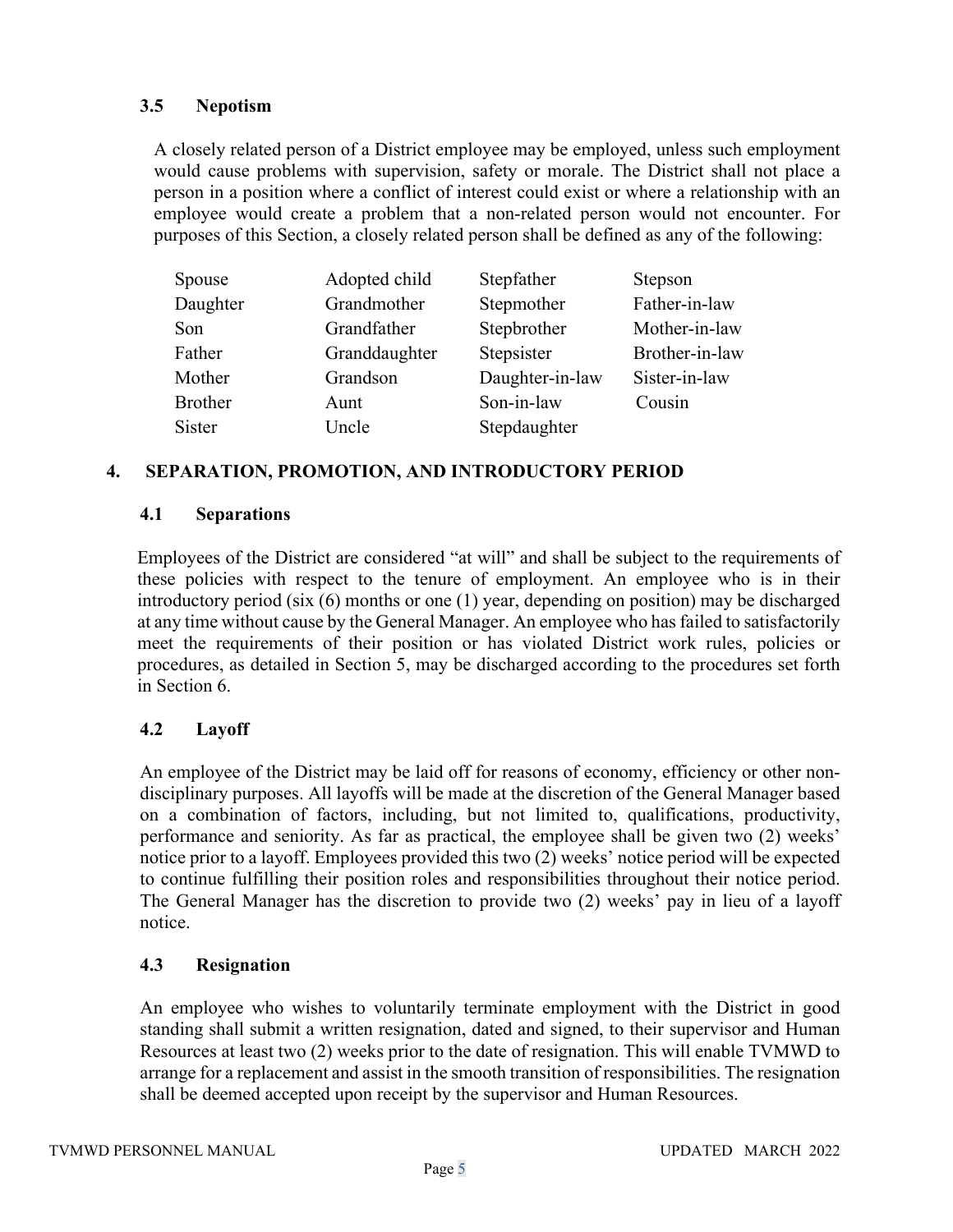#### <span id="page-11-0"></span>**4.4 Job Abandonment**

An employee is deemed to have resigned from their position if they are absent for five (5) consecutive scheduled work days/shifts without prior authorization and without notification during the period of the absence. The employee will be given written notice, at their address of record, of the circumstances of the job abandonment, and an opportunity to provide an explanation for the employee's unauthorized absence. An employee who promptly responds to the agency's written notice, within the timeframe set forth in the written notice, can arrange for an appointment with the General Manager before final action is taken, to explain the unauthorized absence and failure of notification. An employee separated for job abandonment will be reinstated upon proof of justification for such absence, such as severe accident, severe illness, false arrest, or mental or physical impairment which prevented notification. No employee separated for job abandonment has the right to a post-separation appeal.

## <span id="page-11-1"></span>**4.5 Promotion**

Appointment to a vacant position in the shift rotation or to a job class that is compensated at a higher rate shall constitute a promotion. All promotions are subject to a new Introductory Period and the establishment of a new anniversary date, for the purpose of conducting the employee's annual performance evaluation. New performance goals may also be issued at the time of the promotion. Consistent with merit and fair employment principles, all vacancies should be filled by promotion from District personnel where qualified candidates exist.

## <span id="page-11-2"></span>**4.6 Introductory Period**

All original and promotional appointments shall be tentative and subject to an introductory period of not less than one (1) year of actual service, except for Chief Executive Managers, who shall have an introductory period of not less than six (6) months. Appointments resulting in a demotion may be subject to an introductory period of not less than one (1) year.

#### <span id="page-11-3"></span>**4.7 Introductory Period Defined**

The introductory period shall be regarded as an extension of the examination process. During the introductory period the employee's work performance shall be closely observed and evaluated to determine the capability of the employee in their new position.

#### <span id="page-11-4"></span>**4.8 Introductory Period Procedures**

Human Resources shall notify the Department Head and General Manager three (3) weeks prior to the conclusion of an employee's introductory period. Thereafter, the General Manager shall confer with Human Resources and the Department Head regarding the performance of the introductory employee. If the General Manager determines that the performance of the introductory employee has been satisfactory, the General Manager may find that the employee has successfully passed the introductory period.

#### <span id="page-11-5"></span>**4.9 Termination of Introductory Employee**

If the General Manager determines that the work or conduct of the introductory employee is below satisfactory standards, the employee may be terminated by the General Manager without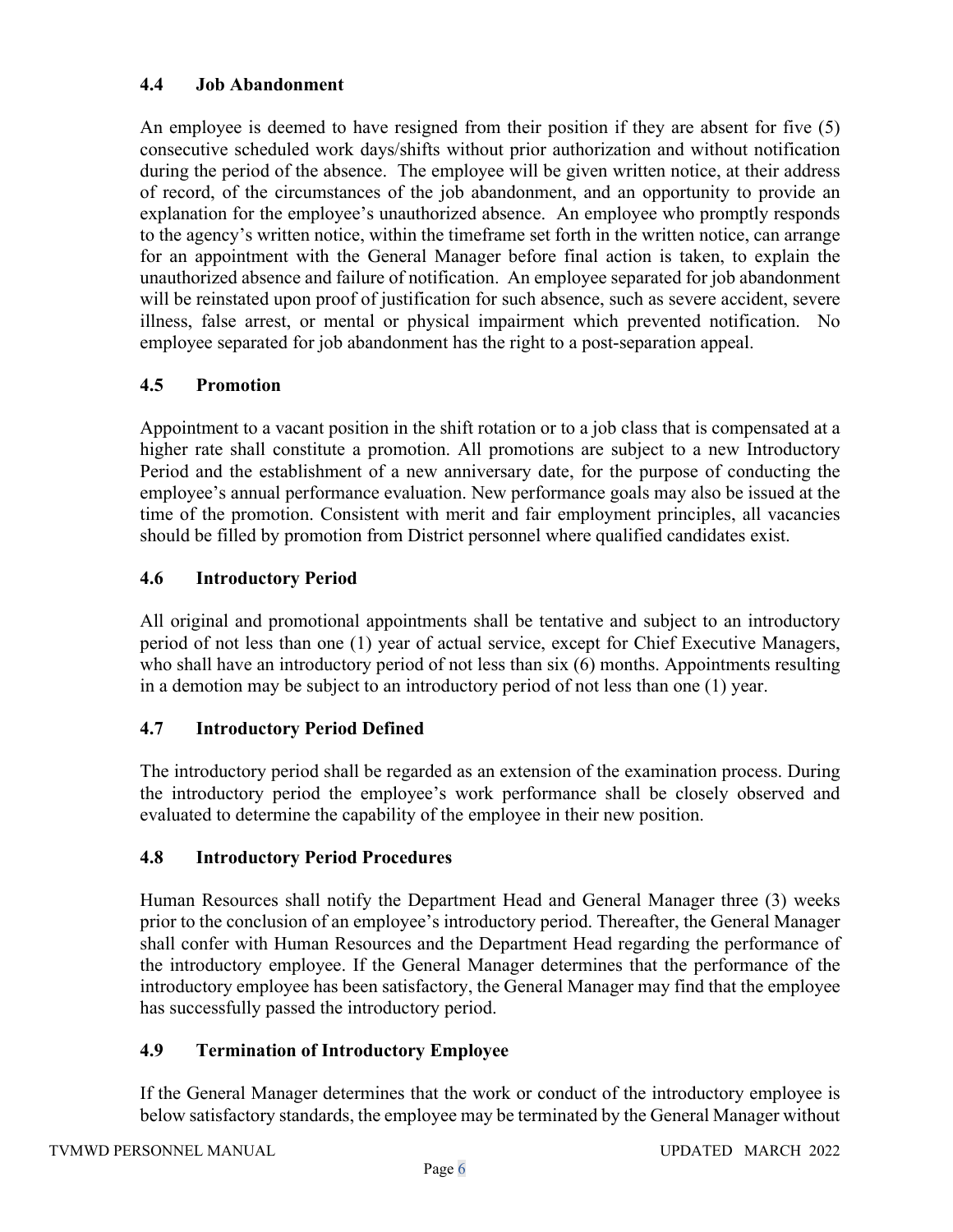cause, prior notice, right of review, or appeal. A written termination notice shall be served on the introductory employee and a copy filed in their personnel file.

# <span id="page-12-0"></span>**4.10 Promotional Introductory Period**

In the event an employee does not satisfactorily complete the introductory period for a promoted position, they may be reinstated to their previous position if a vacancy exists.

## <span id="page-12-1"></span>**4.11 Extension of Introductory Period**

At the discretion of the General Manager, an employee's introductory period may be extended for an additional period not to exceed one (1) year. Under no circumstances shall any employee's introductory period be extended more than once per classification.

## <span id="page-12-2"></span>**4.12 Return of District Property**

All TVMWD property in the employee's possession must be returned prior to separation, including keys, key fobs, identification cards, equipment, credit cards, gas cards, devices, and any other TVMWD equipment.

#### <span id="page-12-3"></span>**4.13 Employee Reference Requests**

All requests for references must be directed to Human Resources. No other manager, supervisor, or employee is authorized to release references for current or former employees. TVMWD discloses only the dates of employment and the title of the last position held of former employees. If former or current employees authorize a disclosure in writing, TVMWD will also inform prospective employers or lenders of the amount of salary or wages.

#### <span id="page-12-4"></span>**5 WORK RULES**

#### <span id="page-12-5"></span>**5.1 Participation in Work Action**

Participation by a District employee in a strike, work stoppage, or work slowdown shall subject the employee to disciplinary action as permissible by State law. As used in this section, "strike, work stoppage, or slowdown" means the concerted failure to report for work, the willful absence from the work place, the refusal to work, the stoppage of work being done by others, picketing or the abstinence in whole or part from the full and faithful performance of the duties of employment for the purpose of inducing, influencing, or coercing a change in the conditions to compensation, or the rights, privileges or obligations of employment. Picketing on an employee's own time, outside District property, on public property, is permitted.

#### <span id="page-12-6"></span>**5.2 Participation on Boycott**

While on duty, no employee shall support, instigate, or honor any boycott impressed on any company, agency, individual, or employer that has a business relationship with the District.

#### <span id="page-12-7"></span>**5.3 Outside Employment or Activities**

Employees shall not carry on, concurrent with their public service, any private business or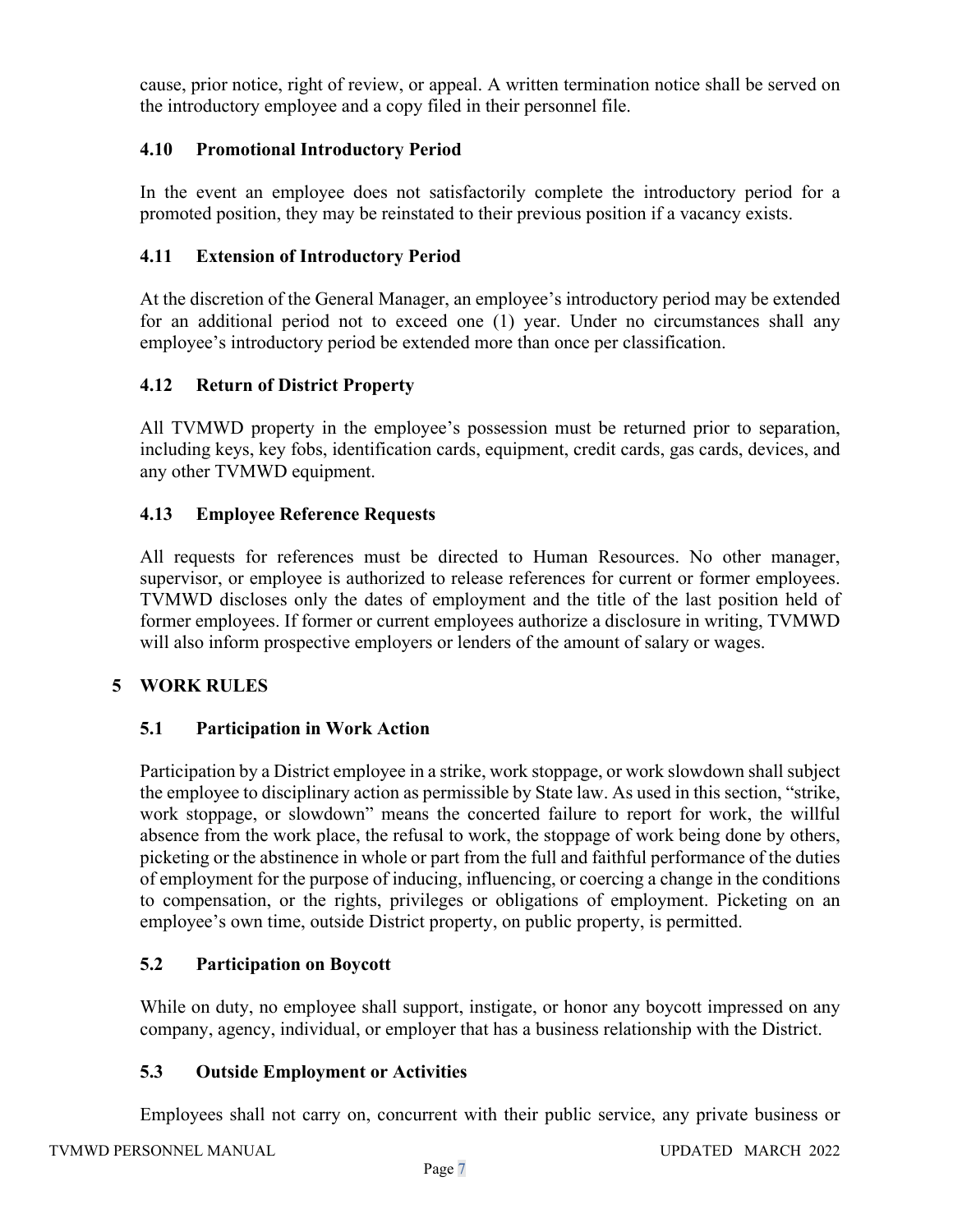undertaking which affects the time or quality of their District employment, or which casts discredit upon or creates embarrassment for the District, or which creates any conflict of interest whether or not reportable under the District's Conflict of Interest Rules. Outside employment may be allowed upon written authorization of the General Manager.

# <span id="page-13-0"></span>**5.4 Employee Dress and Conduct**

Employees shall at all times dress and conduct themselves in such a manner as to reflect no discredit upon the District.

# <span id="page-13-1"></span>**5.5 Rest Periods**

The U.S. Department of Labor states that rest periods promote the efficiency of an employee, are customarily paid for as working time and must be counted towards hours worked. However, certain California labor code sections regarding paid rest periods do not apply to public agencies and the Fair Labor Standards Act (FLSA) does not require employers to allow rest periods (exemption from California IWC Orders: 1, 2, 4, 10, and 20). However, participation by employees in a daily rest period is encouraged by the District and should be taken at intervals that do not interfere with critical or time sensitive duties. A rest period of up to 15 minutes may be taken during each half of the regular work shift for full-time employees and once during the work shift for part-time, intern and apprentice employees working less than 8 hours in a workday.

## <span id="page-13-2"></span>**5.6 Accommodation for Nursing Mothers**

The District will accommodate nursing mothers who wish to express breast milk while at work. TVMWD will provide a private area (other than a restroom) for expressing breast milk. Employees can use their regular rest breaks for this purpose. Employees who need a different time or additional time will be accommodated and should make arrangements with their supervisor. Regular rest break time used for expressing breast milk will be paid, but additional break time may be unpaid.

#### <span id="page-13-3"></span>**5.7 Financial Affairs**

Employees shall conduct their personal financial affairs in such a manner that creditors and collectors will not have to make use of the District offices, resources, or employee time for the purpose of collecting legal debts.

#### <span id="page-13-4"></span>**5.8 Workplace Civility**

Employees shall speak positively about the District and its employees in the course of performing daily tasks and functions.

#### <span id="page-13-5"></span>**5.9 Workplace Violence**

The safety and security of employees and visitors are very important to the District. Threats, threatening behavior, acts of violence, or any related conduct which disrupts another's work performance or the District's ability to execute its daily business will not be tolerated. Any person who makes threats, exhibits threatening behavior or engages in violent acts on District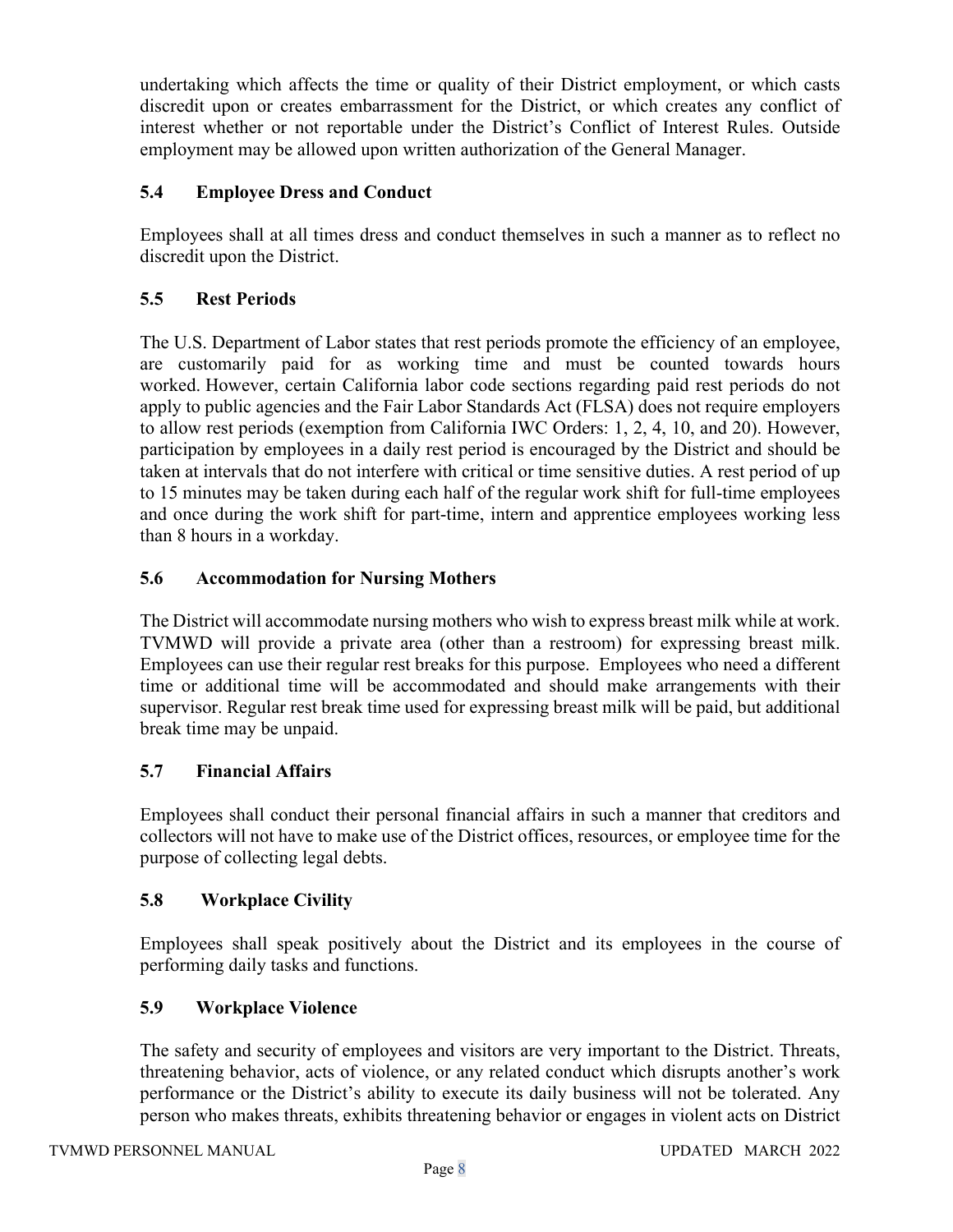property may be removed from the premises pending the outcome of an investigation. Threats, threatening behavior, or other acts of violence off District property, but directed at District employees, members or the public while conducting business for the District, is a violation of this policy. Off-site threats include, but are not limited to, threats made via telephone, text, social media, fax, electronic or conventional mail, or any other communication medium. Violations of this policy will lead to disciplinary action that may include dismissal, arrest, and prosecution. In addition, if the source of such inappropriate behavior is a member of the public, the response may also include barring the person(s) from District property, termination of business relationships with that individual, and/or prosecution of the person(s). Employees are responsible for notifying the Personnel Officer, or any other available manager, of any threats that they witness, receive or have been told that another person has witnessed or received. Employees should also report any behavior they witness which they regard as threatening or violent when that behavior is job related or might be carried out on District property or in connection with employment. Each employee who receives a protective or restraining order which lists the District premises as a protected area is required to provide the Human Resources with a copy of such order.

# <span id="page-14-0"></span>**5.10 Drug & Alcohol Use**

It is TVMWD's desire to promote a drug-free, healthy, and safe workplace. To promote this goal, employees are required to report to work in appropriate mental and physical condition to perform their jobs in a satisfactory manner. While on TVMWD premises and while conducting business-related activities of TVMWD, no employee may use, possess, distribute, sell, or be under the influence of alcohol and/or marijuana, and/or illegal drugs.

The legal use of prescribed drugs is permitted on the job only if it does not impair an employee's ability to perform the essential functions of the job effectively and in a safe manner that does not endanger the employee or other individuals in the workplace. Employees are required to notify Human Resources if they are taking any prescription drug that is likely to impair their performance. Violations of this policy may lead to disciplinary action, up to and including termination of employment, and/or required participation in a substance abuse rehabilitation or treatment program.

#### <span id="page-14-1"></span>**5.11 Ethics**

The successful operation and reputation of TVMWD is built upon the principles of fair dealing and ethical conduct of our employees. Our reputation for integrity and excellence requires careful observance of all applicable laws and regulations, as well as maintaining the highest standards of conduct and personal integrity. TVMWD will comply with all applicable laws and regulations and conduct business in accordance with the intent of all relevant laws and to refrain from any illegal, dishonest, or unethical conduct.

# <span id="page-14-2"></span>**5.12 Visitors in the Workplace**

All visitors must check-in at the Reception Desk and disclose the visitors' name, company, reason for visit, phone number, arrival time and departure time using the check-in form located at the reception desk. If an unauthorized or suspicious individual is observed on TVMWD's premises, employees should immediately notify their supervisor or, if necessary, direct the individual to the reception area.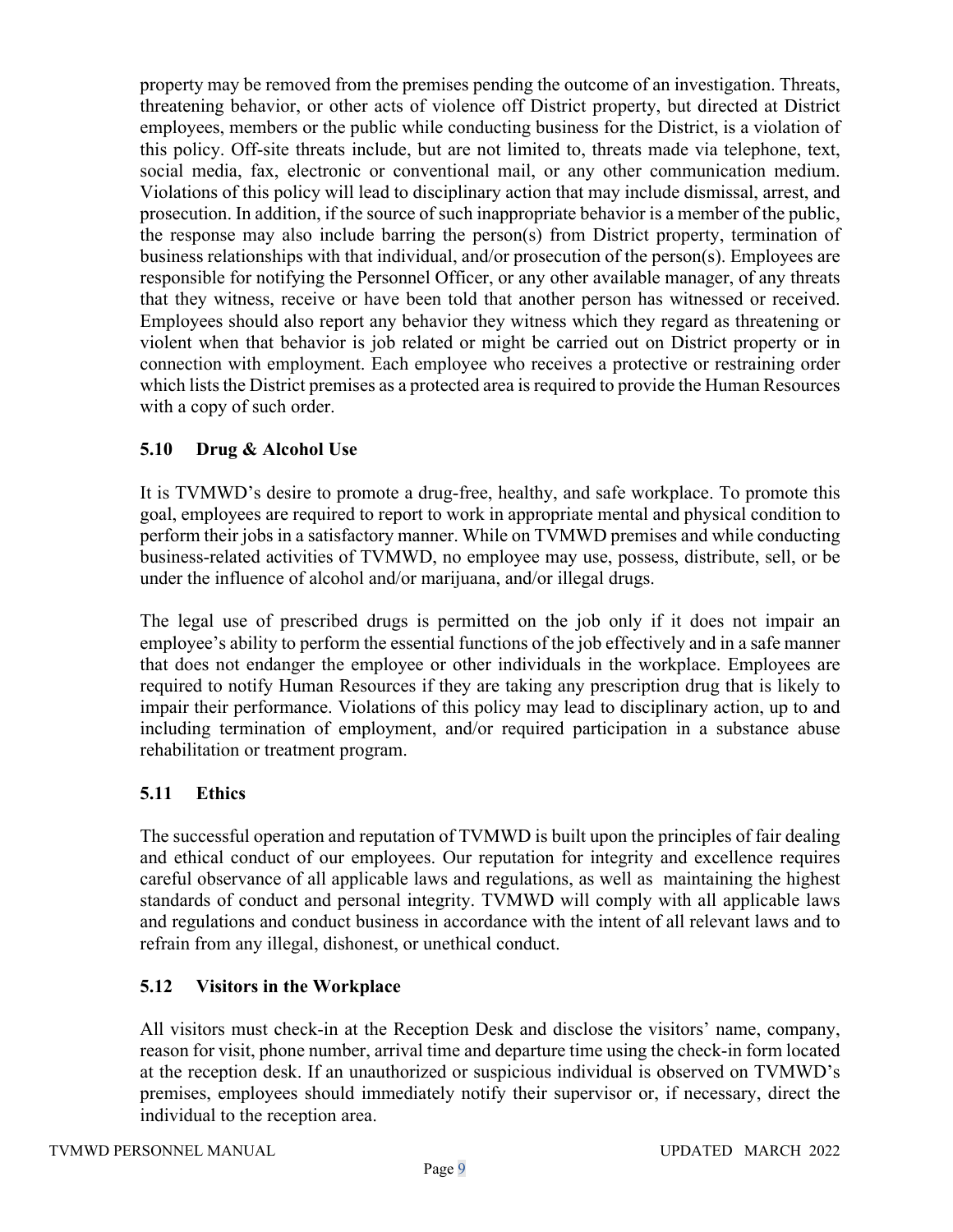# <span id="page-15-0"></span>**5.13 Computer, Internet, Instant Messaging & E-Mail**

When using a District computer or other portable electronic devices to access the Internet, Instant Messaging and E-mail, employees shall conduct themselves professionally and appropriately in accordance with the Internet Acceptable Use Policy, Email Acceptable Use Policy and Password Policy detailed in the District's Policy Manual.

Users have no reasonable expectation of privacy regarding communications or data transiting, stored on or traveling to or from this network/system. Any communications or data transiting, stored on or traveling to or from this network/system will be monitored and may be disclosed to third parties, including other governmental entities, or used for any lawful government purpose

## <span id="page-15-1"></span>**5.14 Cell Phone Use**

The District establishes guidelines for the use of employee-owned cellular telephone (cell phone) and service plans by employees of the District.

If the District determines that use of a cell phone is a necessary component of an employee's job function, the employee shall be provided a monthly allowance to use their personal cell phone to conduct District business. The District shall continue to operate District-owned cell phones only for the on-duty operator and for maintenance/standby.

For more complete information on cell phone usage, please refer to the District's Cell Phone Policy.

#### <span id="page-15-2"></span>**5.15 Electronic Devices**

The District establishes guidelines for the employee use of district-owned devices and service plans provided by the District. Electronic devices include but are not limited to tablets, laptops, workstations, and smartphones.

If the District determines that use of devices is a necessary component of an employee's job function, the employee shall be provided with a device to conduct District business.

For more complete information on device usage, please refer to the District's Device Policy *(See Appendix C – Policy Manual)*.

#### <span id="page-15-3"></span>**5.16 Social Media**

The Internet has become an accessible and powerful means of public communication, including through Social Media. Social Media as used in this policy includes e-mail, chat rooms, websites, blogs, and wikis (whether maintained by the employee or by a third party), and social networking sites including but not limited to Facebook, Twitter, LinkedIn and others. TVMWD respects the right of employees to use these vehicles of self-expression and communication.

TVMWD expect and insist, however, that our employees' use of Social Media be confined to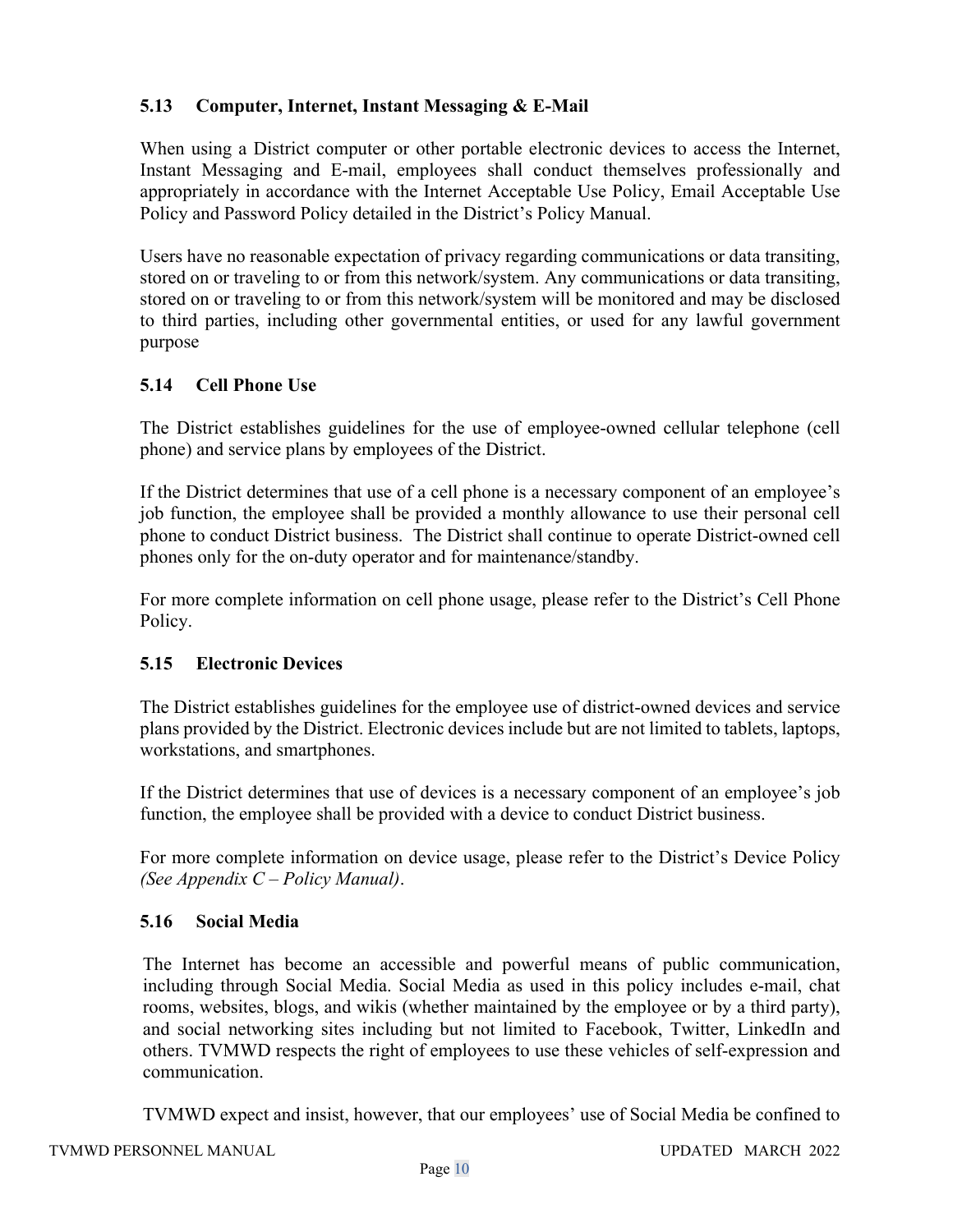non-work time and to employees' own electronic equipment. We do not permit employees to use Social Media during work time or on Company equipment. We also expect and insist that employees' use of Social Media does not damage TVMWD, its customers or the working environment. Employees should observe the following guidelines to ensure that their public activities on Social Media do not conflict with their responsibilities to TVMWD.

First and foremost, be thoughtful and exercise good judgment in how you present yourself online. If you identify yourself as a TVMWD employee or your affiliation with TVMWD is well known, what you say could have an impact TVMWD, our employees and customers. Be aware that posting inappropriate information or content on Social Media potentially brings disrepute either to TVMWD or to you in your capacity as a TVMWD employee. Because Social Media typically is public space, we request that you be respectful to TVMWD, our employees, supervisors, General Manager, Board of Directors, customers, partners and affiliates.

Our strong preference is that you do not discuss TVMWD or TVMWD-related matters in any Social Media. However, if you choose to do so, note the following:

- Employees whom choose to identify themselves as a TVMWD employee in Social Media, you are expected to also make clear to your readers that the views you express do not necessarily reflect the views of TVMWD, by posting a disclaimer in a prominent place (e.g., "The views expressed are mine alone and do not necessarily reflect the views of the Three Valleys Municipal Water District.")
- Employees may not disparage TVMWD.
- Respect your audience and your coworkers. If you have disagreements or problems with TVMWD your fellow employees, supervisors, General Manager, Board of Directors, customers, partners, or vendors, you are prohibited from engaging in personal attacks.
- If you are unsure whether it is appropriate to post certain information, please check with a member of the Management Team or Human Resources.

When using Social Media, use good judgment. Be aware that there may be consequences to what you post or publish online. These consequences may include discipline up to and including termination of employment if the conduct violates TVWMD rules or policies, or if TVMWD determines that your posting or publication is not legally protected and harms (or has the potential to harm) TVMWD interests and obligations.

#### <span id="page-16-0"></span>**5.17 Standards of Conduct**

The following examples are given in order to provide some guidance concerning unacceptable behavior. If the District chooses to discipline an employee who engages in unacceptable behavior, the employee may be subject to corrective action up to and including possible termination. Please note that it is impossible to provide an exhaustive list of behaviors that are not acceptable. The following is therefore intended to simply provide some examples:

- a. Unsatisfactory job performance and/or inefficiency.
- b. Using abusive or vulgar language or causing disruption to the workplace or to fellow employees or visitor.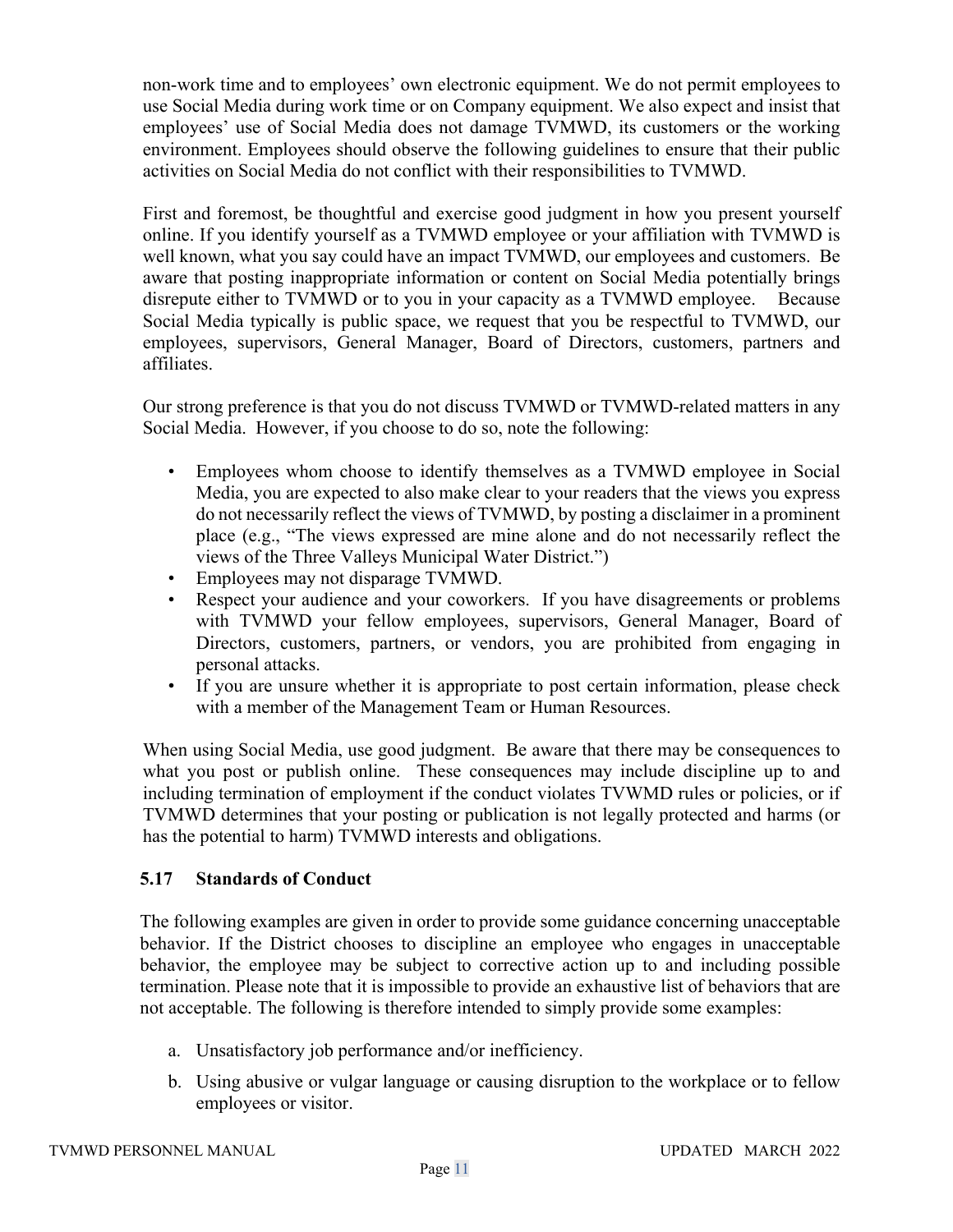- c. Unavailability for work, i.e. absenteeism or tardiness.
- d. Misuse of District monies.
- e. Conducting non-business activities during working hours.
- f. Any action indicating a disrespect or disregard for the District, its vendors or member agencies.
- g. Release of confidential information about the District or its members.
- h. Possessing or bringing open containers of alcohol, illegal drugs or chemicals on or to the District's property.
- i. Unauthorized possession or removal of property, records, or other materials that belong to the District.
- j. Theft
- k. Smoking of tobacco products and electronic cigarettes in restricted areas, subject to Government Code 7596, 7597 & 7598.
- l. Leaving District property without supervisor approval prior to the end of a scheduled work day.
- m. Sexual harassment, discrimination, or other unlawful harassment of another employee (see Section 15).
- n. Giving false or misleading information during the application and/or selection process.
- o. Willful failure to report to a supervisor any significant omissions, errors or mistakes or accidental damage affecting work assignment, property or equipment.
- p. Unauthorized opening of, or tampering with, locks in desks, doors, cabinets, etc., or unauthorized use of or duplication of keys.
- p. Threatening or intimidating other employees or supervisors.
- q. Behavior unbecoming of a District employee; that behavior or action which would adversely prejudice public opinion of the District.
- r. Failure to immediately report the loss of a California drivers' license due to suspension, withdrawal, forfeiture or confiscation by any court of law or by the California Division of Motor Vehicles. Further, employees are responsible for all tickets received when driving a District or personal vehicle. This rule applies to all employees of the District.
- s. Installing unauthorized software on the District's computer system.
- t. Misuse of electronic systems (email, internet, fax, telephones, cellular phones, iPads).
- u. Inability to establish and maintain effective working relationships with co-workers and those contacted during the course of work.
- v. Violation of any department rules, TVMWD policies or regulations, ordinances or resolutions.
- w. Making any false representation or statement or making any omission of a material fact.
- x. Dishonesty

Since all employees are "at will" , the employment relationship may be terminated at any time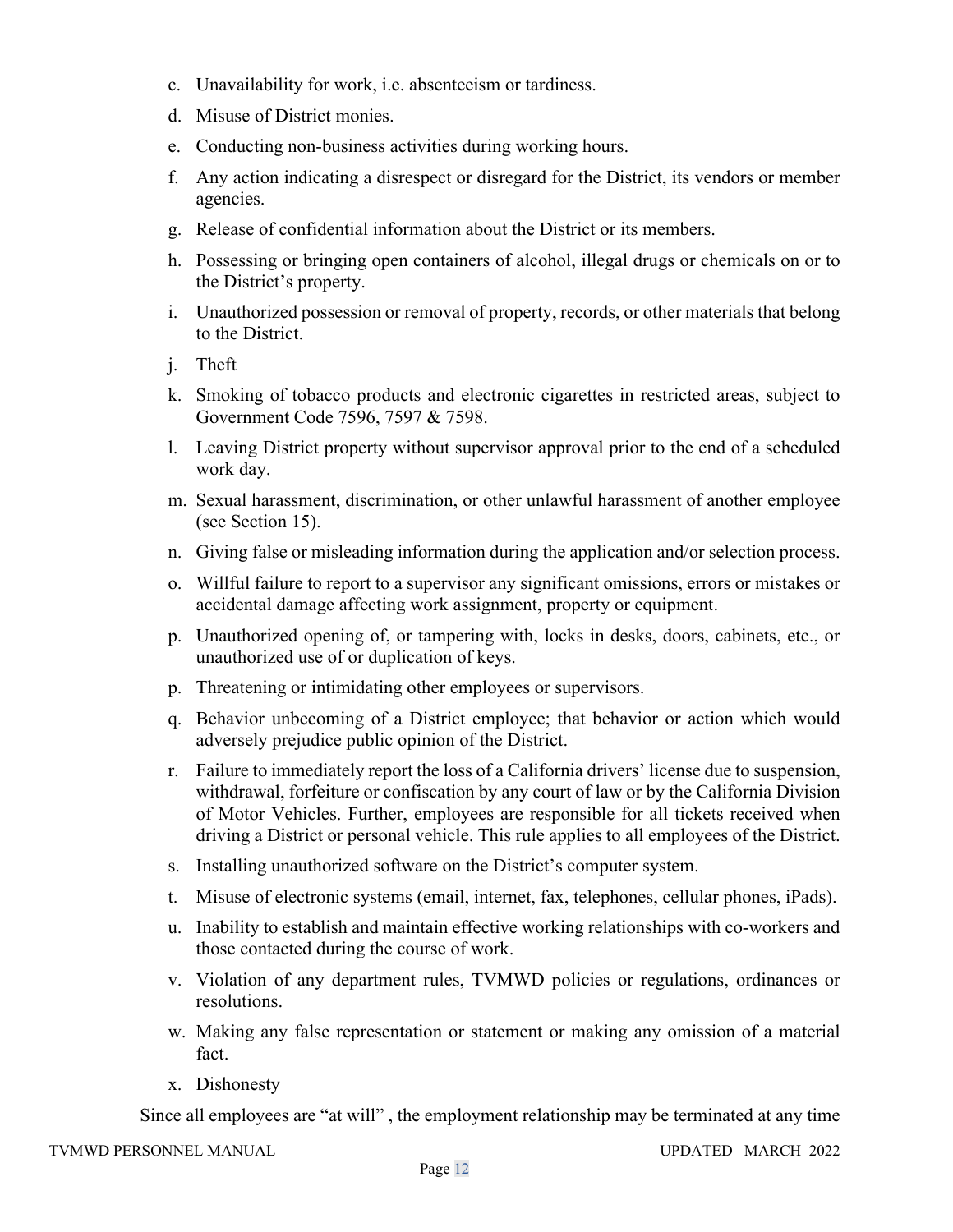by either the District or the employee with or without cause.

#### <span id="page-18-0"></span>**5.18 Cause for Disciplinary Action**

The following is a non-exclusive list of conduct which is declared to be cause for disciplinary action against an employee, up to and including oral or written warnings and/or reprimands, suspension, demotion, or dismissal from employment with the District, although charges may also be based upon causes other than those identified below:

- a. Making excessive non-emergency personal calls during working hours that interfere with productivity. Failure to immediately report an accident or injury occurring on the District premises, or involving District equipment, or giving false information in accident or insurance reports.
- b. Failure to maintain equipment assigned to the employee.
- c. Failure to immediately report breakdowns or unsafe operation of equipment or facilities.
- d. Failure to perform assigned tasks that are within the scope of the employee's position in a professional manner without undue waste or delay.
- e. Intentionally placing the District in a position of liability for damages or injury to another person or their property.
- f. Unauthorized binding of the District to a contract.
- g. Failure to maintain a positive working attitude in the daily course of District business.
- h. Use of intoxicants, narcotics, hallucinatory drugs or non-prescribed stimulating or depressing drugs, or being under the influence thereof while on duty. Employees suspected of being under the influence of any of the above will be required to undergo a medical evaluation at District expense to prove or disprove suspicion.
- i. Any form of insubordination or refusal to take direction from supervisors, including refusal to perform assigned tasks for any reason other than personal safety.
- j. Theft or misappropriation of any property of the District or its employees.
- k. Careless, negligent or intentional mishandling of any District property, records, vehicles, materials or equipment.
- l. Careless, negligent, abusive or other actions that endanger or threaten to endanger an employee or the public.
- m. Falsifying work records or the practice of fraud of any type.
- n. Leaving the job during duty hours without approval of supervisor.
- o. Violation of safety rules, procedures and regulations.
- p. Becoming uninsurable by standards of the District's insurance carrier for any reason.
- q. Sleeping on the job or repeatedly reporting to work later than the assigned hour, after having been duly warned.
- r. Unlawful possession of firearms or illegal weapons while on District property.
- s. Conviction of a felony, or misdemeanor involving moral turpitude, and incarceration for more than thirty (30) days.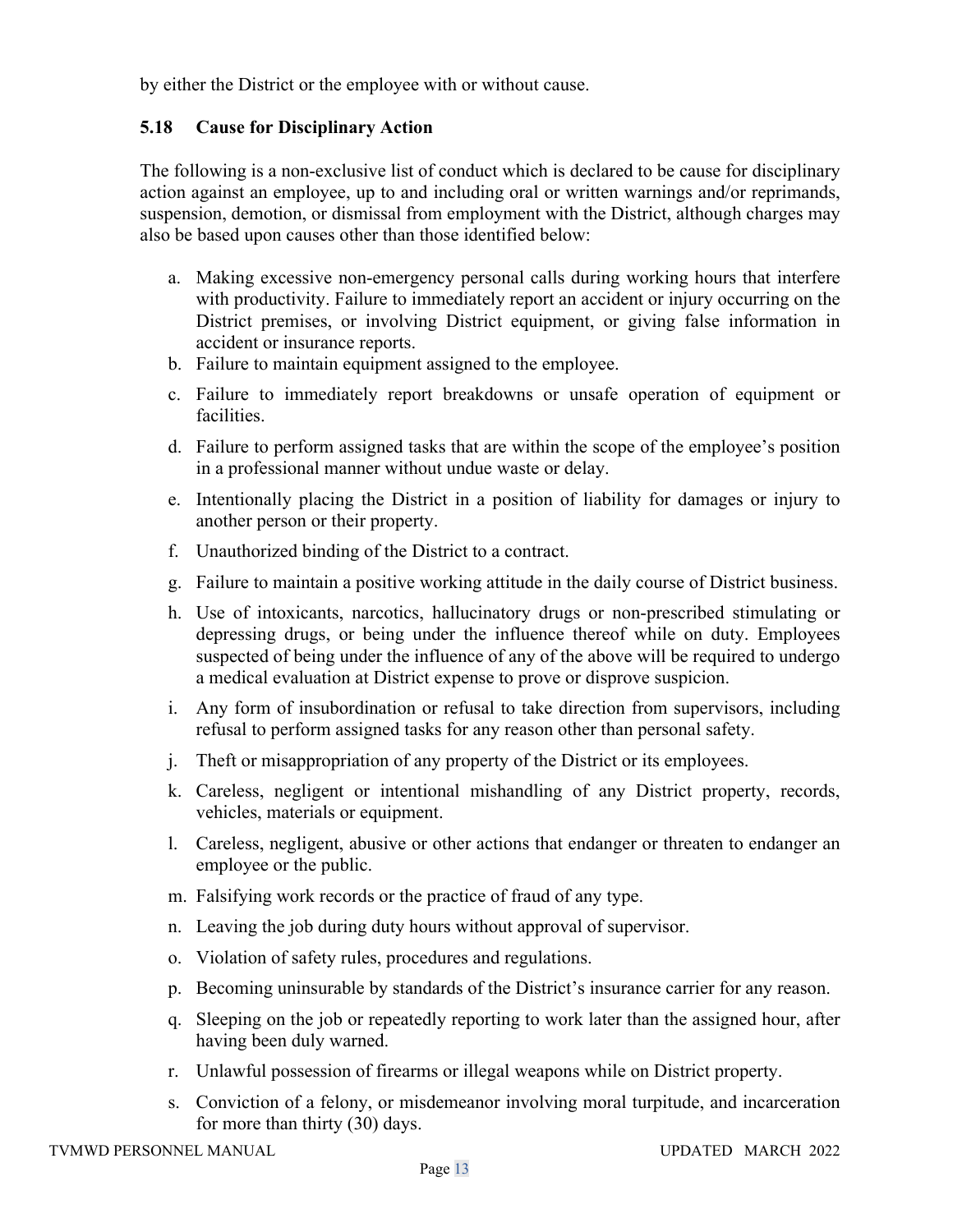- t. Unsatisfactory work performance.
- u. Discourteous treatment of the public or fellow employees, or other conduct unbecoming an officer or employee of the District.
- v. Unexcused and/or repeated tardiness or absenteeism.
- w. Insubordination or failure to comply with instructions.
- x. Any action which is inconsistent with, in violation of, or not in compliance with, this Personnel Manual or any other rules, policies, practices, or regulations adopted by the District.

#### <span id="page-19-0"></span>**6 DISCIPLINARY PROCEDURES**

#### <span id="page-19-1"></span>**6.1 Forms of Discipline**

Employees shall be subject to discipline in accordance with the provisions set forth in this Personnel Manual. Introductory employees may be disciplined, warned, reprimanded, dismissed, demoted, reduced in salary step, or suspended without cause, prior notice, right of review, or appeal, at the discretion of the General Manager. An employee may be demoted, reduced in salary step, suspended, or dismissed only for cause in accordance with these procedures. An employee who receives an oral or written warning or reprimand may file a response thereto but shall have no further right of appeal.

#### <span id="page-19-2"></span>**6.2 Types of Counseling, Reprimands and Discipline**

The following are types of counseling, reprimands and discipline which TVMWD may impose:

- Counseling Memo: A counseling memo will be provided to an employee to identify: a failure of appropriate conduct or performance issue; the performance the employee is to demonstrate in the future; and consequences for failure to correct the behavior or problem. A counseling memo will be retained in the supervisor's file until the completion of the evaluation year, and then documented in the performance evaluation, as the supervisor deems necessary. A counseling memo is not subject to the discipline or discipline appeal procedures described below.
- Verbal Reprimand: A verbal reprimand is a verbal direction from a supervisory employee to discontinue inappropriate conduct or to correct a performance issue. A verbal reprimand will be documented in writing and retained in the supervisor's file until the completion of the evaluation year and then documented in the performance evaluation, as the supervisor deems necessary. A verbal reprimand is not subject to the discipline or discipline appeal procedures described below.
- Written Reprimand: A written reprimand is written direction from a supervisory employee to discontinue inappropriate conduct or to correct a performance issue. A written reprimand will be retained in the employee's personnel file and documented in the performance evaluation. Unless required by law, a written reprimand is not subject to the discipline or discipline appeal procedures described below. The employee has the right to have their written rebuttal attached to the reprimand in the employee's personnel file, if the employee submits the rebuttal to the General Manager within 14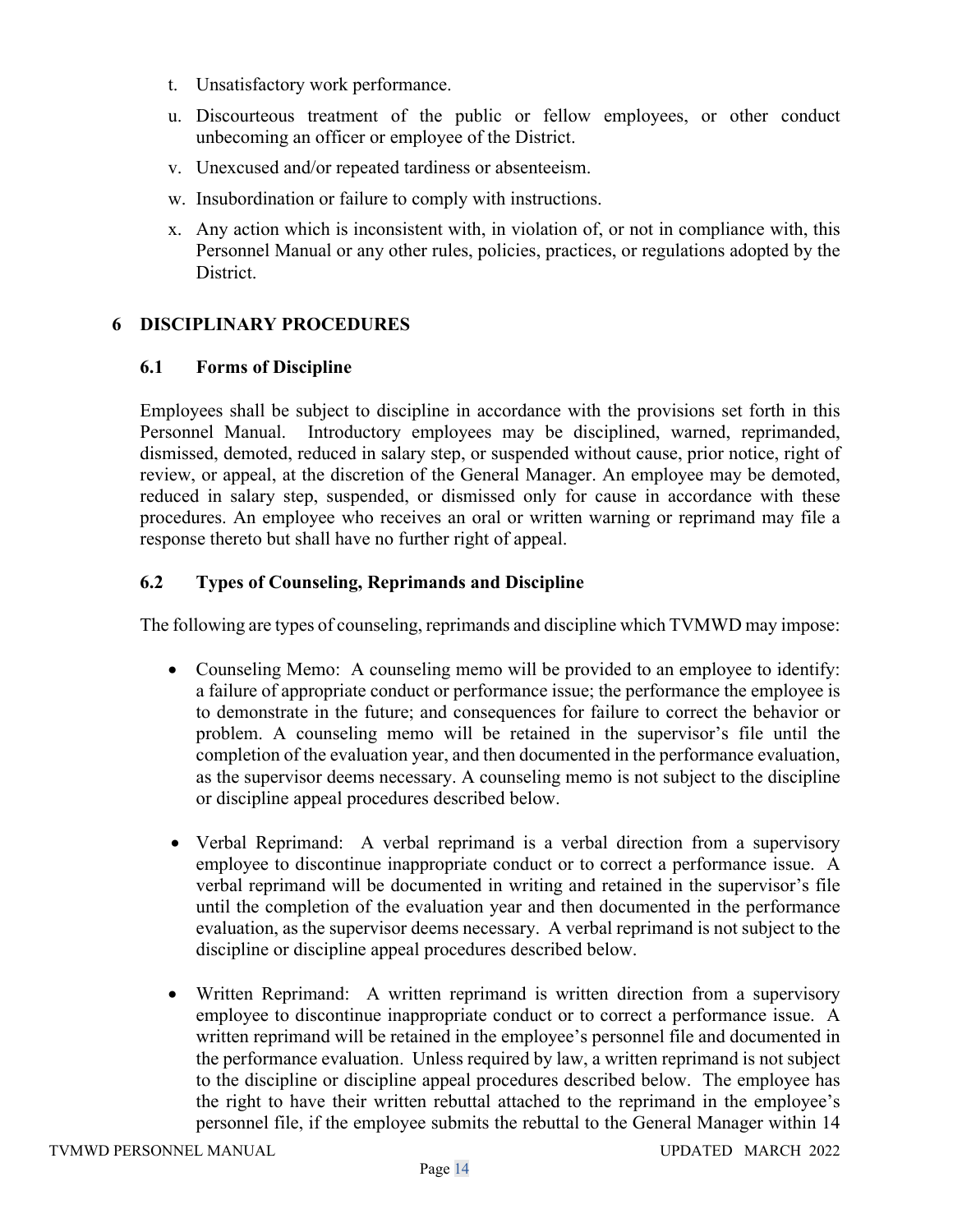days after the reprimand is received.

- Suspension Without Pay: TVMWD may suspend an employee from their position without pay for cause. Documents related to a suspension shall become part of the employee's personnel file when the suspension is final and documented in the performance evaluation. A suspension without pay is subject to the discipline and discipline appeal procedures described below. Employees who are FLSA exempt will only be suspended as permitted by the law.
- Reduction in Pay or Paid Leave: TVMWD may reduce an employee's pay or paid leave for cause. A reduction in pay for disciplinary purposes may take one of the following forms: 1) a decrease in salary; or 2) a decrease in salary paid to an employee for a fixed period of time; Documents related to a reduction in pay shall become part of the employee's personnel file when the reduction in pay is final and documented in the performance evaluation. A reduction in pay is subject to the discipline and discipline appeal procedures described below.
- Demotion: TVMWD may demote an employee from their position to a lower position for cause. Documents related to a demotion shall become part of the employee's personnel file when the demotion is final and documented in the performance evaluation. A demotion is subject to the discipline and discipline appeal procedures described below.
- Dismissal: TVMWD may dismiss an employee from the employees' position for cause. Documents related to the dismissal shall become a part of an employee's personnel file when the dismissal is final. A dismissed employee is entitled to the discipline and discipline appeal procedures described below.

#### <span id="page-20-0"></span>**6.3 Notice of Proposed Disciplinary Action**

Prior to issuance of a written order to either suspend, demote, reduction in salary, or dismiss an employee, written notice of at least five (5) working days of the proposed disciplinary action shall be given before such action is to be taken, and such notice must include:

- a. Notice of the proposed action and the level of intended discipline.
- b. Reasons for the proposed action.
- c. A copy of the charges stating specific incidences or specific courses of conduct and a copy of the written materials pertaining to those incidences or course of conduct.
- d. A notice that the employee has the right to respond in writing and/or orally to the proposed disciplinary action before said discipline is imposed. The notice to the employee of the right to respond must specify at least a five (5) working day period except as provided below. A longer notice might be warranted in specific cases because of the volume of material or complexity of the issues involved but only upon written request and with the approval of the General Manager.
- e. Notice that failure to respond by the time specified constitutes a waiver of the right to respond prior to final discipline being imposed.

TVMWD PERSONNEL MANUAL **TVMWD PERSONNEL MANUAL** The notice of proposed disciplinary action must be in writing and signed by the General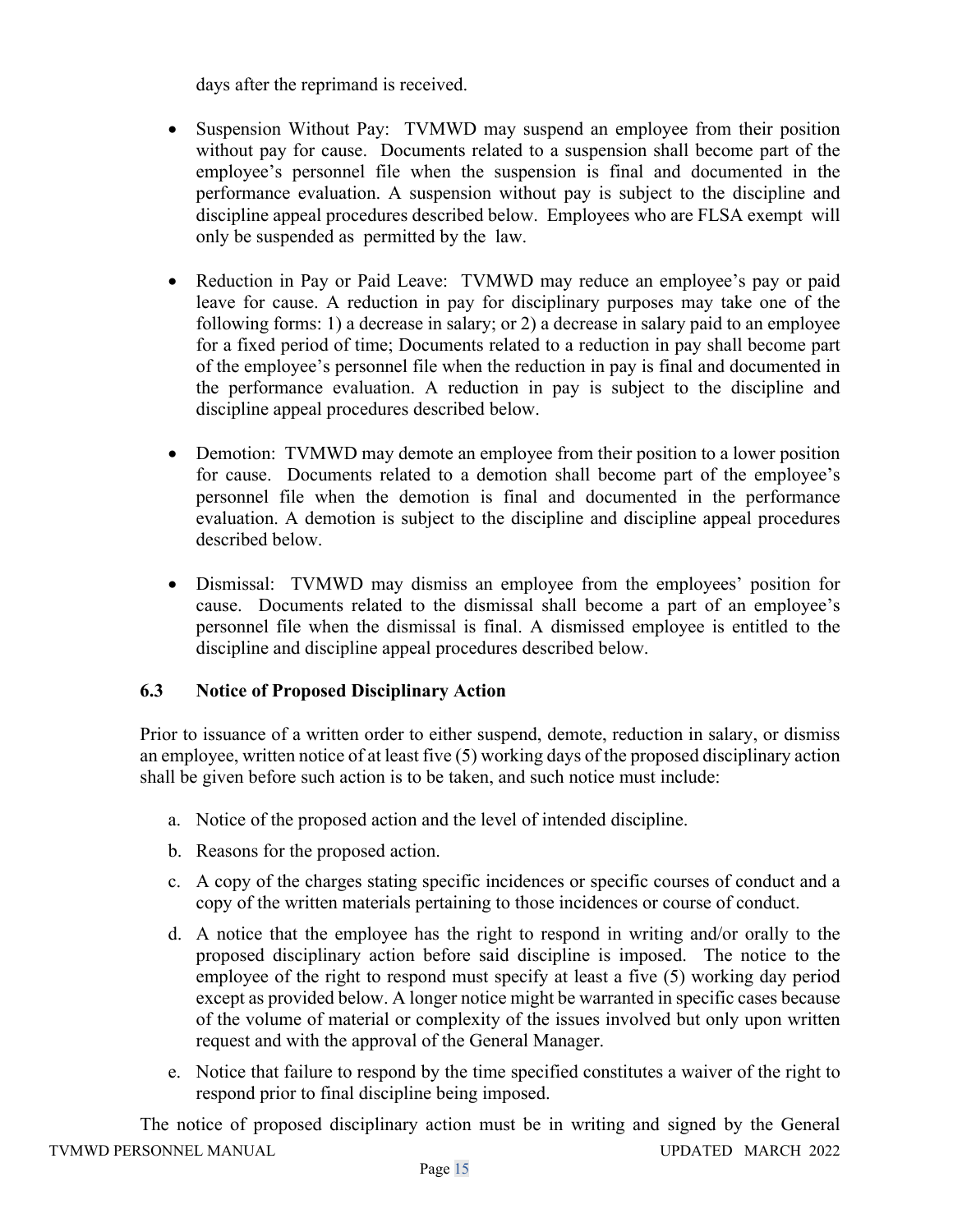Manager or the General Manager's designee. Upon receipt of the employee's response, the General Manager, or designee, shall review the response and determine the appropriate course of action. This may include imposing the same level of disciplinary action, modifying with less severe disciplinary action, or rescinding the notice of proposed action.

# <span id="page-21-0"></span>**6.4 Limitations and Exclusions**

Oral notice is insufficient as full notice to an employee and may be given only as the initial notice in extraordinary circumstances which call for immediate action. Employees may be suspended without prior written notice in extraordinary circumstances when it is essential to avert harm to the public, other employees, or to avert serious disruption of governmental business. Extraordinary circumstances include, but are not limited to, situations involving misappropriation of public funds or property, working while under the influence of alcohol or drugs, open insubordination, commission of a crime involving moral turpitude punishable by imprisonment for one (1) year, and disruption of the District's business through misconduct.

## <span id="page-21-1"></span>**6.5 Order of Disciplinary Action**

Any employee response submitted in accordance with Section 6.2 will be considered and a determination made by the General Manager or designee of appropriate action. The imposition of disciplinary action to suspend, demote, reduce in step, or dismiss is constituted by the written order. Said order is similar to the notice of proposed disciplinary action in that it contains the effective date of disciplinary action, the right to appeal and specific charges upon which the disciplinary action is based. The effective date may be prior to the order, provided the circumstances warranted such immediate action. The order shall be signed by the General Manager. Notice of the time allowed for appeal and answer shall be stated in the order. A copy of the order shall be personally served to the employee or sent by certified mail to the employee's address on file.

#### <span id="page-21-2"></span>**6.6 Appeal Procedure**

Notice of Appeal and Request for Hearing. An employee may appeal an order of suspension of more than three (3) days, demotion, reduction in salary, or dismissal, and request a hearing as provided for in these rules. The notice of appeal and request for a hearing must be in writing and must be filed with the District within five (5) -business days of receipt of the order.

Appellant's Answer to the Charges. If the employee appeals, a written answer to the charges must also be filed with the District within five (5) business days of the receipt of the order. The answer to the charges must be attached to the notice of appeal and request for a hearing. The answer must address each cause for discipline set forth in the order and may state specific facts or reasons as grounds for the appeal. If an answer denying the causes for discipline set forth in an order is not filed, said causes for discipline will be deemed admitted.

#### <span id="page-21-3"></span>**6.7 Hearing Procedure**

#### Review of the Appeal

a. After receipt of the appeal and request for hearing, the Board of Directors shall review the appeal and answer to the charges at an executive session at the next regularly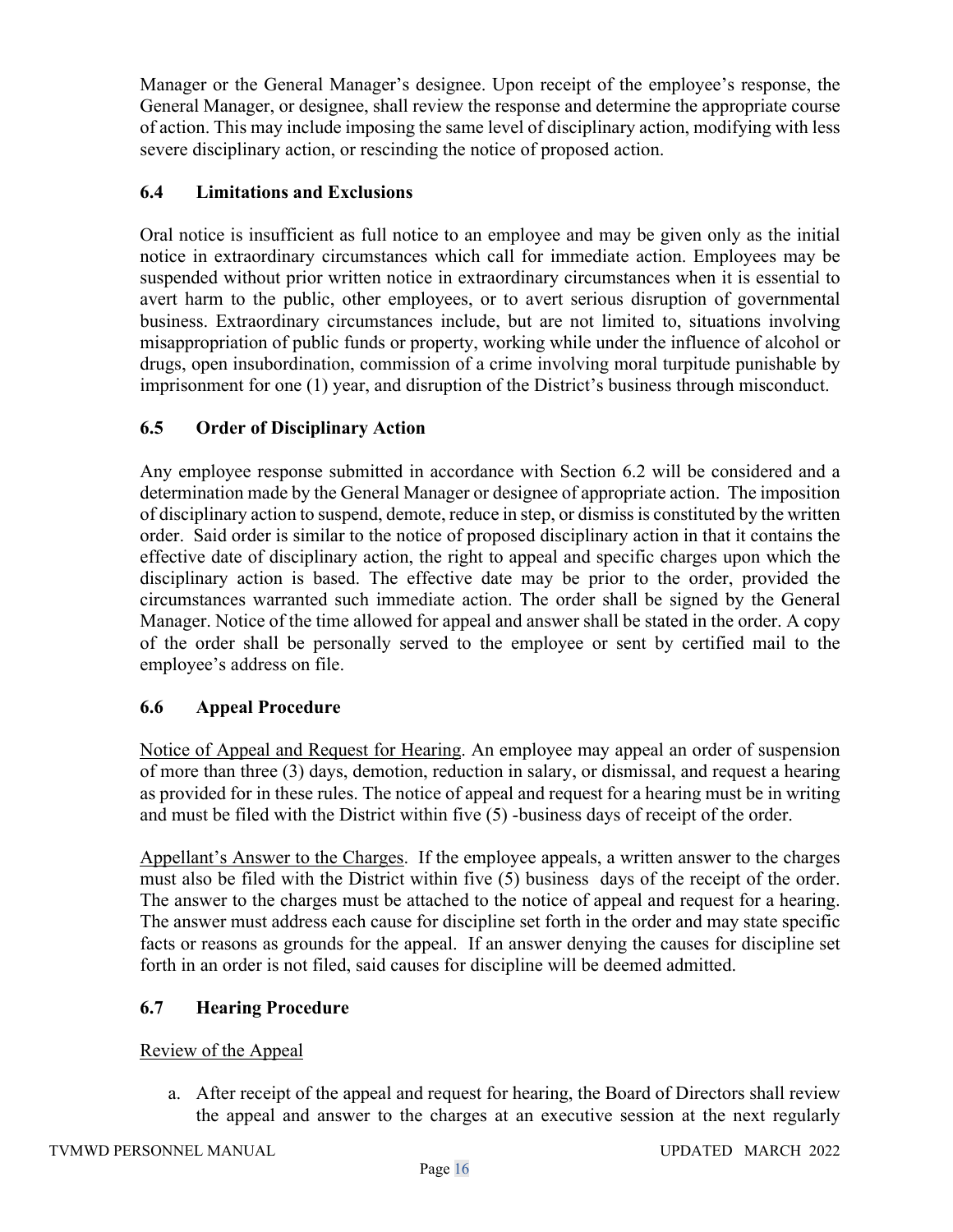scheduled Board meeting subsequent to formal receipt of the appeal, or at such later date as mutually agreed upon by the Board of Directors and the appellant.

- b. The Board of Directors may elect to have the appeal heard by one of the following methods within thirty (30) days after their election:
	- 1. A full hearing by the Board of Directors.
	- 2. Appoint a hearing officer who shall present findings and a recommendation to the Board of Directors for a final disposition.
	- 3. Appoint a Disciplinary Review Board comprised of three members: one member to be selected by the District, one member to be selected by the employee, and the third member to be selected by the two members previously described. The Disciplinary Review Board shall present findings and recommendations to the Board of Directors for final disposition.
- c. The Board of Directors shall have the final authority on all appeals and may uphold, reverse, or modify the disciplinary action.
- d. The Board of Directors shall notify the Appellant in writing as to the governing hearing proceedings.

#### Hearing

- a. Time and Place
	- 1. Pursuant to the Board's decision in Section 6.6, the General Manager shall take every appropriate action necessary and reasonable to convene a hearing within the time prescribed.
	- 2. The District's representative, the appellant and/or their representative, and the hearing officer or Review Board shall meet in a pre-hearing conference to determine the time, place and manner in which the hearing will be conducted.
- b. Purpose The purpose of the hearing is to determine the accuracy and the sufficiency of the facts attendant to the disciplinary action. The District shall have the burden of proof. The parties may stipulate to certain facts or evidence which shall be considered without abridgment or adulteration by the hearing body or officers upon whom the action was based and any pertinent information which may establish the truth or falsity of such evidence.
- c. Parties The Appellant and their representative, if any, and the District's representative shall attend the meeting. Failure of the Appellant, with or without representation, to appear in person at the time and place set for the hearing shall be deemed a withdrawal of the appeal, unless otherwise excused by the Board of Directors.
- d. Rights Each party shall have the right to:
	- 1. Choose a representative.
	- 2. Testify under oath.
	- 3. Call witnesses and present documentary evidence.
	- 4. Question all witnesses and examine the evidence.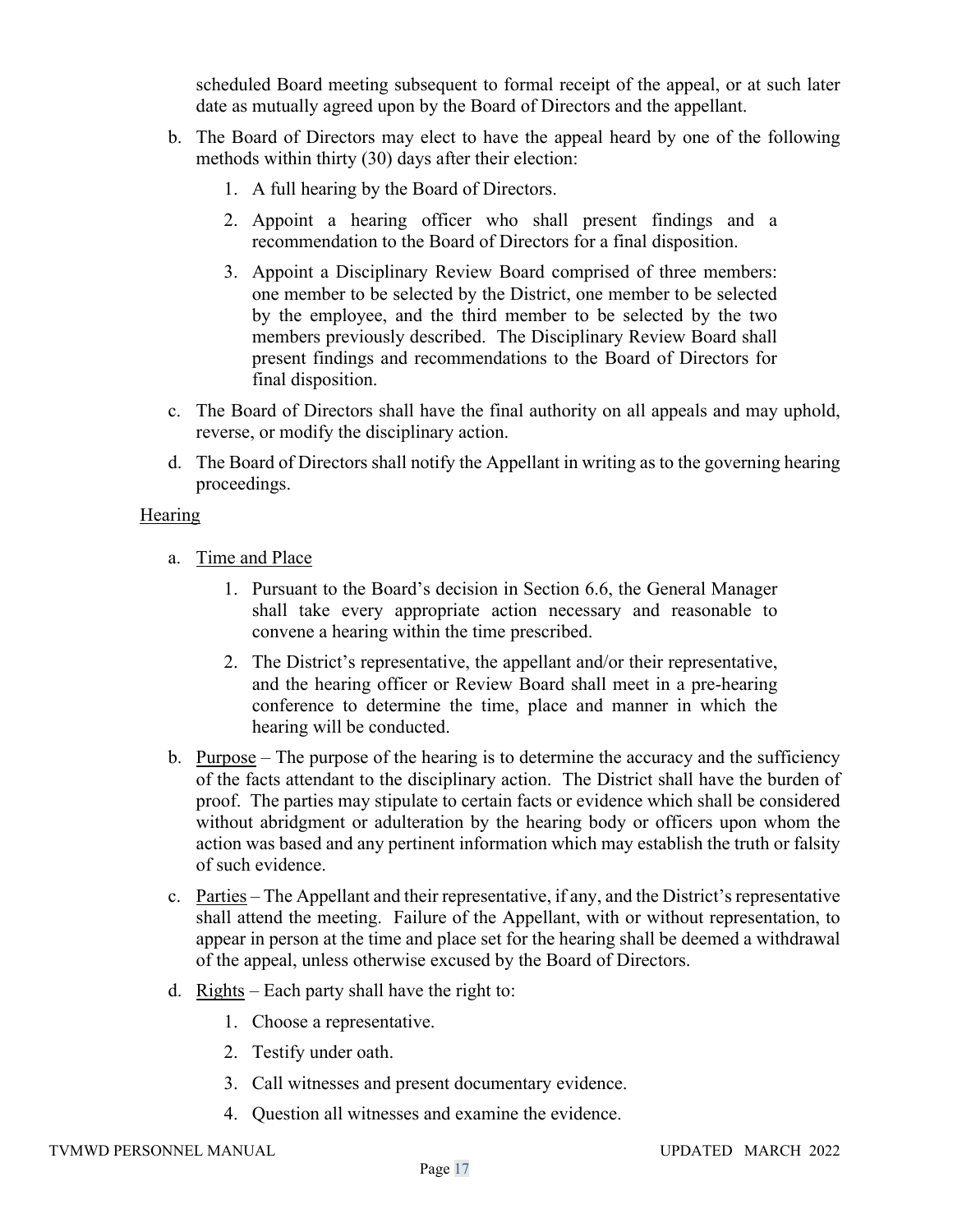- 5. Argue a case.
- e. Order of the Proceedings
	- 1. The hearing shall be opened by the recording of the time, place and date of the hearing and the presence of the parties and representatives, if any. The District shall first present its case on which the disciplinary action was based. A hearing guide may be used and will be made available to all parties.
	- 2. If the appeal is to be heard by the Board of Directors, the President of the Board shall conduct the hearing. If the appeal is to be heard by the Disciplinary Review Board, the Disciplinary Review Board shall select a chairman to conduct the hearing. If a hearing officer is appointed to hear the appeal, the hearing officer shall have the sole discretion and authority to conduct the hearing.
- f. Report of the Hearings: A record of the proceedings shall be taken and maintained by the District. The District may choose to make a mechanical or electronic record of the proceedings. Costs for transcripts shall be borne by the requesting party.
- g. Adjournment: The hearing may be adjourned or recessed for good cause, upon the request of a party, hearing body or hearing officer.
- h. Exhibits and Witnesses:
	- 1. The names of witnesses and exhibits shall be properly identified and shall be made part of the official record. The hearing body or officer may exclude witnesses not under examination and admonish witnesses to refrain from discussing the subject of their testimony with other witnesses or potential witnesses. The parties may remain at all times during the proceeding.
	- *2.* Witnesses shall be required to testify under oath and affirmation. The oath shall read: *"Do you solemnly swear (or affirm) that the testimony that you are about to give in this matter shall be the truth, the whole truth and nothing but the truth."*
- i. Confidentiality: The hearing shall be closed to the public and shall not be a public record unless an open public hearing is requested by the appellant.
- j. Expenses: The expenses of witnesses for either party shall be paid by the party producing such witnesses.
- k. Closing of Hearing: The hearing body or hearing officer shall inquire if either side has anything further to offer. Upon receiving negative replies, the hearing shall be closed. The hearing body or hearing officer shall report its written recommendation to the Board of Directors and the parties within thirty (30) days after the closing of the hearing. The Board of Directors shall act upon that recommendation by upholding, reversing, or modifying the decision. The Board of Directors shall notify the parties within five (5) business days of the outcome of its final decision.

# <span id="page-23-0"></span>**7 EFFECTS OF DISMISSAL**

# <span id="page-23-1"></span>**7.1 Effect of Dismissal**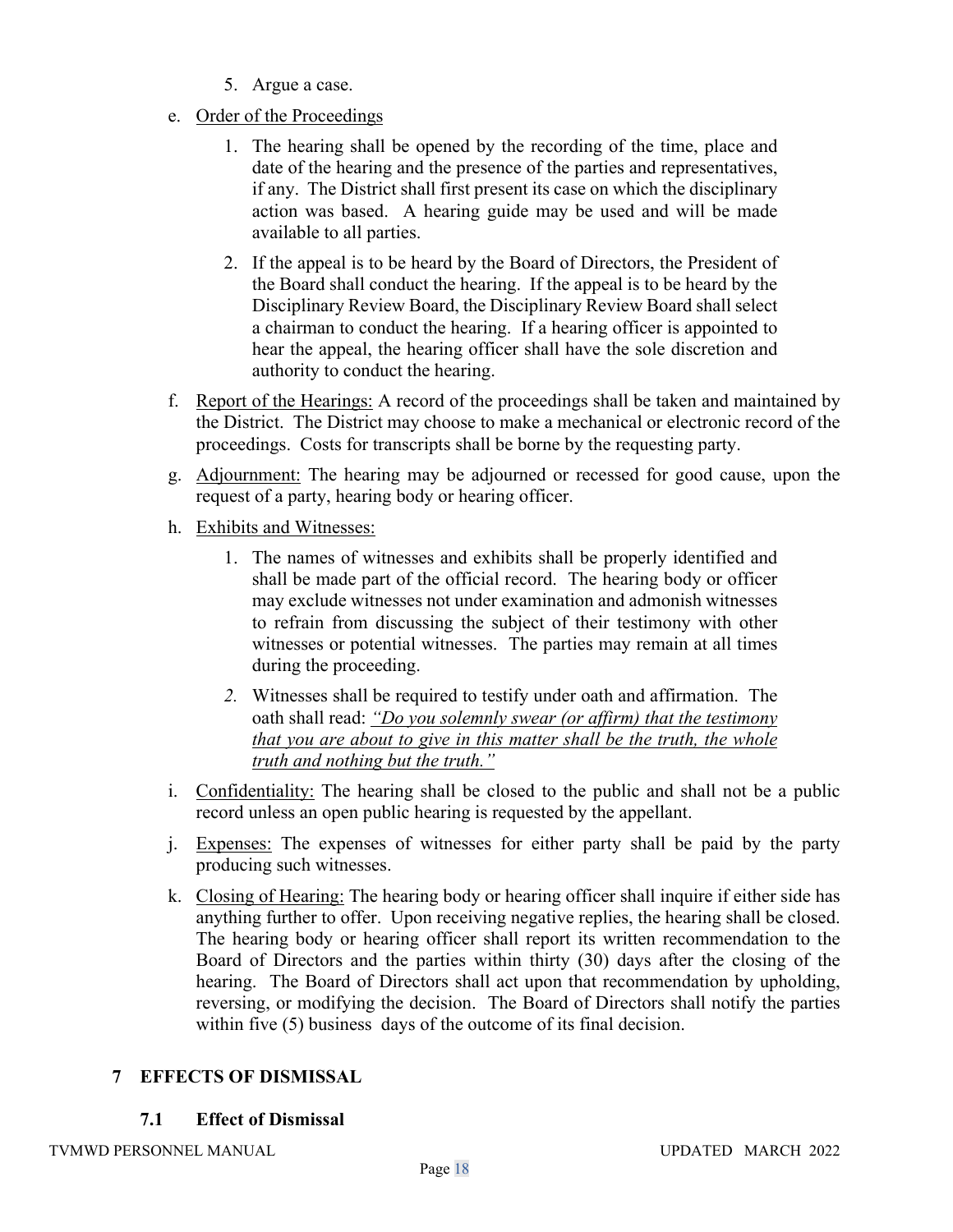Dismissal of an employee from the District's service shall, unless otherwise ordered:

- a. Constitute a dismissal as of the same date from all positions that the employee may hold in the District service.
- b. Terminate the salary of the employee as of the effective date of the dismissal, except that they shall be compensated for any unpaid salary, unused vacation, unused universal leave for Chief Executive Managers, administrative leave and qualifying unused comp time for non-exempt employees as of the date of dismissal.
- c. Medical, Dental, and Vision benefits will end on the last day of the month of employment. Life and Disability coverages require "active" employment; therefore, coverage for these benefits will end on their last day worked. COBRA notification will be sent directly to employee's address on file.
- d. Employee must contact CalPERS directly to determine their options.
- e. If employee is enrolled in a deferred compensation program, employee must contact the plan carrier to discuss options.

# <span id="page-24-0"></span>**8 RECORDS**

## <span id="page-24-1"></span>**8.1 Personnel Records**

Human Resources shall maintain personnel records for each employee in the service of the District, showing the name, title of the position held, the department in which the employee is assigned, salary, changes in employment status, employee performance reviews, and such other pertinent information.

Inspection of File: A current employee may inspect their own personnel file, at a reasonable time and at reasonable intervals, within 30 days of a written request. A former employee is entitled to inspect their personnel records one (1) time per year. A current or former employee and/or their representative, who wishes to review the employees personnel file should make a written request to the Human Resources/Risk Manager. The inspection must occur in the presence of the Human Resources/Risk Manager, General Manager, or designee and: at the District and at a time other than the employee's work time at another agreed upon location without loss of compensation to the employee.

Copies: A current or former employee is entitled to receive a copy of their personnel records within 30 days after TVMWD receives a written request. A current or former employee who wishes to receive such a copy should contact the Human Resources/Risk Manager in writing. TVMWD may charge a fee for the actual cost of copying.

Representative's Inspection: If the current or former employee wishes to have another person/representative inspect their personnel file, the current or former employee must provide the person/representative with written authorization. The Human Resources Manager will notify the employee and/or representative of the date, time and place of the inspection in writing.

No Removal of File Documents: No person inspecting a personnel file is permitted to add or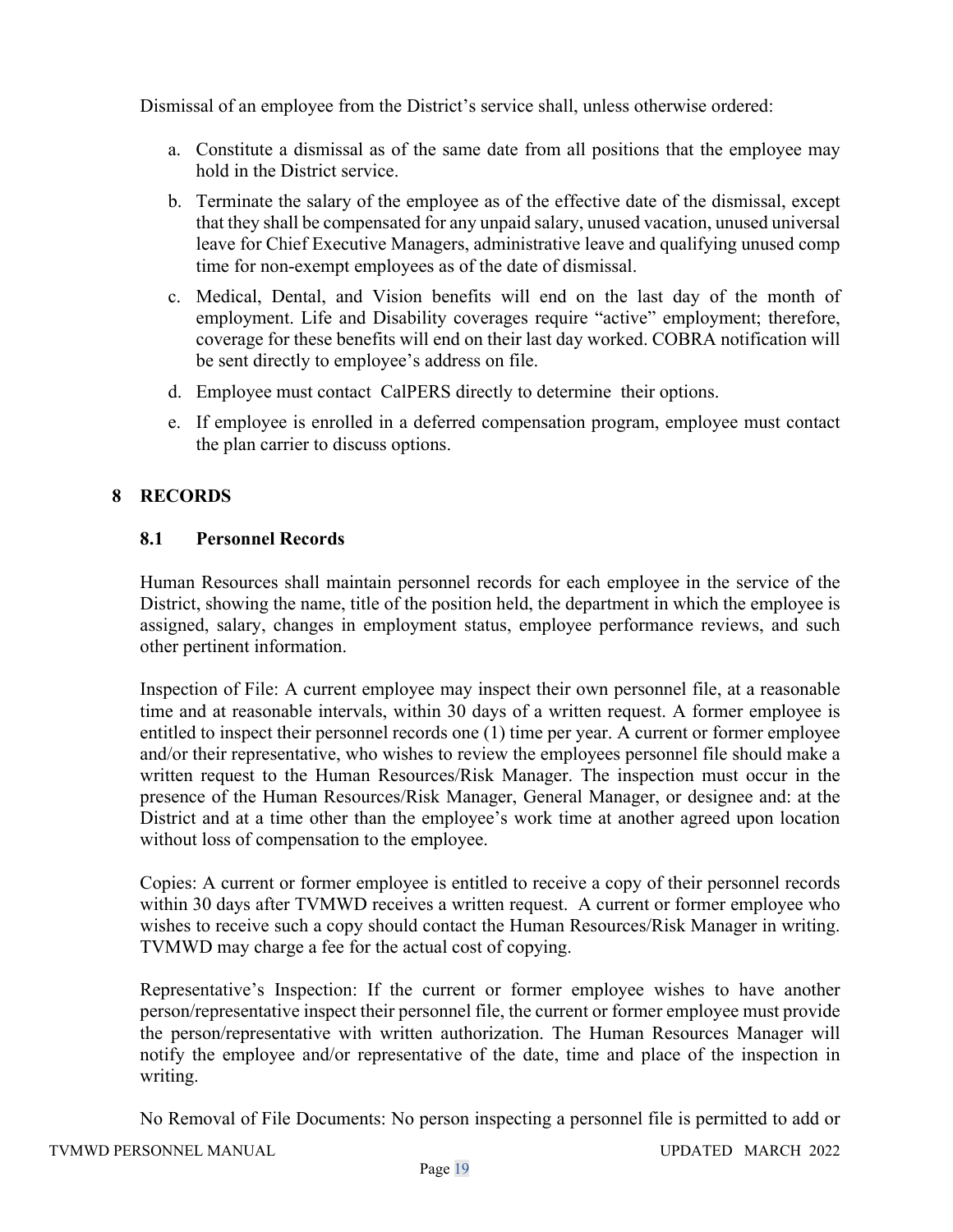remove any document or other item to/from the personnel file.

Limitations on access or copying of personnel file: Prior to making a copy of personnel records or allowing inspection, TVMWD may redact the names of nonsupervisory employees. Under no circumstances will TVMWD provide access or copying of the following categories of personnel file documents: records relating to the investigation of a possible criminal offense; letters of reference; ratings, reports, or records that were obtained prior to employment, prepared by identifiable examination committee members, or obtained in connection with a promotional examination.

# <span id="page-25-0"></span>**8.2 Change of Status Report**

Every appointment, promotion, change of salary rate, and any other temporary or permanent change in status of employees shall be approved by the General Manager and reported in such a manner as they may prescribe, prior to the effective date of the change.

## <span id="page-25-1"></span>**9. SALARY ADJUSTMENTS**

#### <span id="page-25-2"></span>**9.1 Determinations**

Merit increases within salary ranges and reductions in pay within salary ranges shall be determined by the General Manager in accordance with Section 9.

#### <span id="page-25-3"></span>**9.2 Merit Increases**

Full-time employees who have successfully completed the required introductory period may be considered for merit increases. Merit increases within an established salary range shall not be automatic but may be granted only for continued improvement by the employee in the effective performance of the duties of their position. For promoted employees who receive a pay increase upon their promotion, the increase will include any projected merit increase. Merit increases shall require the specific recommendation of the employee's immediate supervisor or Department Head and the approval of the General Manager.

#### <span id="page-25-4"></span>**9.3 Eligibility**

A new employee or reclassified employee shall be eligible for consideration of a merit increase upon completion of the required introductory period. A new employee or reclassified employee shall be eligible for consideration of a merit increase upon completion of one (1) year of service in the new or reclassified position.

#### <span id="page-25-5"></span>**9.4 Accelerated Merit Increases**

Accelerated merit increases for exceptional job performance in addition to those granted as a result of an employee's regular annual evaluation may be approved by the General Manager provided the increase is within budgetary constraints. Accelerated merit increases that are outside budgetary constraints may be recommended by the General Manager for approval by the Board of Directors.

#### <span id="page-25-6"></span>**9.5 Certification Pay Increases**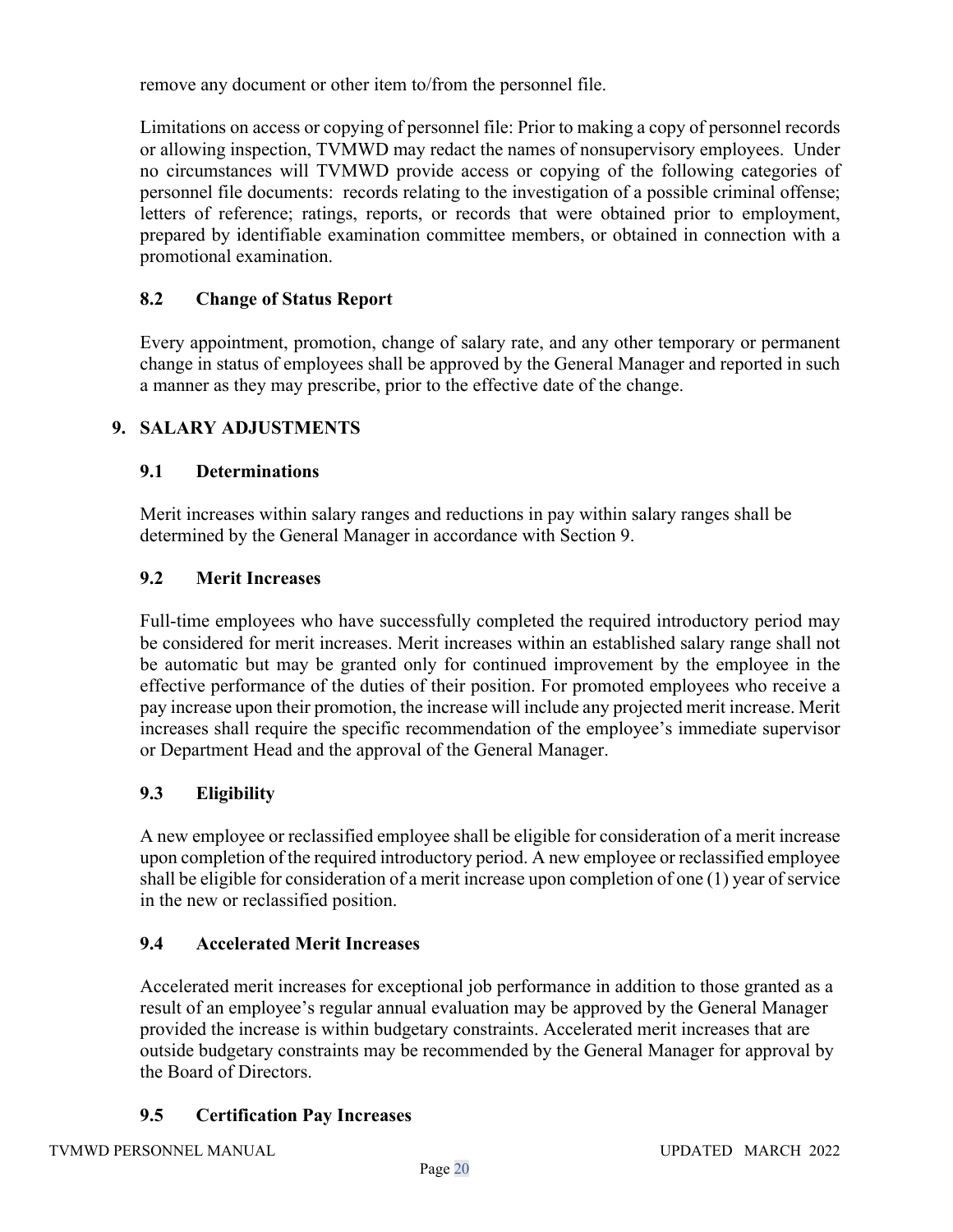Full-time employees who work forty (40) hours per week and have successfully completed the required introductory period may be considered for certification pay increases. Part-time employees may also receive consideration with the recommendation of their supervisor and approval by the General Manager. Certification pay increases within an employee's established salary range are not automatic; such increases may be granted upon attaining a Treatment, Distribution or Lab Analyst certification. Such increases shall amount to 2% of pay upon verification of each new qualified certification and must be within budgetary constraints and salary range. No certification pay will be granted for a college degree, unless an opportunity for promotion is available and upon the discretion of the General Manager. Certification pay increases are only granted to employees where a Treatment, Distribution, or Lab Analyst certification is essential to the classification duties of the employee (as determined by the General Manager) and are not retroactive.

## <span id="page-26-0"></span>**10. ATTENDANCE, HOURS, PAY PERIODS AND PREMIUM PAY**

#### <span id="page-26-1"></span>**10.1 Attendance**

Employees shall attend their work in accordance with Section 10. All departments shall keep daily time records of employees that shall be reported to the General Manager in the form and on the dates they shall specify. Employees who are absent without leave and fail to return to duty within five (5) consecutive scheduled work days/shifts after notice to return has been provided shall be subject to immediate discharge, and such employees automatically waive all rights under these rules. The depositing in the United States mail of a certified postage paid letter, addressed to the employee's last known place of address shall be reasonable notice.

#### <span id="page-26-2"></span>**10.2 Pay Periods and Procedure**

Employees shall be compensated bi-weekly every other Friday. If these dates should occur on a scheduled fixed holiday, compensation shall take place on the last working day prior to such events. In the event an underpayment or overpayment is identified, appropriate corrections will be made on the next regular paycheck. Upon separation from TVMWD, compensation for any unpaid earnings, leave time, or any other compensation earned will occur on the same regularly scheduled days listed above.

#### <span id="page-26-3"></span>**10.3 Meal Periods**

For administrative or part-time employees:

• Up to a one (1) hour non-compensated meal period will be provided to all full-time administrative and part-time employees each day they work five (5) hours or more.

• Employees can request their meal period at a time agreed to by their supervisor.

For operations employees:

- Meal periods are compensated because operations employees are required to be available to respond to any operational demands of the TVMWD system. Because of this, employees are expected to stay at the treatment plant or their field location for their meal period. Exceptions permitted:
	- o Attendance at an offsite meeting, conference, etc.
	- o At the specific approval of the Chief Operations Officer or Operations Supervisor(s)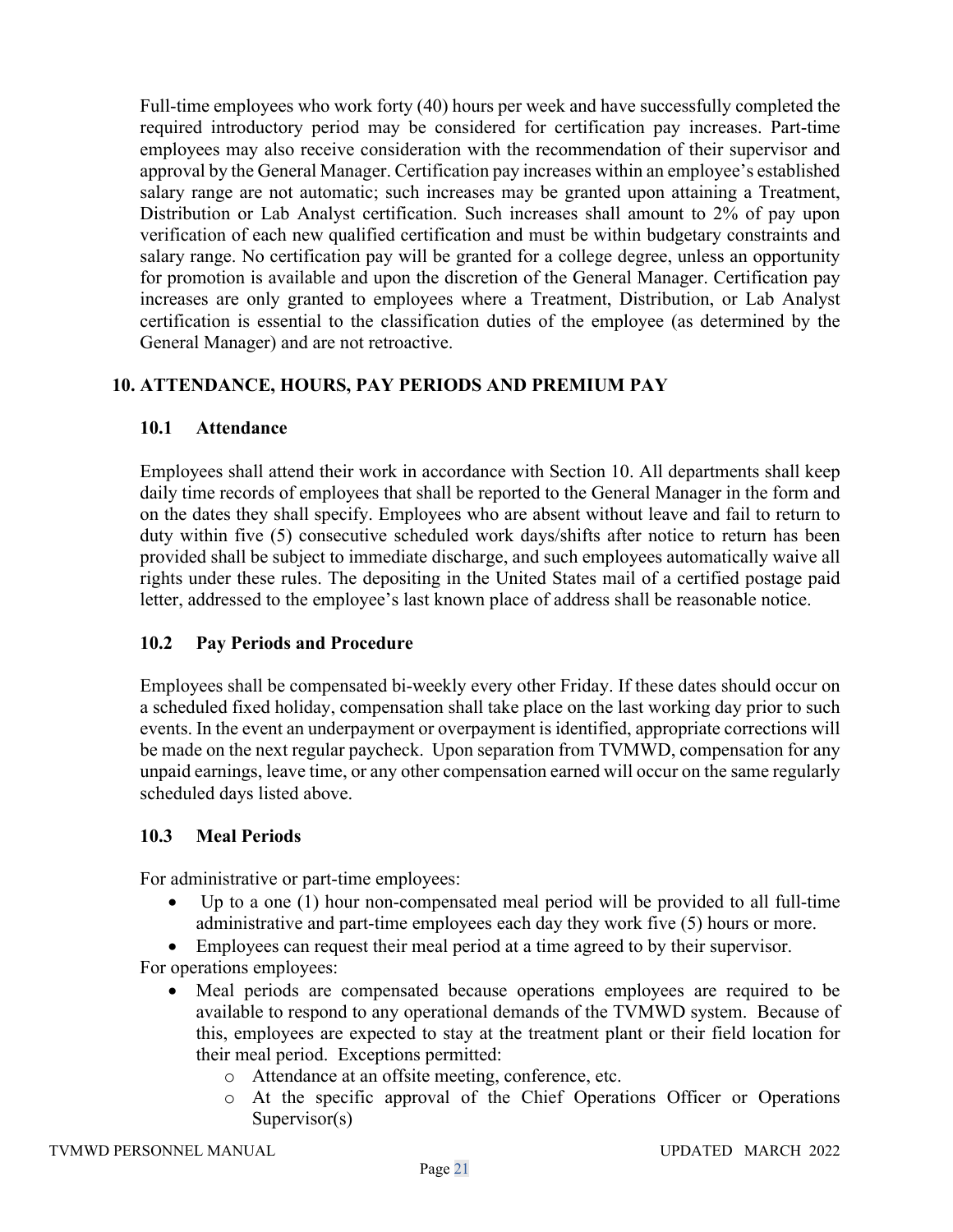- o Employees are permitted twenty (20) minutes to utilize a TVMWD vehicle to obtain their meal from a local establishment
- Employees can request their meal period at a time agreed to by their supervisor.
- Depending upon operational demands, supervisors will try to accommodate up to a one (1) hour meal period each day the employee works five (5) hours or more.

#### <span id="page-27-0"></span>**10.4 Work Week**

The regular work week shall commence on Monday at 12:01am for all employees and conclude on Sunday at Midnight

#### <span id="page-27-1"></span>**10.5 Exempt Employees**

In accordance with the Fair Labor Standards Act (FLSA) regulations, job classifications determined to be exempt are not eligible for overtime. Based upon the FLSA, the following job classifications are exempt:

- Chief Administrative Officer Human Resources/Risk Manager
- Chief Financial Officer Information Technology Manager
- Chief Operations Officer Operations Supervisor
- Chief Water Resources Officer Project Manager
- Compliance Specialist Senior Financial Analyst

TVMWD recognizes that on **occasion** exempt employees may have to attend to personal matters. TVMWD will attempt every effort to accommodate the employee's time off requested. However, TVMWD must ensure the District's needs are maintained at all times. Therefore, time off must be scheduled in advance and with prior approval of the employee's manager.

Exempt employees, in good standing with TVMWD, that request time off in increments of four (4) hours or less, do not have to use their available leaves.

There is no legal requirement or obligation of TVMWD to grant such arrangement. Therefore, the General Manager reserves the right to modify or terminate this practice at any time. Any abuse of this benefit will be immediately addressed with the employee. If it is determined that the employee abused such benefit, the benefit will be revoked for a period of time or revoked permanently, as determined by the General Manager.

#### <span id="page-27-2"></span>**10.6 Administrative Leave**

Exempt employees, excluding Chief Executive Managers shall be eligible for 50 hours of Administrative Leave annually (pro-rated based on date of eligibility for leave). Administrative Leave shall be credited in a lump sum at the beginning of each calendar year. Unused Administrative Leave hours will be carried over from year-to-year, unless the exempt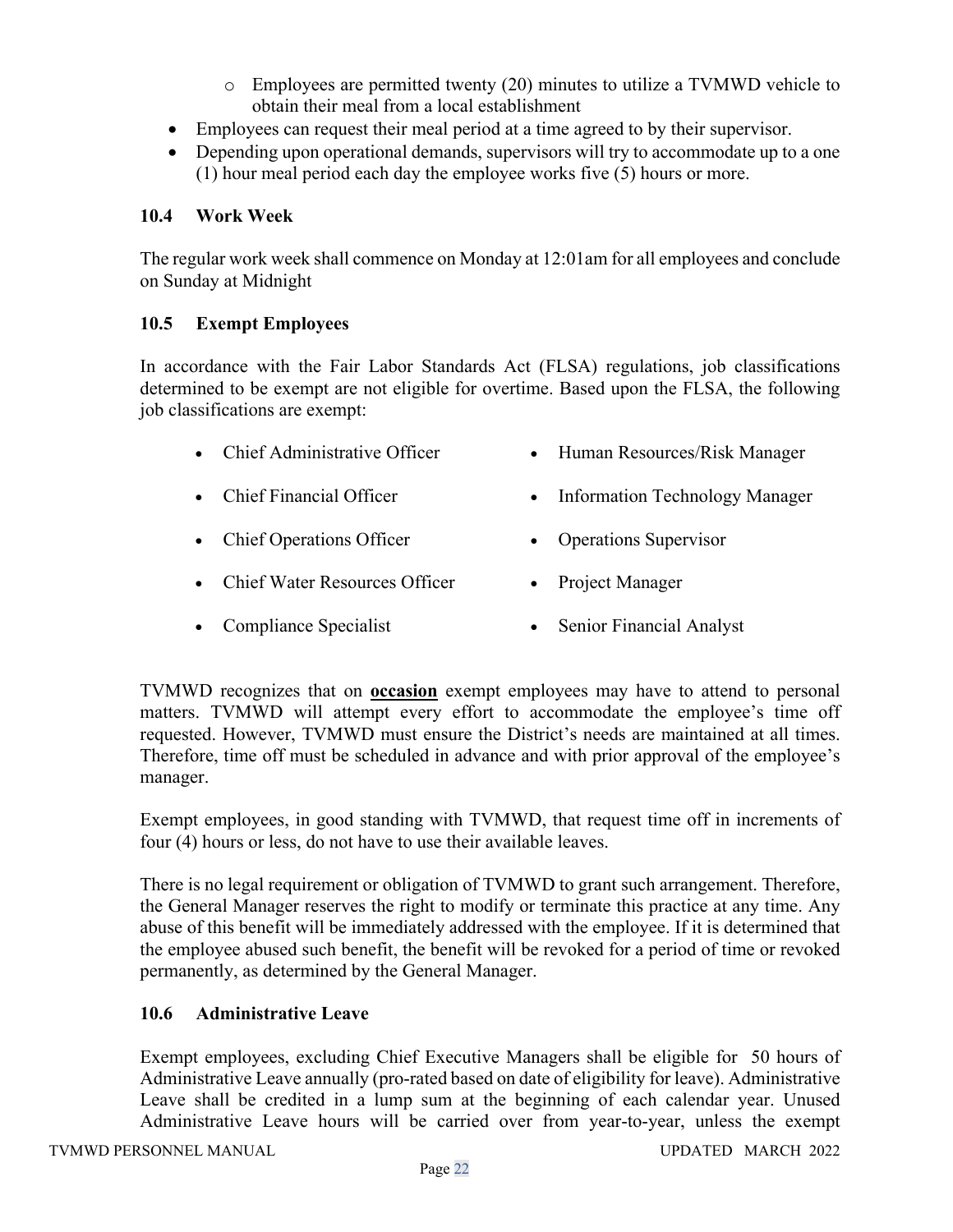employees has met their vacation cap. Administrative Leave would then be converted to vacation hours for mandatory vacation cash-out purposes. Use of Administrative Leave hours must be approved by employee's Manager and at times that are convenient to the District.

# <span id="page-28-0"></span>**10.7 Overtime**

A non-exempt employee who performs work in excess of forty (40) hours in a work week shall be compensated for such overtime work at the rate of one and one-half times their regular rate of pay. The regular work week shall commence on Monday at 12:01am for all employees and conclude on Sunday at Midnight. A non-exempt operations employee who performs work in excess of ten (10) hours per workday (excluding weekends) shall be compensated for such overtime work at the rate of one and one-half times a regular rate of pay. Overtime shall be rounded to the nearest quarter-hour of overtime worked. All non-emergency overtime must be authorized in advance by the appropriate Department Head.

#### <span id="page-28-1"></span>**10.8 Flexible Work Schedules**

At the discretion of the General Manager or employee's direct supervisor, employees may be permitted to work a flexible work schedule equivalent to forty (40) hours in a work week.

Flexible Work Schedules allows an employee to work hours that differ from the normal district start and end time, while continuing to meet the needs of TVMWD.

## <span id="page-28-2"></span>**10.9 Compensatory Time**

Hours accrued in addition of forty (40) hours in a work week and not compensated as overtime shall accrue at a rate of one and one-half times as compensatory (comp) hours. Comp hours can be used at the approval of the employee's supervisor. Comp time is not available to exempt or operations employees. Comp time is capped at 240 hours. Any additional time earned will be compensated to the employee. Comp time balances will be paid down to a balance of fifty (50) hours, once per year, on December 31. Earned and unused comp time will be paid-out at time of separation of employment.

#### <span id="page-28-3"></span>**10.10 On-Call Operators**

Two (2) operators will be designated to serve in an on-call capacity each day. Failure to respond to an alarm/call while assigned to the on-call duty shift may be subject to disciplinary action. If an employee claims on their timesheet phone/tablet/laptop time incurred but later found to be invalidated by the supervisor, that employee shall be subject to disciplinary action.

On-Call pay is not considered CalPERS pensionable compensation.

Standby Operator: One (1) operator will serve as the on-call standby operator and will respond to the on-call plant operator or supervisor as needed. The stand-by operator is expected to and be capable of returning to the plant within thirty (30) minutes of receiving a call.

Standby Operators who serve in an on-call capacity will be paid \$35 per day (\$70 on holidays) and will take home a TVMWD vehicle in order to respond to incidents. If the on-call operator is unable to fulfill their on-call duty shift, the employee is responsible for locating a substitute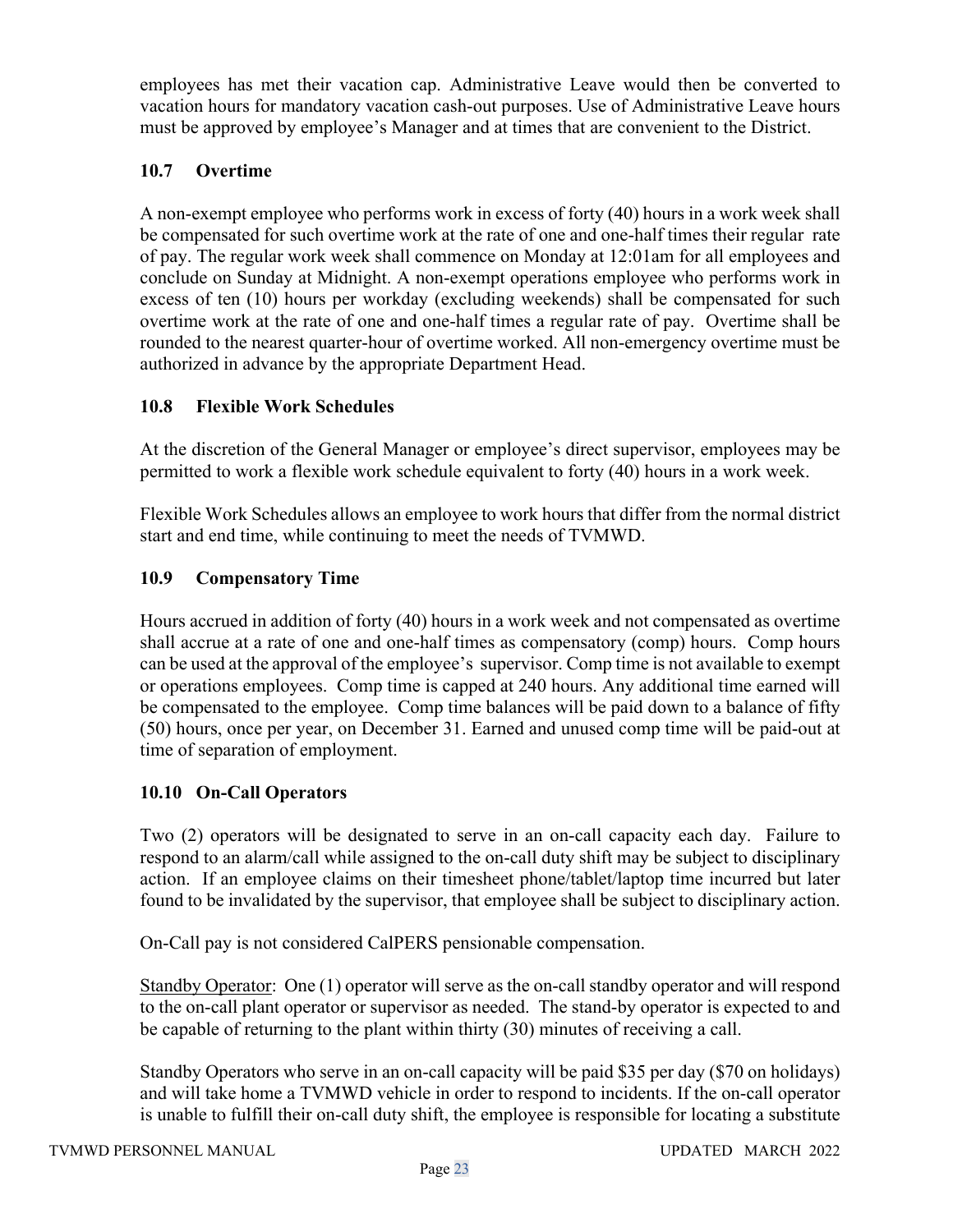operator from those that regularly serve in the Standby Operator role. The substitute operator will instead receive the standby pay. In addition to receiving the standby pay, the on-call operator will be paid for the additional time spent responding to the situation.

Lab Operator: One (1) operator will serve as the on-call plant operator and will be responsible for responding to plant operation alarms and incidents as needed during non-working hours (4 pm-6 am). This operator is expected to and be capable of responding to alarms remotely within 15 minutes and be ready for work as in any other instance.

Lab Operators who serve in an on-call capacity will be paid \$90 per day (\$180 on holidays) and will take home a TVMWD vehicle in order to respond to incidents. If the on-call Lab Operator is unable to fulfill their on-call duty shift, the Lab Operator duties will be fulfilled by the designated backup (Plant Operator). The substitute operator will instead receive the Lab Operator pay. In addition to receiving the Lab Operator pay, the on-call operator will be paid for the additional time spent responding to the situation as described below.

The following pertains to either the Standby or Lab Operator:

- If responding by phone/tablet/laptop only, the Operator will be guaranteed at least 15 minutes of additional pay. All time over 15 minutes will be rounded up to the nearest 15-minute increment.
- If responding in person, the Operator will be guaranteed at least two hours of additional pay. All time over two hours (portal to portal) will be rounded up to the nearest 15-minute increment.
- Operators will be eligible for overtime and shift differential pay as applicable for time spent responding.

# <span id="page-29-0"></span>**10.11 Shift Differential Pay**

Operators and plant assistants will be compensated with an additional 10% of their hourly pay for hours worked Friday, Saturday and Sunday.

Shift differential is considered special compensation and will be reported to CalPERS as such.

# <span id="page-29-1"></span>**10.12 Fatigue Pay and Adjusted Hours Worked**

Fatigue Pay and adjusted hours worked is a function of safety and should be carried out using an interactive process between the employee and the supervisor or manager.

Any employee who accumulates two (2) hours or more of worktime between 10:00pm and 6:00am before a scheduled workday shall be eligible for fatigue pay and be subject to an adjustment to their work schedule the following day. This means the employee will take an equivalent number of hours off during the following scheduled workday to rest. In addition to granting the time off, TVMWD will pay the employee for the time taken off during that scheduled workday. The combination of fatigue time and time worked during the next scheduled workday will not exceed ten (10) hours.

TVMWD PERSONNEL MANUAL **TVMWD PERSONNEL MANUAL** Example # 1: an employee who is scheduled to work Monday from  $6:00am - 4:00pm$  and Tuesday from 6:00am – 4:00pm and is called in to work for additional hours on Monday from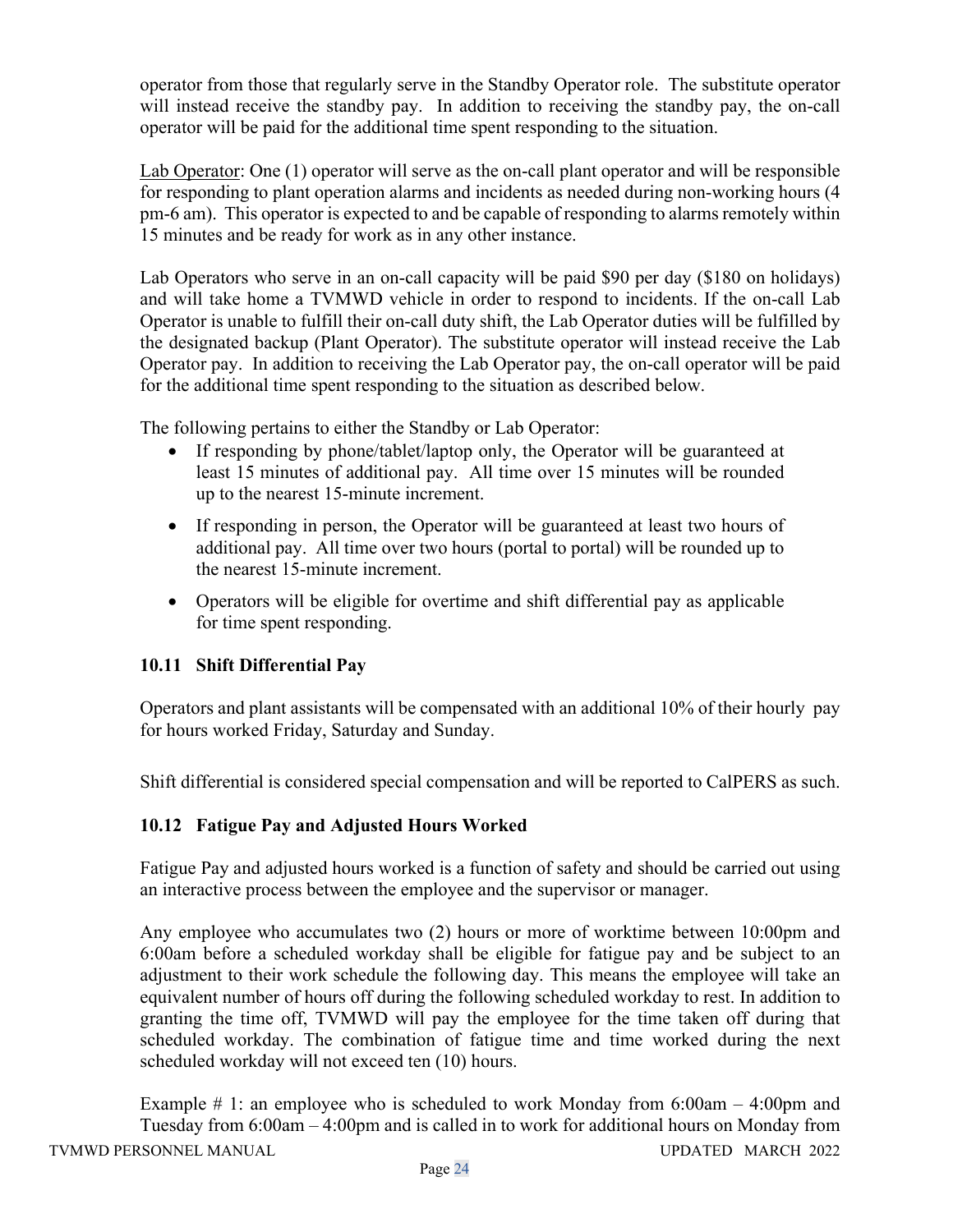$10:00 \text{pm} - 1:00 \text{am}$  would log their hours as follows –

| Monday  | $6:00$ am – 4:00pm (10 regular hours of pay) +<br>$10:00 \text{pm} - 1:00 \text{am}$ (3 hours of overtime pay)                                                               |
|---------|------------------------------------------------------------------------------------------------------------------------------------------------------------------------------|
| Tuesday | $6:00$ am – 9:00am (3 hours fatigue pay paid at regular hourly rate)<br>$9:00am - 4:00pm (7-regular hours of pay)$                                                           |
|         | The employee will report to work at 9:00am to ensure they are<br>given appropriate rest time between work shifts and will be<br>compensated for this rest time (fatigue pay) |

Example  $\#$  2: an employee who is scheduled to work Monday from 6:00am  $-$  4:00pm and is called in to work for additional hours on Monday from 3:00am – 6:00am may stay at work and in turn leave the equivalent number of hours early. In this scenario, the employee would log their hours as follows:

| Monday | $3:00$ am – 6:00am (3 hours of overtime pay) +                    |
|--------|-------------------------------------------------------------------|
|        | $+6:00$ am – 1:00pm (7-hours of regular pay) +                    |
|        | 1:00pm $-$ 4:00pm (3 hours of fatigue pay at regular hourly rate) |

If hours worked accumulates over eight (8) hours from 4:00pm – 6:00am, with supervisor or managers approval, the employee will be eligible to take off the next day and receive ten (10) hours of fatigue pay.

If an employee reports to work on Friday, Saturday and/or Sunday, the employee would be eligible for shift differential.

# <span id="page-30-0"></span>**11. HOLIDAYS, VACATION AND LEAVES**

#### <span id="page-30-1"></span>**11.1 Holidays**

The District shall observe the following holidays:

- 1. New Year's Day (January 1)
- 2. Presidents' Day (Third Monday in February)
- 3. Memorial Day (Last Monday in May)
- 4. Independence Day (July 4)
- 5. Labor Day (First Monday in September)
- 6. Veterans' Day (November 11)
- 7. Thanksgiving Day & Day After (Fourth Thursday and Friday in November)
- 8. Christmas Day (December 25)

Additional holidays may be approved and observed. Unassigned floating holidays will be provided to full-time employees at the beginning of each calendar year to make a total of 12 holidays each calendar year. Holiday hours must be taken in full day increments and must be approved by the supervisor.

The District will recognize a holiday break, typically between Christmas and New Years. The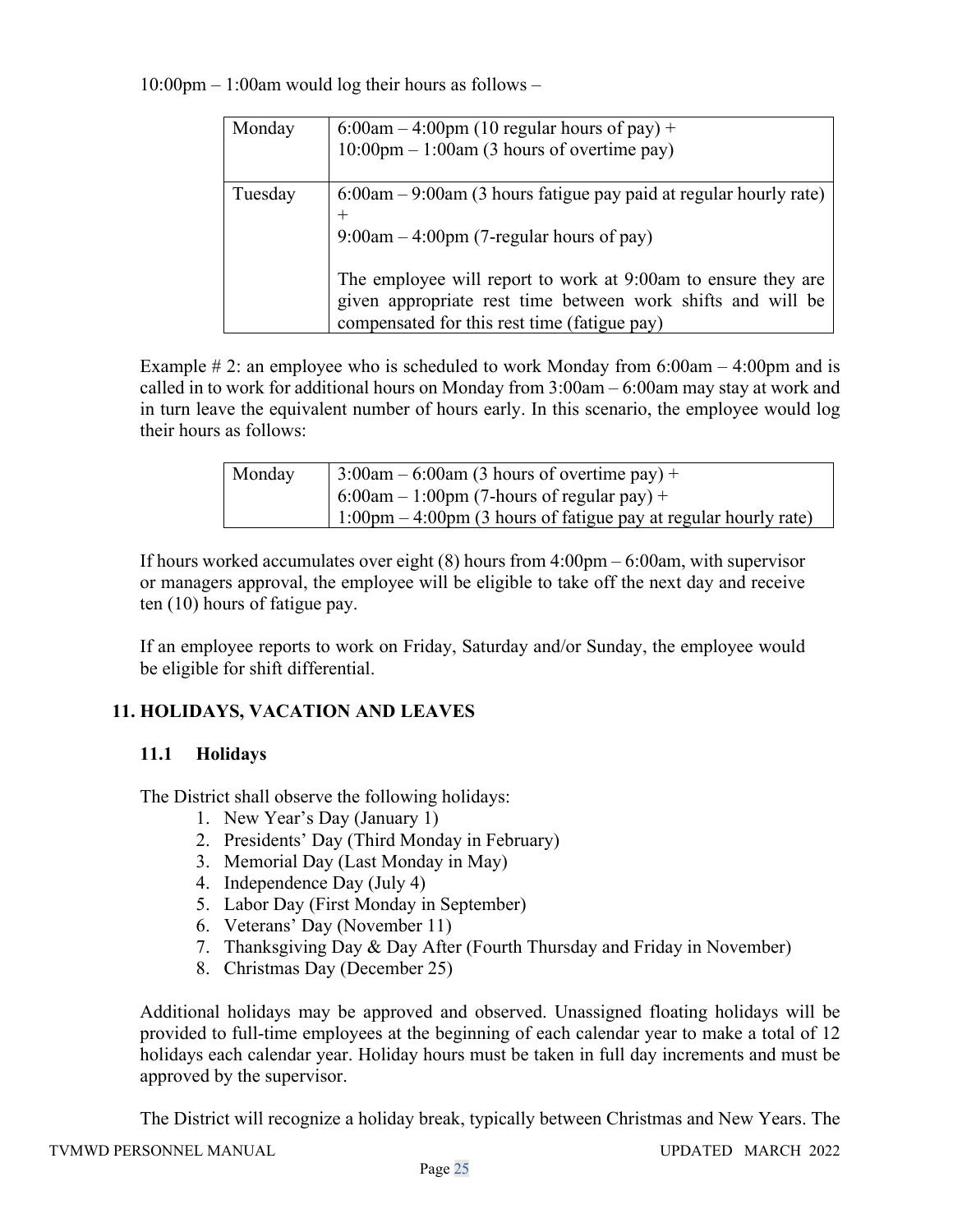holiday break will be designated every year by the General Manager. Employees will receive an equivalent number of holidays based on their normal work schedule during the holiday break.

# <span id="page-31-0"></span>**11.2 Holiday Observance**

Any holiday falling on a Friday, Saturday or Sunday may be designated by the General Manager on an alternate day for the observance of a holiday, or its conversion to a floating holiday, when a holiday conflicts with a work schedule. A holiday may only be applied to a scheduled workday. Employees are not eligible to receive unassigned floating holidays until they satisfactorily complete their introductory period. Any employee scheduled who works on either the actual holiday or the observed holiday will be paid at one and one-half times the employee's regular rate of pay. Since the employee is working the holiday, the employee will also be paid the additional hours they are scheduled to work at regular pay for that holiday.

#### <span id="page-31-1"></span>**11.3 Vacation Accrual**

| <b>Years of Service</b> | Bi-weekly Pay Period Vacation |
|-------------------------|-------------------------------|
|                         | <b>Accrual Rate</b>           |
| $0 - 4$ years           | 3.08 hours                    |
| $5 - 9$ years           | 4.62 hours                    |
| 10 years                | 4.93 hours                    |
| 11 years                | 5.23 hours                    |
| 12 years                | 5.54 hours                    |
| 13 years                | 5.85 hours                    |
| years<br>$14 + 1$       | 6.16 hours                    |

Based on a bi-weekly pay period, vacation time shall be accrued as follows for full-time employees (except for Chief Executive Managers):

Employees eligible for vacation accrual that regularly work less than a 40-hour work week will accrue at a rate equal to the number of hours worked divided by 40. Part-time employees working 24 hours per week will accrue vacation time at a prorated rate of 40 hours per week.

#### <span id="page-31-2"></span>**11.4 Introductory Period Vacation Accrual**

Vacation time shall accrue as described above during the introductory period. An employee shall be entitled to use the vacation time accrued upon successfully completing three (3) months of employment or prior if approved by the General Manager.

# <span id="page-31-3"></span>**11.5 Use of Vacation Time**

Timing of vacations must be approved by the Department Head or General Manager at a time that is convenient to the District.

#### <span id="page-31-4"></span>**11.6 Vacation Buy Back**

On December  $31<sup>st</sup>$  of each year, vacation balances will be paid down to 420 hours for full-time exempt employees and 320 hours for all other non-employees.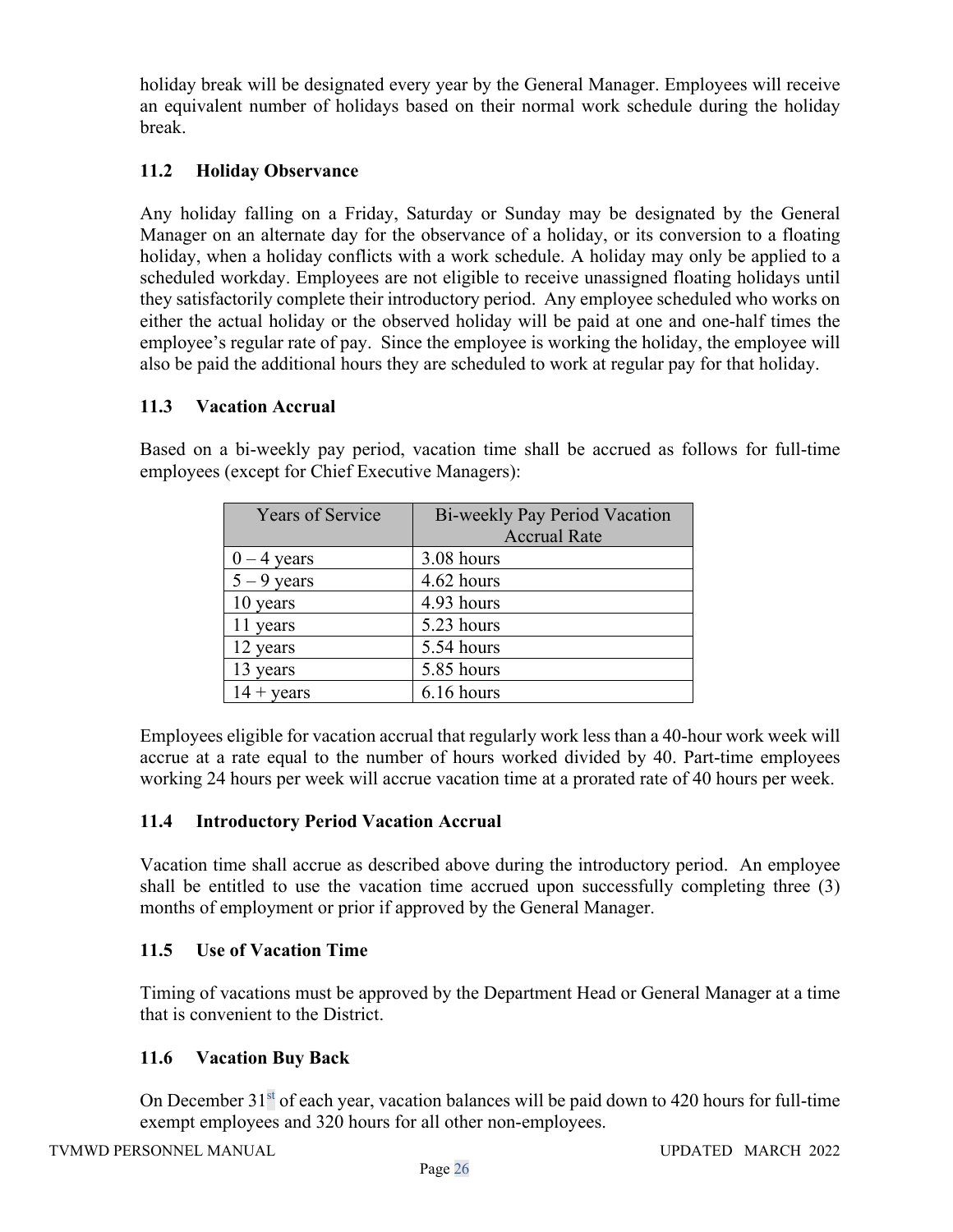# <span id="page-32-0"></span>**11.7 Universal Leave**

| <b>Years of Service</b> | Bi-weekly Pay Period Universal |  |
|-------------------------|--------------------------------|--|
|                         | Leave Accrual Rate             |  |
| $0 - 4$ years           | 8.93 hours                     |  |
| $5 - 9$ years           | $10.77$ hours                  |  |
| $10 - 14$ years         | $11.70$ hours                  |  |
| $15+$ years             | 13.54 hours                    |  |

Chief Executive Managers are eligible for universal leave, which shall accrue as follows:

On December  $31<sup>st</sup>$  of each year, universal leave balances will be paid down to 620 hours. Chief Executive Managers shall be entitled to use the universal leave accrued upon completing three (3) months of employment or prior if approved by the General Manager.

To comply with the Paid Sick Leave Act, Chief Executive Managers may use universal leave prior to completing the introductory period for the following purposes:

- Medical condition that prevents an employee from performing the duties of their position
- Diagnosis, care, or treatment of an existing health condition of, or preventative care for, an employee or an employees' family member
- For an employee who is a victim of domestic violence, sexual assault, or stalking

For the purposes of Sick Leave, a "family member" is defined as

- A child (biological, adopted, or foster child, stepchild, legal ward, or a child to whom the employee stands in loco parentis).
- A biological, adoptive, or foster parent, stepparent, or legal guardian of the employee or the employees' spouse or registered domestic partner, or person who stood in loco parentis when the employee was a minor.
- A spouse, registered domestic partner, grandparent, grandchild, and/or sibling.

#### <span id="page-32-1"></span>**11.8 Sick Leave Accrual**

All full-time employees, with the exception of Chief Executive Managers, shall be credited with 3.7 sick hours per pay period.

To comply with the Paid Sick Leave Law, part-time employees will accrue one (1) hour of sick leave per every 30 hours worked.

- Accrual begins immediately for those employees who work 30 or more days within a year
- Maximum accrual is 24 hours per employment year
- Employee may carry over hours to the following employment year, to a maximum of 48 hours

#### <span id="page-32-2"></span>**11.9 Use of Sick Leave**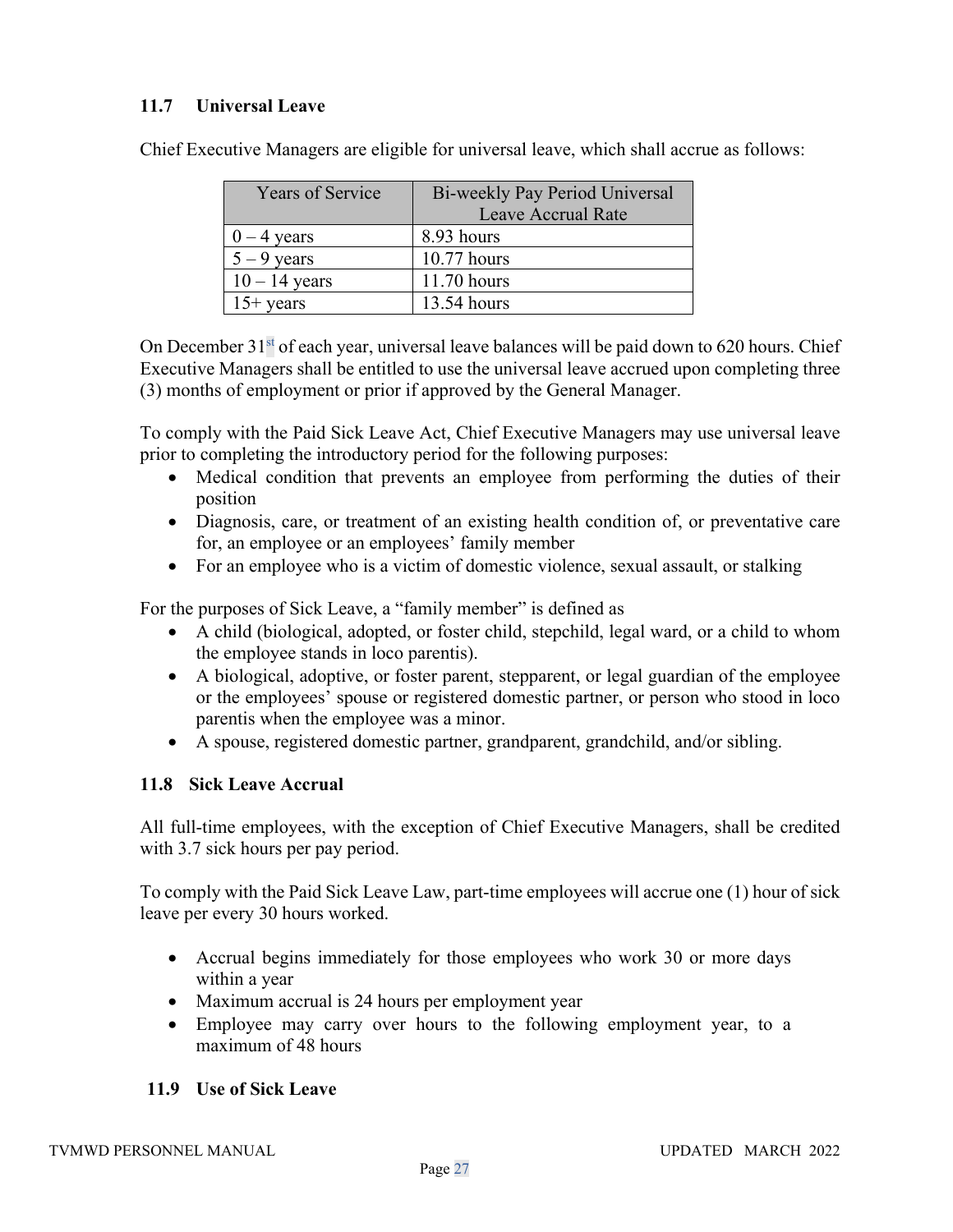Upon the verbal or written request of an employee, sick leave will be provided for the following purposes:

- Medical condition that prevents an employee from performing the duties of their position
- Diagnosis, care, or treatment of an existing health condition of, or preventative care for, an employee or an employee's family member
- For an employee who is a victim of domestic violence, sexual assault, or stalking

For the purposes of Sick Leave, a "family member" is defined as

- A child (biological, adopted, or foster child, stepchild, legal ward, or a child to whom the employee stands in loco parentis).
- A biological, adoptive, or foster parent, stepparent, or legal guardian of the employee or the employees' spouse or registered domestic partner, or person who stood in loco parentis when the employee was a minor.
- A spouse, registered domestic partner, grandparent, grandchild, and/or sibling.

Employees that retire from CalPERS and meet the TVMWD retiree eligibility will get their unused sick hours converted to CalPERS service credit upon retirement from TVMWD.

## <span id="page-33-0"></span>**11.10 Sickness Verification**

If an employee is absent from work and misses more than three (3) consecutive days of service, the employee may be required to provide a medical release before returning to work upon the request of the Department Head.

#### <span id="page-33-1"></span>**11.11 Notification of Supervisor**

Absent employees must notify their supervisor prior to the beginning of their work shift each day they will be off/unable to work. Employees are required to notify their supervisors as far in advance as possible of known absences. If the employee's supervisor is unavailable, the employee must contact the front office and notify a TVMWD employee of their absence.

#### <span id="page-33-2"></span>**11.12 Bereavement Leave**

In the event of a death of a member of an employee's family, the employee shall be granted a maximum of five (5) days of paid bereavement leave. Subject to the approval of the General Manager, employees may take additional days of bereavement leave for deaths outside the state boundaries, with such time to be deducted from the employee's sick, vacation, administrative, universal or comp leave. For purposes of this Rule, a family member shall be defined as any of the following:

| Spouse         | Adopted child | Stepfather      | Stepson          |
|----------------|---------------|-----------------|------------------|
| Daughter       | Grandmother   | Stepmother      | Father-in-law    |
| Son            | Grandfather   | Stepbrother     | Mother-in-law    |
| Father         | Granddaughter | Stepsister      | Brother-in-law   |
| Mother         | Grandson      | Daughter-in-law | Sister-in-law    |
| <b>Brother</b> | Aunt          | Son-in-law      | Domestic Partner |
| <b>Sister</b>  | Uncle         | Stepdaughter    | Legal Guardian   |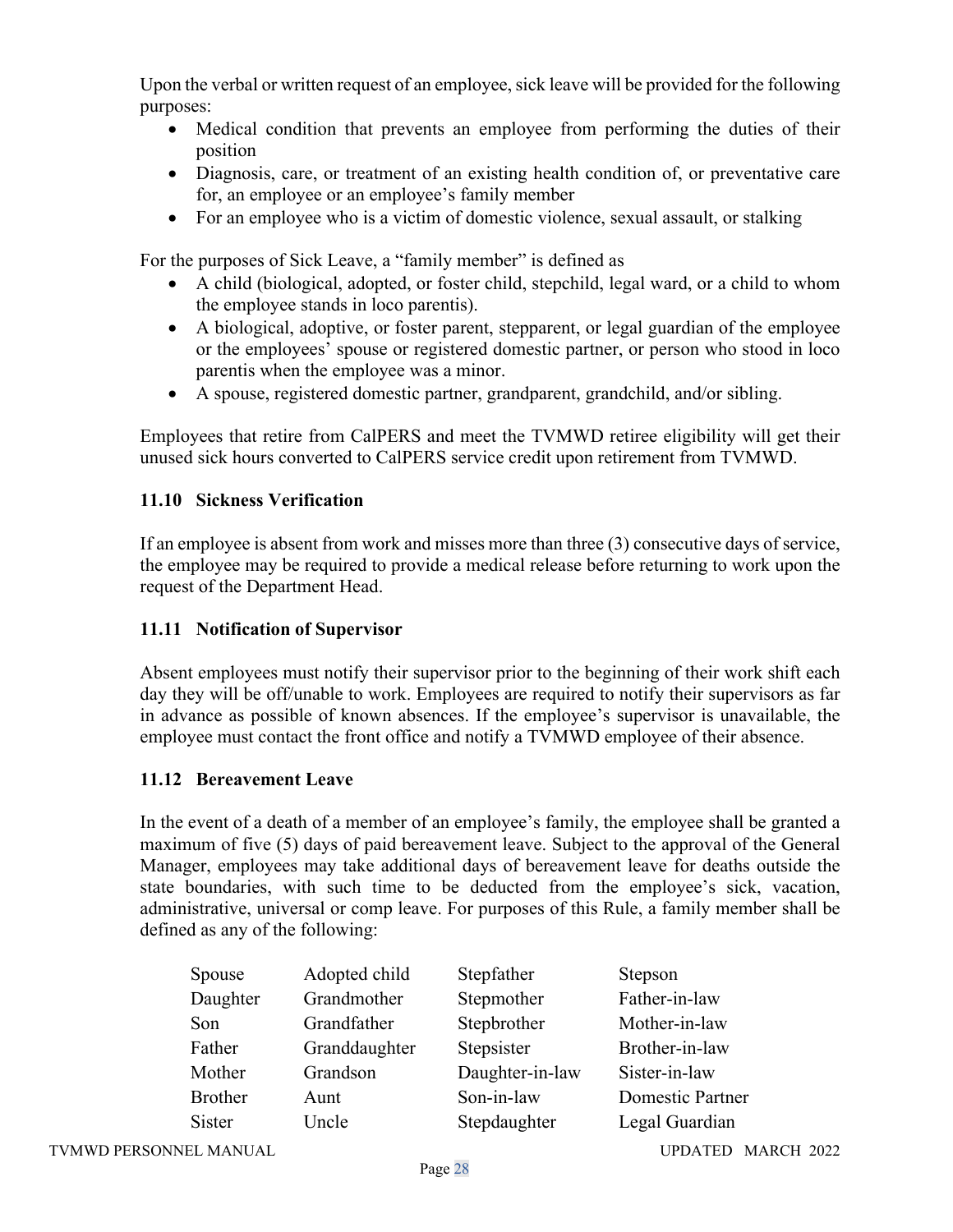# <span id="page-34-0"></span>**11.13 Funeral of Deceased Employee**

District employees may be excused by immediate supervisors to attend the funeral of deceased District employees without loss of pay.

## <span id="page-34-1"></span>**11.14 Military Leave**

Military leave shall be granted in accordance with the provisions of state and federal law. In general, if the employee has been absent from a position of civilian employment by reason of service in the uniformed services, the employee will be eligible for reemployment under the Uniformed Services Employment and Reemployment Rights Act (USERRA) by meeting the following criteria:

- The employer had advance notice of the employee's military obligation;
- The employee has been away from this employer five (5) years or less due to military obligations (excluding exemptions);
- The employee returns to work in a timely manner as defined under USERRA; and,
- The employee has not been separated from uniformed services with a disqualifying discharge or under other than honorable conditions

The Uniformed Services Employment and Reemployment Rights Act (USERRA)

USERRA also requires that service members provide advance written or verbal notice to their employers for all military duty unless giving notice is impossible, unreasonable, or precluded by military necessity. An employee should provide notice as far in advance as is reasonable under the circumstances. Additionally, service members are able (but are not required) to use accrued vacation or annual leave while performing military duty.

# <span id="page-34-2"></span>**11.15 Jury Duty Leave**

Employees are authorized to take a leave of absence with pay for jury duty service selection. The District will pay for a maximum of ten (10) days during any 24-month period. Employee will remit to the District any jury compensation (excluding mileage) received for the ten (10) days. Employees are required to notify their supervisors as far in advance of their reporting date as possible. All such leave must be coordinated with the immediate supervisor.

The General Manager is authorized to allow employees leave of absence with pay for selection to perform jury duty service, if the need of a jury duty leave is in excess of ten (10) working days. Notify your supervisor that you have been selected for jury duty service. You must provide proof of your selection prior to serving. At the conclusion of your service, you must provide court certification of the day(s) served to the District's payroll department. The court will issue this certification to you on the last day of your jury duty service.

# <span id="page-34-3"></span>**11.16 Quarantine Leave**

An employee who is quarantined may elect to take as much of their accumulated leaves as is necessary to avoid loss of pay.

# <span id="page-34-4"></span>**11.17 Time Off to Vote**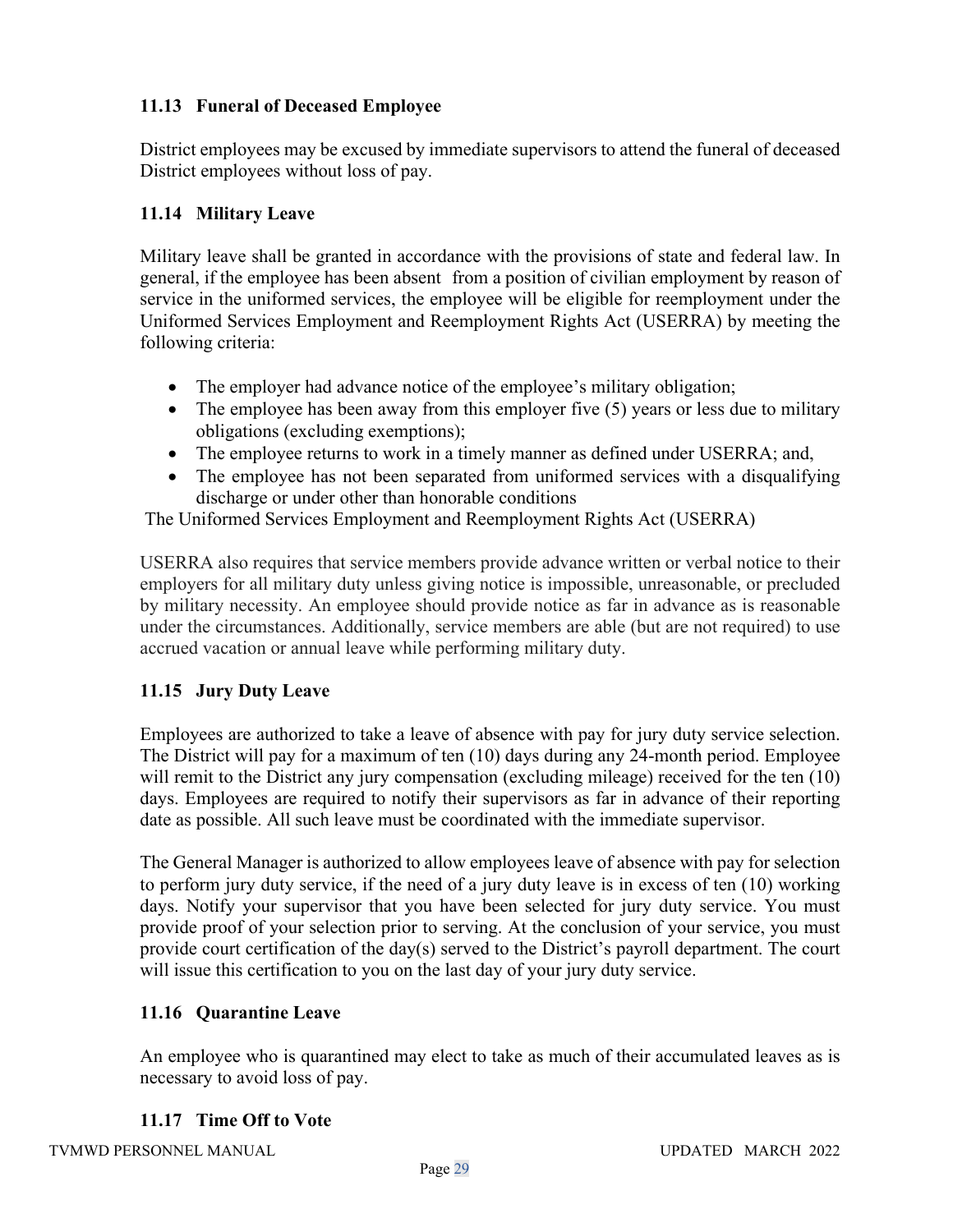If an employee cannot make sufficient time outside of working hours to vote in a statewide election, they can take off up to two (2) hours of working time to vote without loss of pay. This time must be used at the beginning or end of the regular working shift, whichever allows the most-free time for voting and the least time off from working. The employee must notify their supervisor at least two working days in advance to arrange a voting time.

# <span id="page-35-0"></span>**11.18 Time Off for Training**

TVMWD will allow paid time off for employees to attend a work-related seminar or training course, subject to Supervisor approval, when it overlaps or conflicts with the employee's work shift. TVMWD allows sufficient time for employees to complete any required certification renewal. Employees should plan training appropriately to avoid requesting for various training that will interfere with operations.

If time off for training overlaps or conflicts an employee's work shift, the employee may request paid personal time off, subject to Supervisor approval.

## <span id="page-35-1"></span>**11.19 Family & Medical Leave**

The District will provide job-protected Leave to eligible employees requiring time off from work for family and/or medical reasons in accordance with applicable federal and state leave of absence laws.

- 1. Family care, medical, and military family leave for up to 12 or 26 weeks per year, depending on the reason, in accordance with the California Family Rights Act ("CFRA") and the Federal Family and Medical Leave Act of 1993, as amended ("FMLA");
- 2. Pregnancy leave for up to four (4) months in accordance with the California Fair Employment and Housing Act ("FEHA");
- 3. Disability leave as required to reasonably accommodate employees with a workplace injury or a qualified disability under the Americans with Disabilities Act ("ADA") or the FEHA; and
- 4. Leave for other legally required absences as set forth below.

TVMWD complies with applicable family care, medical leave, and military family leave laws. Under the FMLA it is unlawful for any employer to: interfere with, restrain, or deny the exercise of any right provided under the FMLA; or discharge or discriminate against any person for opposing any practice made unlawful by the FMLA or for involvement in any proceeding under or relating to the FMLA.

To be eligible for family care, medical, and military family leave, an employee must have worked for TVMWD for at least twelve (12) months prior to the date on which the leave is to commence.

In the case of a pregnancy-related disability or other legally protected disability or medical condition or work-related injury, an employee may not need to satisfy all the above requirements. In such circumstances, the employee should contact Human Resources for clarification about their rights for other types of leave.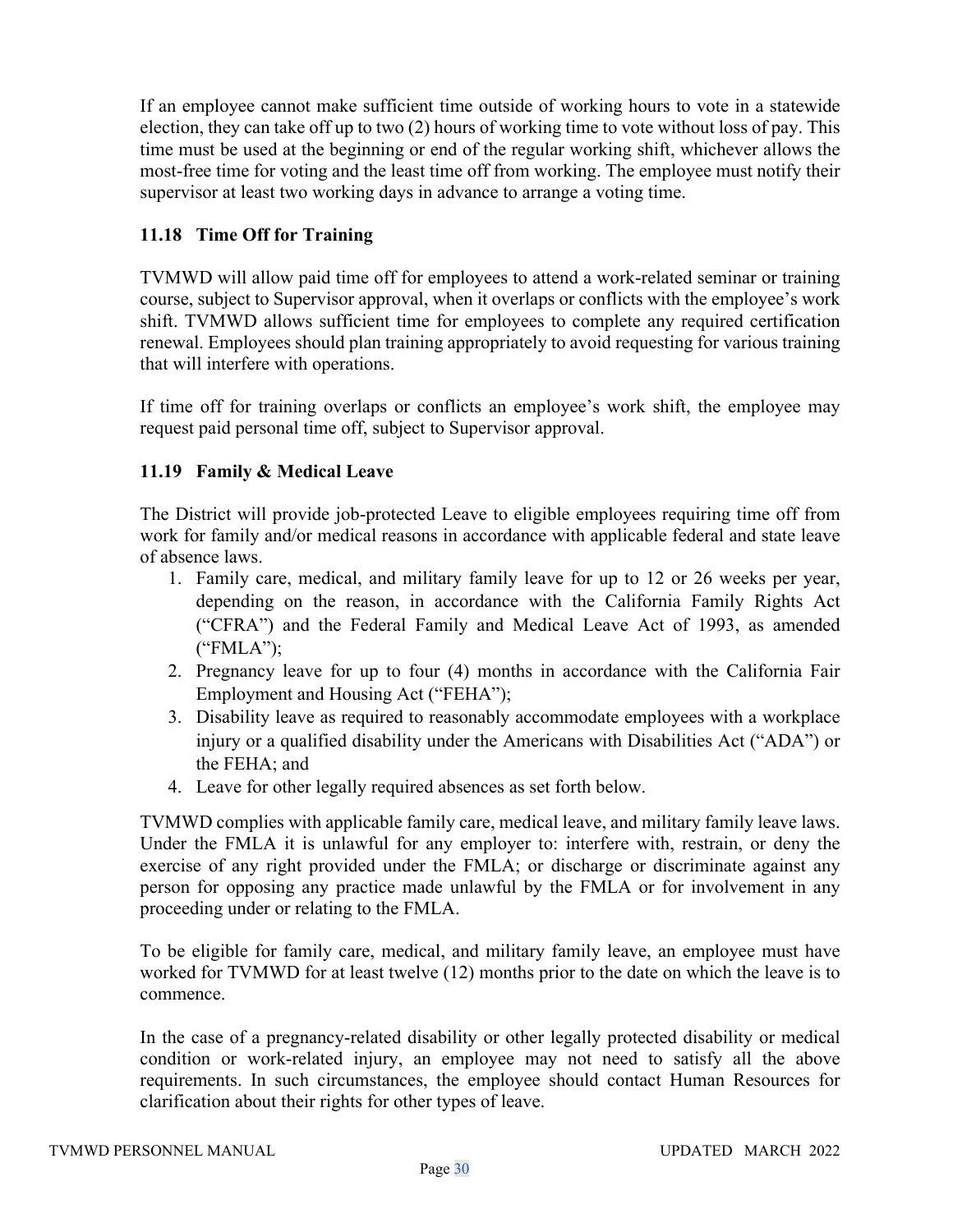- Employee's Obligation to Periodically Report: Employees may be required to periodically report on their status and intent to return to work. This will avoid any delays to reinstatement when the employee is ready to return.
- Fitness for Duty Certification: As a condition of reinstatement of an employee whose leave was due to the employee's own serious health condition, which made the employee unable to perform his or her job, the employee must obtain and present a fitness-for-duty certification from the health care provider stating that the employee is able to resume work. Failure to provide such certification will result in denial of reinstatement.

If you have questions or would like further clarification about your rights under the FMLA, CFRA or other types of leave, please contact Human Resources.

## <span id="page-36-0"></span>**11.20 Workers Compensation Leave**

An employee injured in the scope and course of employment with the District may elect to take accumulated leaves, in minimum of one (1) hour increments, to offset their workers' compensation indemnity up to their full salary.

## <span id="page-36-1"></span>**11.21 Disability Leave**

An employee who is absent due to a non-work-related illness or injury will be required to utilize their accumulated leaves, where permitted by law, prior to receiving disability insurance payments, during the initial seven (7) day qualification period. After this period, the employee may elect to take accumulated leaves, in minimum of one (1) hour increments, provided that when added to their disability indemnity it will not result in a payment of more than their full salary.

In addition to family, medical or pregnancy-related disability leaves described in previous section 11.19, employee may be eligible take a temporary disability leave of absence, if necessary, to reasonably accommodate a workplace injury or a disability under the ADAAA or the FEHA. Any disability leave under this section will run concurrently with any medical leave to which the employee is entitled.

#### <span id="page-36-2"></span>**11.22 Leave of Absence**

The General Manager shall have the power to grant a leave of absence without pay when the employee has two (2) or more years of continuous employment. In special cases, the General Manager may waive the two (2) year employment requirement if it is in the best interest of the District. An employee shall not be eligible for a leave of absence without pay until all of the employee's accumulated leave time with pay has been used. While on leave, the employee will not accrue any additional leave time. During the period of a leave of absence without pay, the employee shall not accept any other employment except with express written permission of the General Manager. An employee on such a leave may continue within, the limits set by the provider, any insurance available to him/her as an employee by paying, in advance, all costs of such continued insurance. An employee granted leave must return to work not later than the start of the first working day following the end of the leave.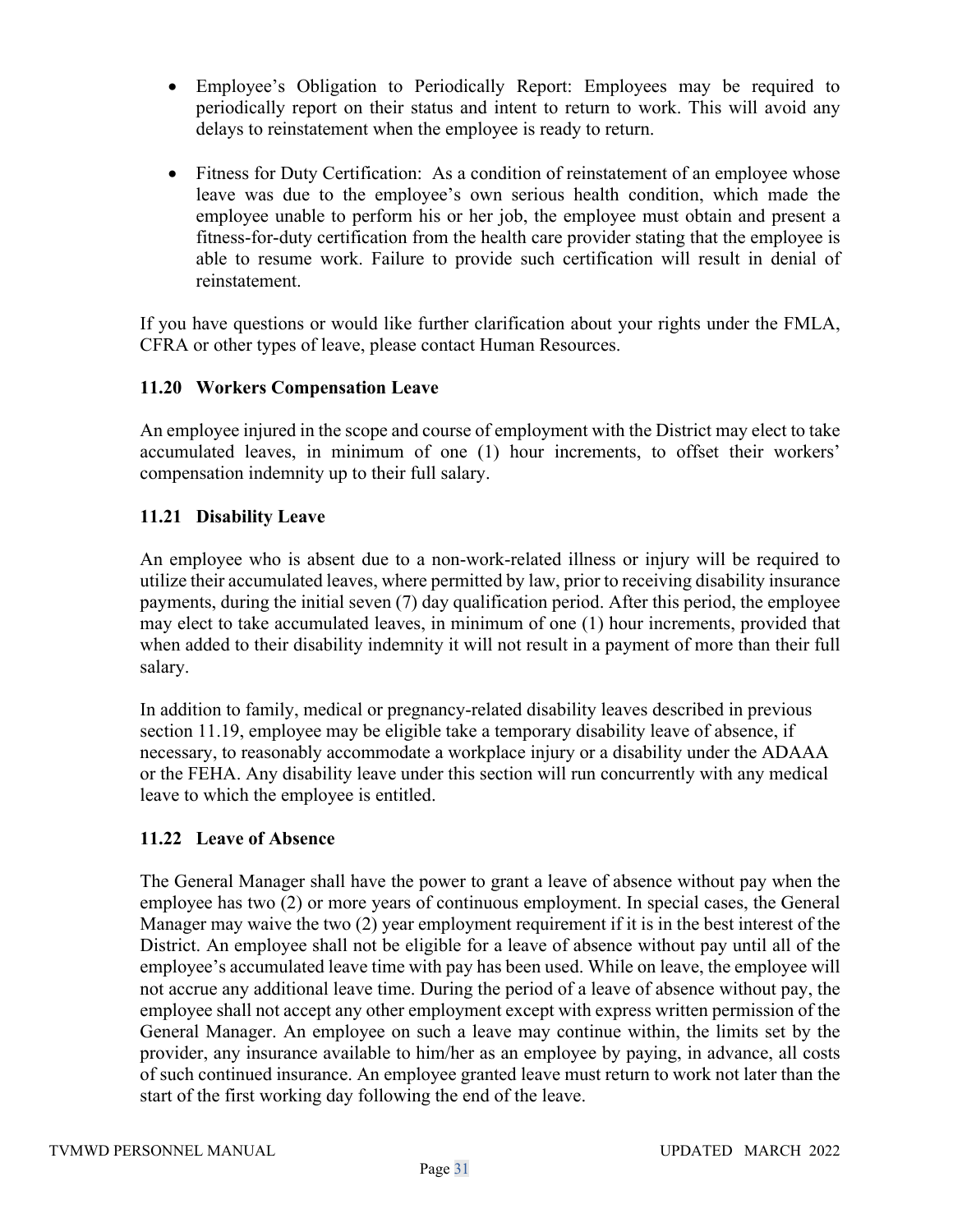#### <span id="page-37-0"></span>**11.23 Return to Work Program**

The District recognizes that our employees are a critical part of our operation, and even if an employee becomes injured (on or off the job) or has a temporary disability because of surgery or an illness, they remain a valuable part of the staff. A Return-to-Work Program (RTW) is a proven essential cost containment element of our overall risk management program and is used in conjunction with our Safety Program.

If you are injured on or off the job, or have a temporary disability because of surgery or illness, the Program will look at ways to bring you back to work as soon as the doctor determines that you are medically ready. This may mean making temporary modifications to your job duties or work hours to accommodate your recovery.

If the employee does not report to work (modified duty or regular work) when the doctor releases the employee or leave has expired, the employee may not be eligible for temporary disability payments, workers' compensation payments, or regular wages, and the employee could be subject to disciplinary action, up to and including termination.

For complete information and to obtain the appropriate forms, please refer to the RTW Program documentation.

The District may recover from the employee the premiums that TVMWD paid to maintain coverage for the employee under the group health plan if the employee fails to remit such payment during the course of their leave of absence or if the employee failure to return from their leave of absence.

#### <span id="page-37-1"></span>**12. TRAVEL ALLOWANCE**

The District reimburses employees traveling on District business for typical expenses incurred: conference/seminar registration, meals, lodging and door-to-door transportation. Employees are expected to use the most economical means possible for travel expenses. A conference *Request to Attend* form must be submitted for approval prior to registering for the conference or booking any travel. To be reimbursed, a request form for expense reimbursement must be completed with all original receipts attached. Costs that normally would not have a receipt (i.e. tips) should be documented on the expense reimbursement form. Otherwise, missing receipts will not be reimbursed.

#### <span id="page-37-2"></span>**12.1 Lodging**

Employees are expected to request government or group rates for lodging when available. The following stipulations must occur for the employee to incur lodging expenses:

- The event/conference occurs more than 30 miles from the employee's home, and:
	- o To incur lodging expenses for the night before, the event/conference would cause the employee to leave their home before 6:00am.
	- o To incur lodging expenses for the night of, the event/conference would cause the employee to not return to their home that night until after 7:00pm.

#### <span id="page-37-3"></span>**12.2 Transportation**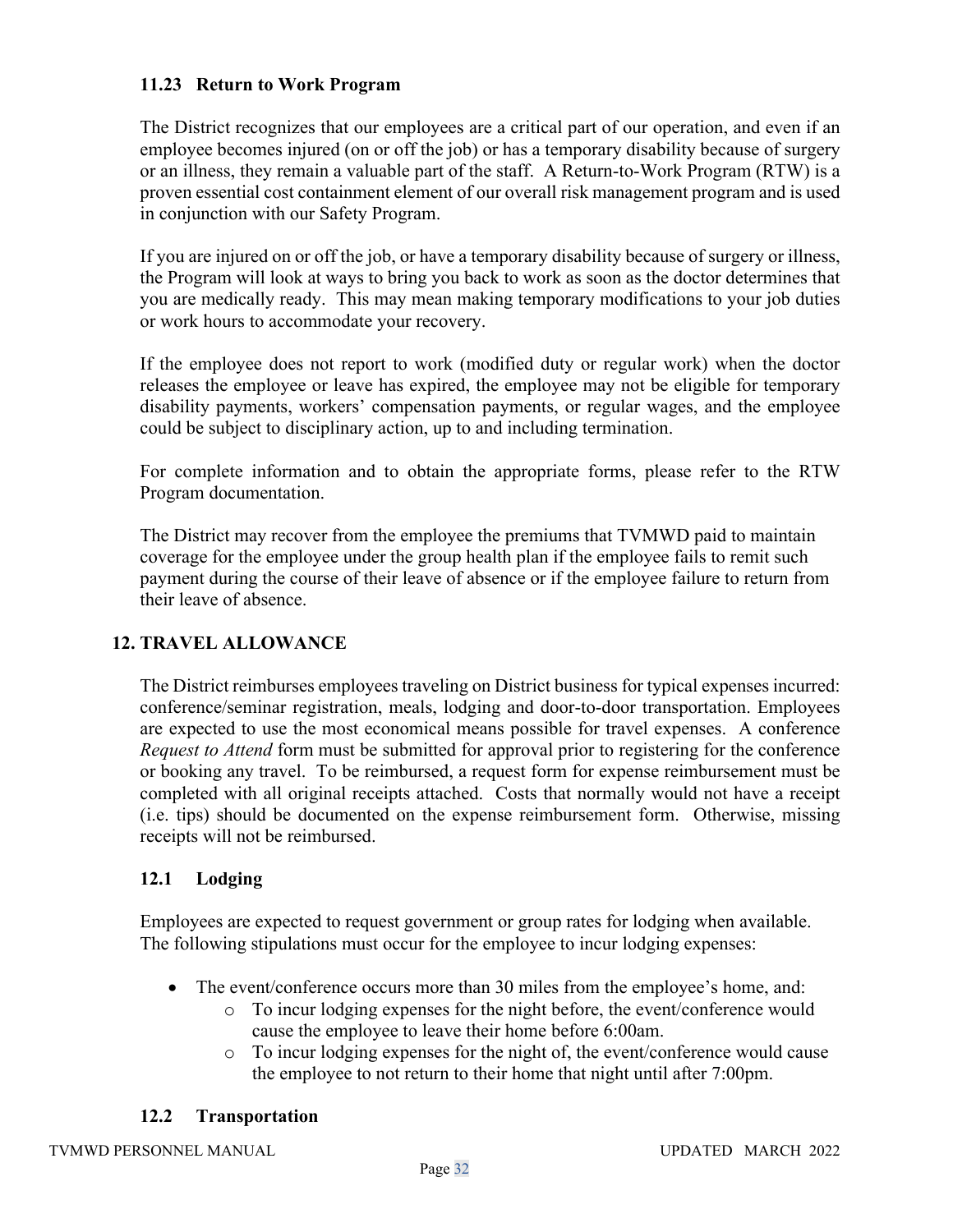Employees are expected to request government rates for transportation costs when available. Employees will be reimbursed for transportation based on most economical means possible. For instance, if transportation normally would require flying, the employee may instead choose to drive. However, reimbursement will not be provided for mileage or the cost of rental vehicle and fuel that exceeds the cost of round-trip coach airfare. If an employee chooses something other than logical transportation, they are expected to document costs to verify reimbursement is the most economical.

# <span id="page-38-0"></span>**12.3 Airfare**

Employees will be reimbursed for round-trip coach airfare, transportation to the airport and parking if necessary. Non-exempt employees will be compensated for flight time and time from destination airport until the employee reaches their hotel/event/conference. Likewise, employees will be compensated for time from hotel/event/conference to destination airport and flight time.

#### <span id="page-38-1"></span>**12.4 Automobile**

Use of the District's vehicles is encouraged whenever possible. Use of your personal vehicle requires use of your insurance for any accidents encountered. Mileage reimbursement shall be given when personal vehicles are used. If an employee attends an all-day event instead of coming to work, mileage will be calculated based on round-trip miles to the event less normal miles the employee would incur driving back and forth to work. The reimbursable mileage rate will be set equal to what is allowed by the Internal Revenue Service. Employees will also be reimbursed for parking if necessary. If the employee is choosing to drive rather than fly, non-exempt employees will be compensated only for the amount of time necessary had they flown, as outlined above.

#### <span id="page-38-2"></span>**12.5 Meals**

Expenditures for meals shall be reimbursed only with original, itemized receipts. Alcohol will not be reimbursed. When meals are included in a conference/seminar registration packet, outside meals will not be reimbursed. Expenses for spouses/guest and special activities provided in conjunction with conferences will not be reimbursed. If employees are away from work for a portion of the day, meals will be reimbursed up to \$100 per day at their discretion.

#### <span id="page-38-3"></span>**12.6 Compensation for Travel Time**

Non-exempt employees will be compensated for all hours worked. Travel time is considered compensable time, less the normal home-to-work commute. Travel time includes all necessary time spent driving, waiting to board a flight, time in flight and time commuting to the hotel.

#### <span id="page-38-4"></span>**13 COMPLAINT PROCEDURE – NON-DISCIPLINARY MATTERS**

#### <span id="page-38-5"></span>**13.1 Purpose**

The purpose of this section is to enhance communications between the District and its employees by providing a fair and impartial review and consideration of complaints at the level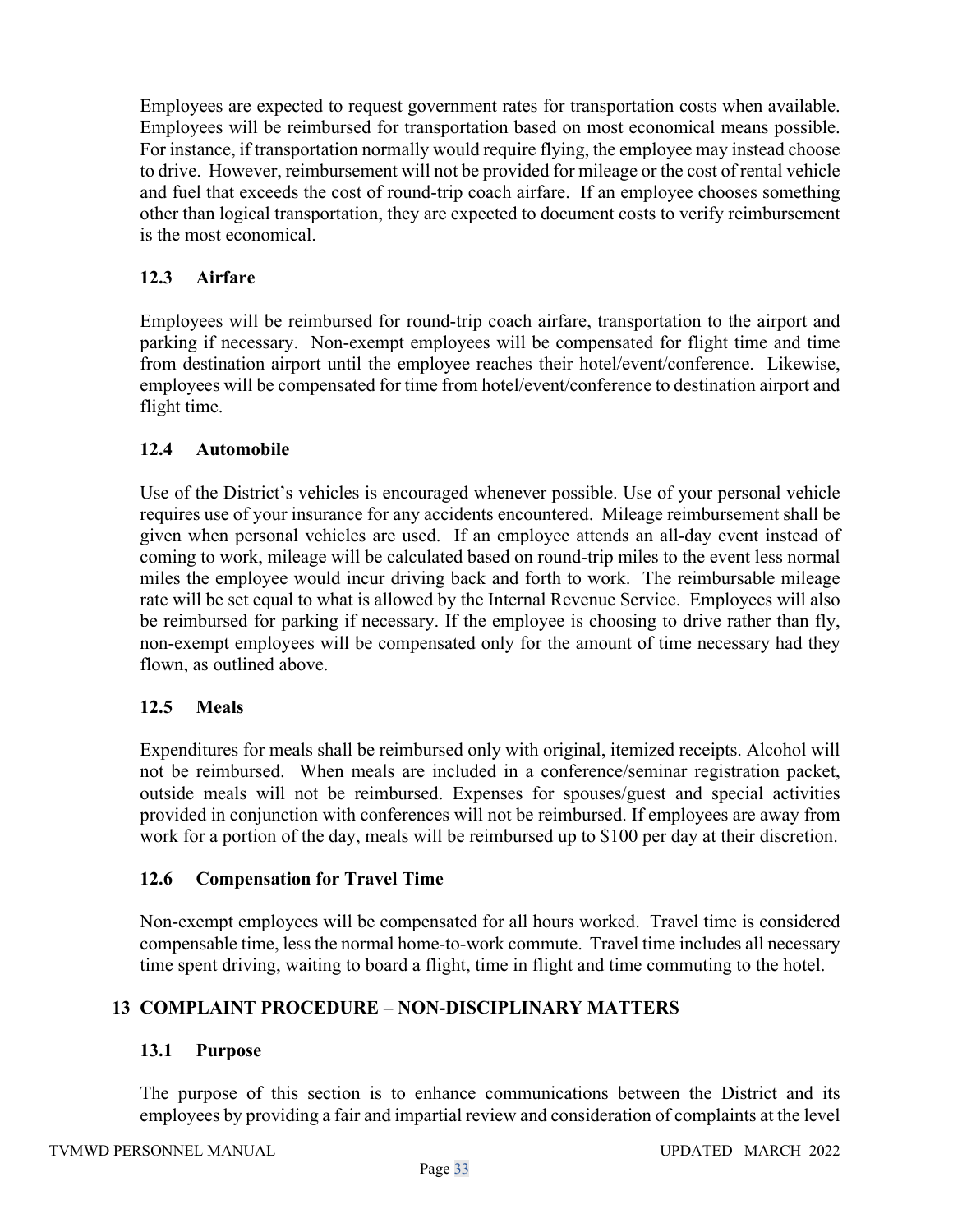closest to their point of origin within a reasonable time without jeopardizing the employee's position or employment.

# <span id="page-39-0"></span>**13.2 Matters Subject to the Complaint Procedure**

A complaint may be filed for the alleged violation of the Personnel Rules; alleged improper treatment of an employee; or alleged violation of commonly accepted safety practices or procedures, or other matters pertaining to employment with the District.

#### <span id="page-39-1"></span>**13.3 Limitations of Complaint Procedure**

The complaint procedure shall not be used to establish new policies or change any existing rules. It shall not be used in matters resulting from disciplinary action.

## <span id="page-39-2"></span>**13.4 Confidentiality of Complaint Procedure**

Any matter leading to a complaint by an employee shall be kept confidential, to the extent permissible by law. During the course of workplace investigations, the District can only guarantee limited confidentiality – that the information will be limited to those who need to know, because it may be necessary to disclose information obtained during the investigation in order to complete the investigation and take appropriate action. It is not possible to promise that a complaint can be kept entirely confidential for several reasons:

- If the complaint is of potential violation of law or policy, the employer will need to investigate, and in the process of investigating it is likely that people will know or assume details about the allegations, including the identity of the person who complained. This is true even when the name of the complainant is kept confidential since allegations are often clear enough for people to figure out who complained about what.
- The individual receiving the complaint will usually have to consult with someone else at the company about what steps to take and to collect information about whether there have been past complaints involving the same employee, etc. That means the complaint will be discussed with others within the organization.
- The District may need to take disciplinary action. Again, while the identity of the person who brought the complaint may in some cases be kept confidential, the complaint itself cannot be.

#### <span id="page-39-3"></span>**13.5 Informal Complaint Adjustment**

Whenever possible, an employee who has a complaint should try to solve the problem through informal discussion with their supervisor without delay. The supervisor shall make whatever investigation they deem necessary and reply within five (5) calendar days. All matters, for which they do not have authority to make a decision, should be brought to the attention of a higher-level supervisor who does have the proper authority.

#### <span id="page-39-4"></span>**13.6 Next Level of Authority**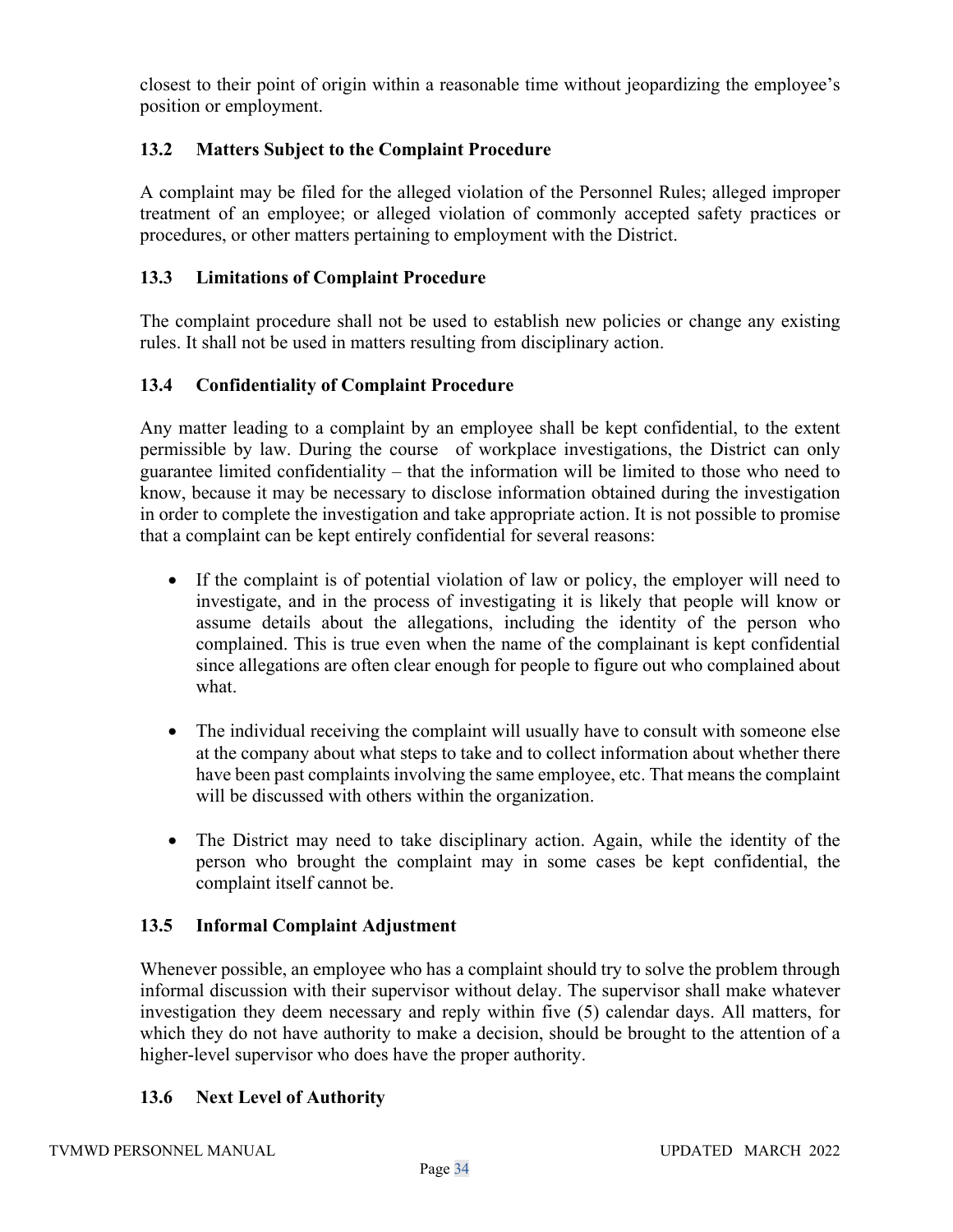If the employee is not satisfied with the decision reached through the informal discussion, and/or some other extenuating circumstances exist, they may bring the matter to the attention of the next level of authority. If the employee is still not satisfied with the decision, they may file a formal complaint within 15 calendar days of the occurrence of the event or action giving rise to the complaint.

## <span id="page-40-0"></span>**13.7 Formal Complaint Procedure**

The formal complaint procedure may be followed only after failure to resolve a problem through informal complaint adjustment. If the employee is not in agreement with the decision reached, they may, within 15 calendar days of the occurrence of the event or action giving rise to the complaint, file a formal complaint in writing with the General Manager and/or Human Resources. The General Manager and/or Human Resources shall make whatever investigation they deem necessary to allow fair consideration of the situation and shall present a written reply to the employee within ten (10) calendar days after receipt of the complaint. In the case of a complaint against the General Manager, an employee may file a complaint in writing with any member of the Board of Directors. The member with whom the complaint is filed shall submit the complaint to an Executive Committee. The committee will review the matter and shall then make a recommendation to the Board of Directors. Subsequently, the Board will make a written decision.

The written decision of the General Manager in partnership with Human Resources and/or the Board shall constitute the final step of the District's administrative process. All matters complained of by an employee in writing shall be kept confidential, except as to those matters required by law.

#### <span id="page-40-1"></span>**13.8 General Consideration**

The Human Resources Department shall receive and retain copies of all written material pertaining to the complaint. Employees may represent themselves or select whomever they desire to represent them in the complaint procedure. If an employee fails to proceed with a complaint within any of the time limits specified in this section, the complaint shall be deemed settled on the basis of the last decision reached. Any of the time limits specified in this section may be extended when mutually agreed upon by all parties concerned.

#### <span id="page-40-2"></span>**13.9 Alternative Dispute Resolution**

The District may, as an option, offer arbitration for workplace disputes involving alleged wrongful termination, workplace harassment, or discrimination based on the protected classes outlined in section 1.1.

# <span id="page-40-3"></span>**14 WHISTLEBLOWER POLICY**

It is TVMWD's intent to protect its integrity, ensure the highest standards of conduct among its employees, and adhere to all applicable laws and regulations. TVMWD therefore encourages employees to report any reasonable belief that a violation has potentially occurred due to any rule, policy, procedure, practice or activity by TVMWD or its employees, districts, or vendors. Reports of any such potentially improper activity may be submitted on a confidential basis to any of the Chief Executive Managers or Human Resources. Alternatively,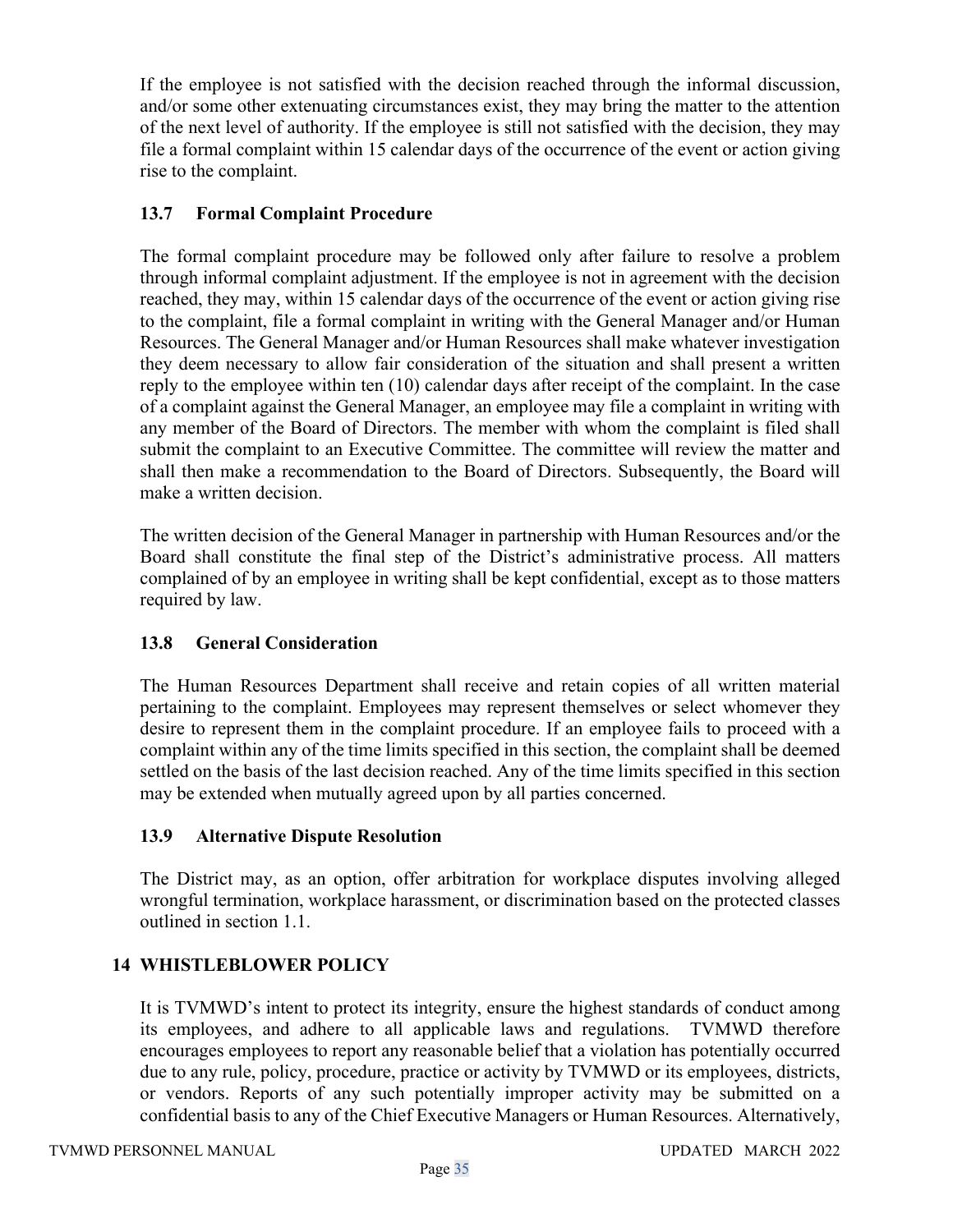employees may provide an anonymous report through the Fraud Hotline by calling: 1-855- FRAUD-HL (1-855-372-8345).

Reports of discrimination, harassment or retaliation should be made under the Discrimination, Harassment, and Retaliation Prevention Policy, below.

TVMWD will not retaliate against an employee who, in good faith, reports any potentially improper activity, whether to TVMWD or to a government enforcement agency. Nor will TVMWD tolerate any other employee retaliating against or attempting to influence the employee for such reports. Any employee who engages in retaliation will be subject to discipline up to and including termination of employment. TVMWD will conduct a prompt and appropriate investigation into all reports of potentially improper activity.

All employees are required to cooperate with TVMWD's internal investigations by providing any requested information and truthfully and fully answering questions. Failure to cooperate with or impeding an investigation, or knowingly providing false information, will result in disciplinary action. Reports of potentially improper activity and related investigations will be kept confidential to the extent possible, consistent with the need to conduct an appropriate investigation.

Anyone found to have engaged in improper activity will be subject to disciplinary action up to and including termination of employment.

# <span id="page-41-0"></span>**15 HARASSMENT & DISCRIMINATION**

This Discrimination, Harassment and Retaliation Prevention Policy reflects TVMWD's commitment to a respectful workplace and commitment to preventing unlawful discrimination, harassment and retaliation from occurring in the work environment. This policy protects individuals who perform services for TVMWD in the workplace, including District employees, contractors, interns, and volunteers. This policy refers to this broad category of protected persons as "individuals."

Sexual harassment is the unwelcome sexual advances, requests for sexual favors, and other verbal or physical conduct of a sexual nature that tends to create a hostile or offensive work environment. Discriminatory harassment is any unwelcome, typically repeated offensive conduct that is directed at an individual because of their membership in a legally protected class.

State and federal law protect individuals from workplace discrimination and harassment based on certain legally protected characteristics. This policy uses the term "Legally Protected Characteristics" to encompass all legally protected categories, including:

- Age (over  $40$ )
- Race
- Religion/creed (including religious dress and grooming practices)
- Color
- National origin
- Ancestry
- Gender/sex (including pregnancy, childbirth, breastfeeding and/or related medical

TVMWD PERSONNEL MANUAL **TVMWD PERSONNEL MANUAL**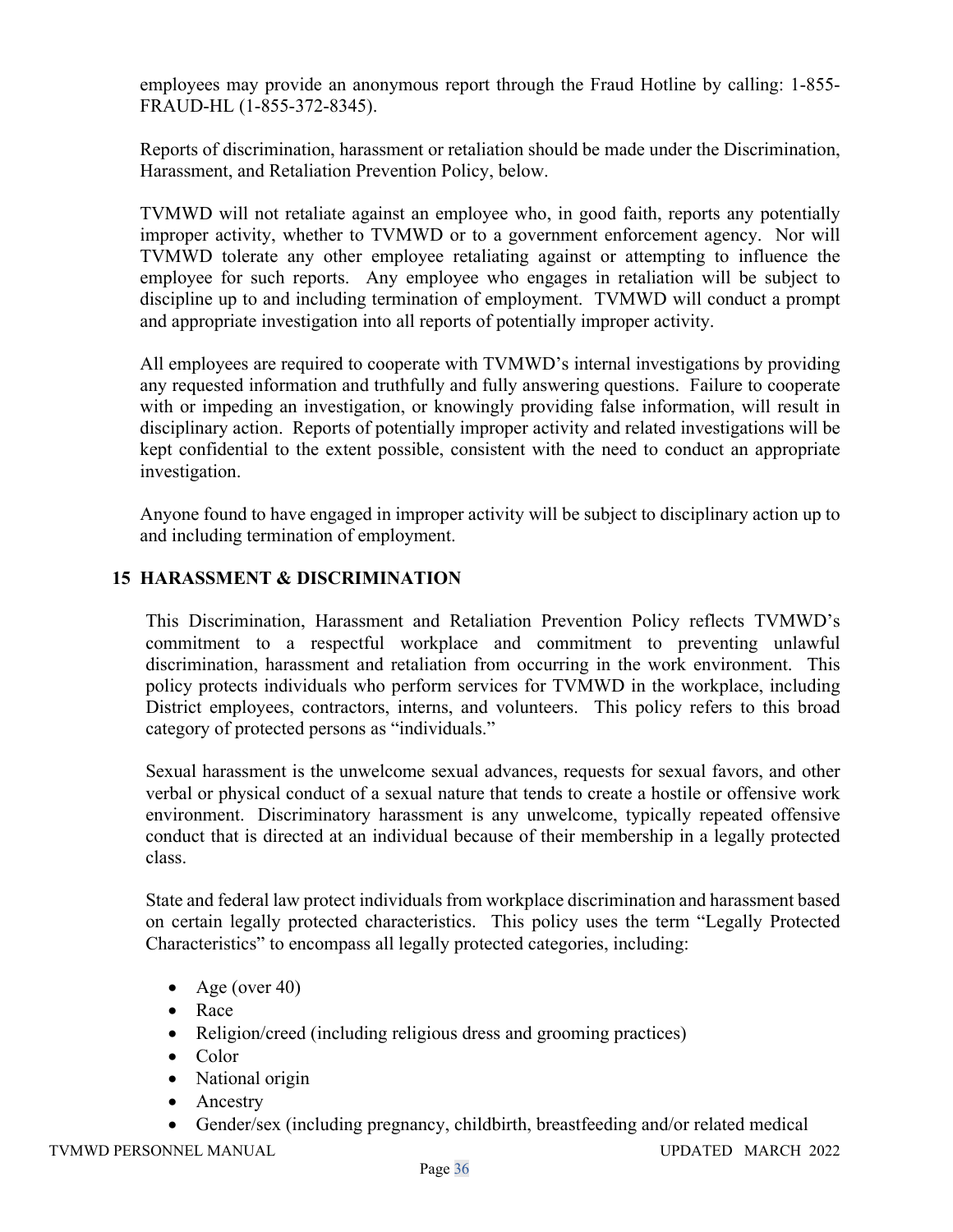conditions)

- Sexual orientation
- Gender identity and gender expression
- Medical conditions
- Marital status
- Genetic information
- Military and Veteran status
- Disability (mental and physical)

Harassment of employees due to their Legally Protected Class, by fellow employees, officers, directors, consultants, or non-employees will not be tolerated by the District. Harassment shall be reported either verbally or in writing to the General Manager, Human Resources or the President of the Board of Directors if the complaint is against the General Manager. Upon receipt of a harassment complaint, Human Resources in partnership with the General Manager or the President of the Board of Directors, as appropriate, shall take prompt action to conduct an investigation to determine whether harassment has taken place and/or is presently taking place. Where found appropriate, actions shall be taken to effectively stop such behavior where it does exist.

Sexual harassment of the District's employees, by a person in or from the work environment, is strictly prohibited. Sexual harassment includes, but is not limited to, unwelcome sexual advances, requests for sexual favors, or other verbal, visual, or other physical conduct of a sexual nature when:

- Submission to such conduct is made either expressly or by implication a term or condition of an individual's employment.
- Submission to or rejection of such conduct by an individual is used as the basis for employment decisions affecting the individual; or
- Such conduct has the purpose or effect of unreasonably interfering with an individual's work performance; creating an intimidating, hostile, threatening or offensive working environment; or adversely affecting the employee's performance, appraisal, assigned duties, or any other condition of employment or career development.

Harassment also includes any act of retaliation against an employee for reports of violation of this policy or for participating in the investigation of a harassment complaint.

Other examples of sexual harassment include, but are not limited to, unwelcome sexual flirtations or propositions; verbal abuse of a sexual nature; graphic verbal comments about an individual's body; sexually degrading words used to describe an individual; emails that may be inappropriate, offensive, harassing, and/or creating a hostile work environment; and the display in the work environment of sexually suggestive objects or pictures, posters, jokes, cartoons, or calendar illustrations. Sexual harassment conduct need not be motivated by sexual desire.

TVMWD PERSONNEL MANUAL **TVMWD PERSONNEL MANUAL** If you feel that you have been or are being harassed or sexually harassed or are aware of or suspect the occurrence of harassment or sexual harassment, immediately contact your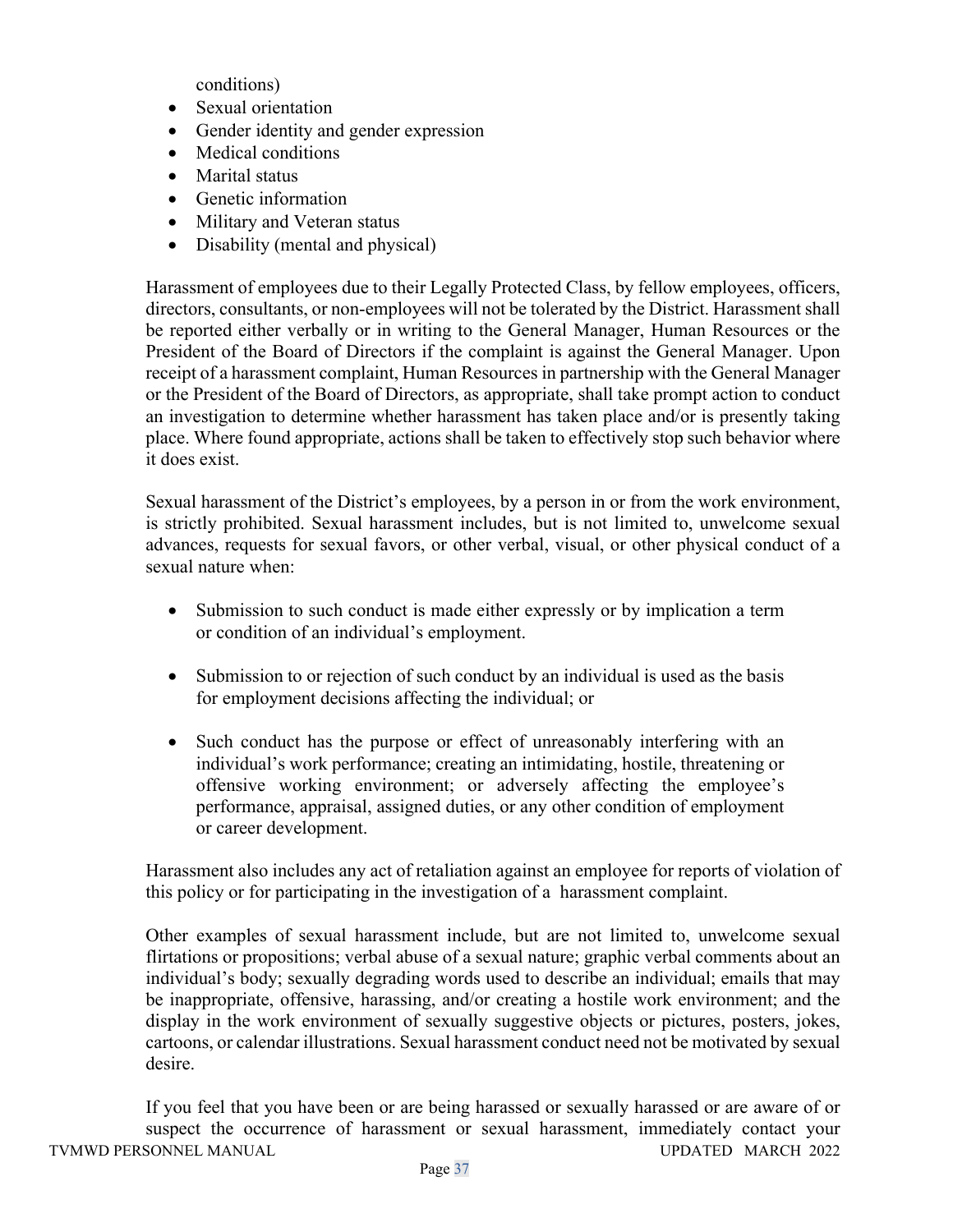supervisor, Human Resources, Chief Executive Managers or the General Manager. Any and all complaints will be treated with confidentially to the extent possible. The complaint will be responded to in a timely fashion, investigated promptly and thoroughly by impartial and competent personnel; documented and tracked to ensure reasonable progress; met with appropriate remedial action when misconduct is found; and afforded a timely closure.

Any person who is found to condone, participate, or initiate any of the above forms of harassment will be disciplined, in the form of written warning, demotion, suspension or termination. No employee will be disciplined for initiating a harassment complaint, or for participating in a harassment investigation.

Any individual who engages in prohibited harassment, including Supervisors or Managers who knew about the harassment but took no action to stop it, may be held personally liable under the law for monetary damages. Any Supervisor or Manager who knew about prohibited harassment and failed to report the harassment as stated in this policy, may also be subject to disciplinary action, up to and including termination of employment.

Every effort will be made to assure the confidentiality of complaints made under this Policy to the greatest extent permissible by law. Complete confidentiality cannot occur due to the need to fully investigate and the duty to take effective remedial action. An employee who is interviewed during the course of an investigation is prohibited from attempting to influence any potential witness while the investigation is ongoing. An employee may discuss their interview with a designated representative. TVMWD will not disclose a completed investigation report except as it deems necessary to support a disciplinary action, to take remedial action, to defend itself in adversarial proceedings, or to comply with the law or court order.

#### <span id="page-43-0"></span>**16 PROTECTIONS AGAINST RETAILATION**

Retaliation is strictly prohibited against any individual by another employee or supervisor for using the employee complaint procedure, reporting proscribed harassment or discrimination, objecting to such conduct or filing, testifying, assisting or participating in any manner in any investigation, proceeding or hearing conducted by the District.

Prohibited retaliation includes, but is not limited to, termination, demotion, suspension, failure to hire or consider for hire or promote. Anyone found to be engaging in any type of prohibited discrimination or retaliation will be subject to disciplinary action, up to and including termination of employment.

#### <span id="page-43-1"></span>**17 OPEN DOOR POLICY**

TVMWD has an open-door policy that encourages employees to participate in decisions affecting them and their daily professional responsibilities. Employees who have job-related concerns or complaints are encouraged to discuss them with their supervisor or any other management representative with whom they feel comfortable. The District believes that employee concerns are best addressed through this type of informal and open communication. Employees are encouraged to raise work-related concerns with their immediate supervisor, or with a supervisor or other management representative of their choice, as soon as possible after the events that cause the concern.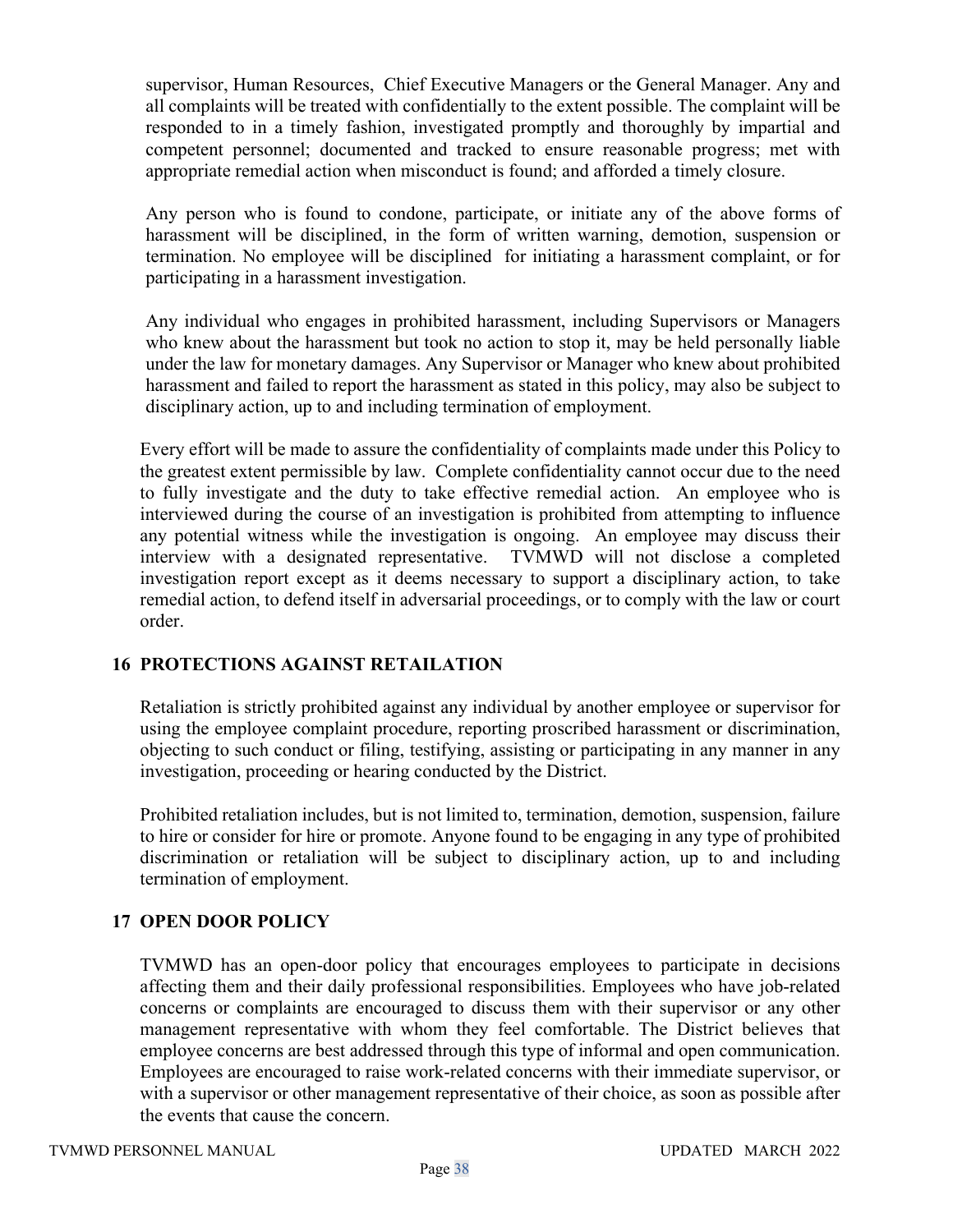Employees are further encouraged to pursue discussion of their work-related concerns until the matter is fully resolved. Although TVMWD cannot guarantee that in each instance the employee will be satisfied with the result, the District will attempt in each instance to explain the result to the employee if the employee is not satisfied. TVMWD will also attempt to keep all such expressions of concern, the results of any investigation, and the terms of the resolution confidential. In the course of investigating and resolving the matter, however, some dissemination of information to others may be necessary or appropriate. Furthermore, if employees have concerns about work conditions or compensation, they are strongly encouraged to voice these concerns openly and directly to their supervisors. We believe that TVMWD amply demonstrates its commitment to employees by responding effectively to employee concerns.

#### <span id="page-44-0"></span>**18 REASONABLE ACCOMODATION**

TVMWD is committed to complying fully with the federal and state laws regarding equal opportunity in employment for qualified persons with disabilities. All employment practices and activities are conducted on a non-discriminatory basis. TVMWD will make reasonable accommodations for the known physical or mental limitations or an otherwise qualified individual with a disability who is an applicant or an employee, unless doing so would result in an undue hardship to the organization.

If the disability or the need for reasonable accommodation is not obvious, TVMWD may require the individual to provide reasonable medical documentation confirming the existence of the disability and the need for reasonable accommodation, along with the name and credentials of the individual's health care provider. If the individual provides insufficient documentation, the agency will: 1) explain the insufficiency; 2) allow the employee or applicant to supplement the documentation; and 3) pursue the interactive process only to the extent that the request for reasonable accommodation is supported by the medical documentation provided.

If a pregnant employee, or an employee with a pregnancy-related condition, requests a reasonable accommodation or transfer due to pregnancy, TVMWD will provide the employee with notice of the need for a medical certification within two (2) business days after the employee's request for accommodation. A medical certification confirming the need for a reasonable accommodation, including transfer, is sufficient if it contains: a description of the requested accommodation or transfer; a statement describing the medical advisability of the accommodation or transfer due to pregnancy; and the date that the need for the accommodation or transfer will become necessary and the estimated duration of the accommodation or transfer.

TVMWD will also make reasonable accommodations for employees who are victims of domestic violence, sexual assault, or stalking; and for applicants and employees based on their religious beliefs and practices.

• An employee who is a victim of domestic violence, sexual assault, or stalking and who requests an accommodation to provide for their safety while at work must provide both of the following:

(a) A written statement signed by the employee or an individual acting on the employee's behalf, to certify that the accommodation is to address victim-safety